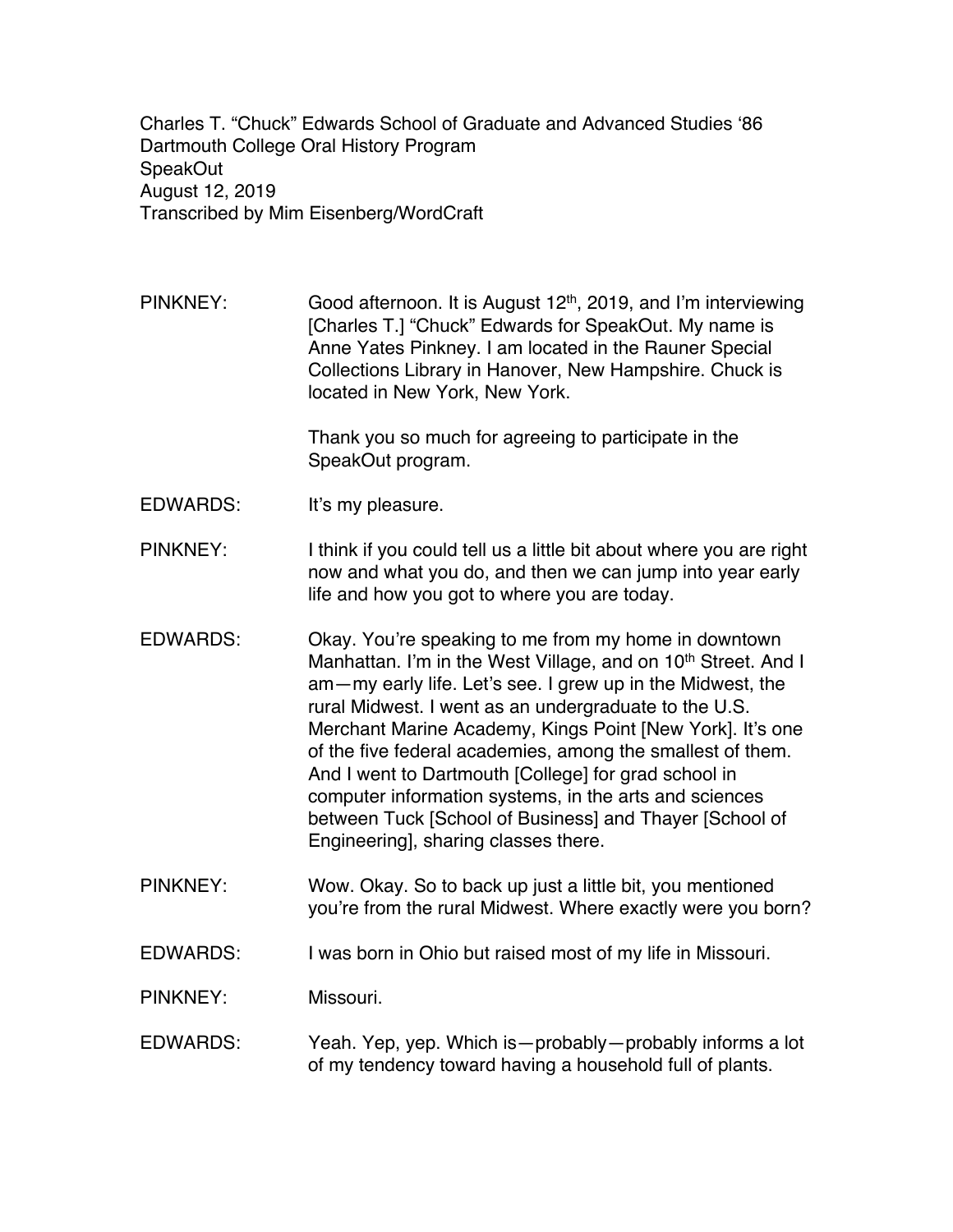And, you know, having a little bit of dirt to dig in keeps me in Manhattan.

- PINKNEY: Gotcha. Did you grow up with any siblings?
- EDWARDS: Yes, I have a sister, who is in San Francisco [California], a brother, who is just recently retired as being a sheriff in our home town—county, and we had a younger brother who—a youngest brother, who actually had a truck accident after he graduated high school and he passed away. And—yeah. So that's—
- PINKNEY: Gotcha. What—what did your parents do for a living?
- EDWARDS: My mother—all right, so my—my brothers were halfbrothers. My mother had remarried after her first marriage. She—she met my father when she as flying as a flight attendant for TWA [Trans World Airlines], and he—and my father was becoming a pilot for TWA.

And my stepfather, who I grew up with, was more or less my daddy in Missouri, worked for the Selective Service [System] and also had his own farm operations there. So we had several farms when I grew up, mostly cattle and corn, soybeans and wheat.

- PINKNEY: Gotcha. So if you were to describe the world view of your parents or, like, the world view that you were raised in, how would you talk about that?
- EDWARDS: I would—it's interesting. It—it—it has been informed differently over time. I always felt that my family was I think pretty much firmly centered on American constitutional and religious values, probably. So now, in the current political climate, I find the fact that we were long-running Democrats to become more of a polarizing thing, that we really are much more progressive than a lot of folks back in Missouri.

The state itself has changed a bit since I grew up there. It used to be a—more of a Democratic state; now it's much more [Donald J.] Trump-ist.

And I think that our values have remained consistent, I'd like to think. On the other hand, I also know historically, looking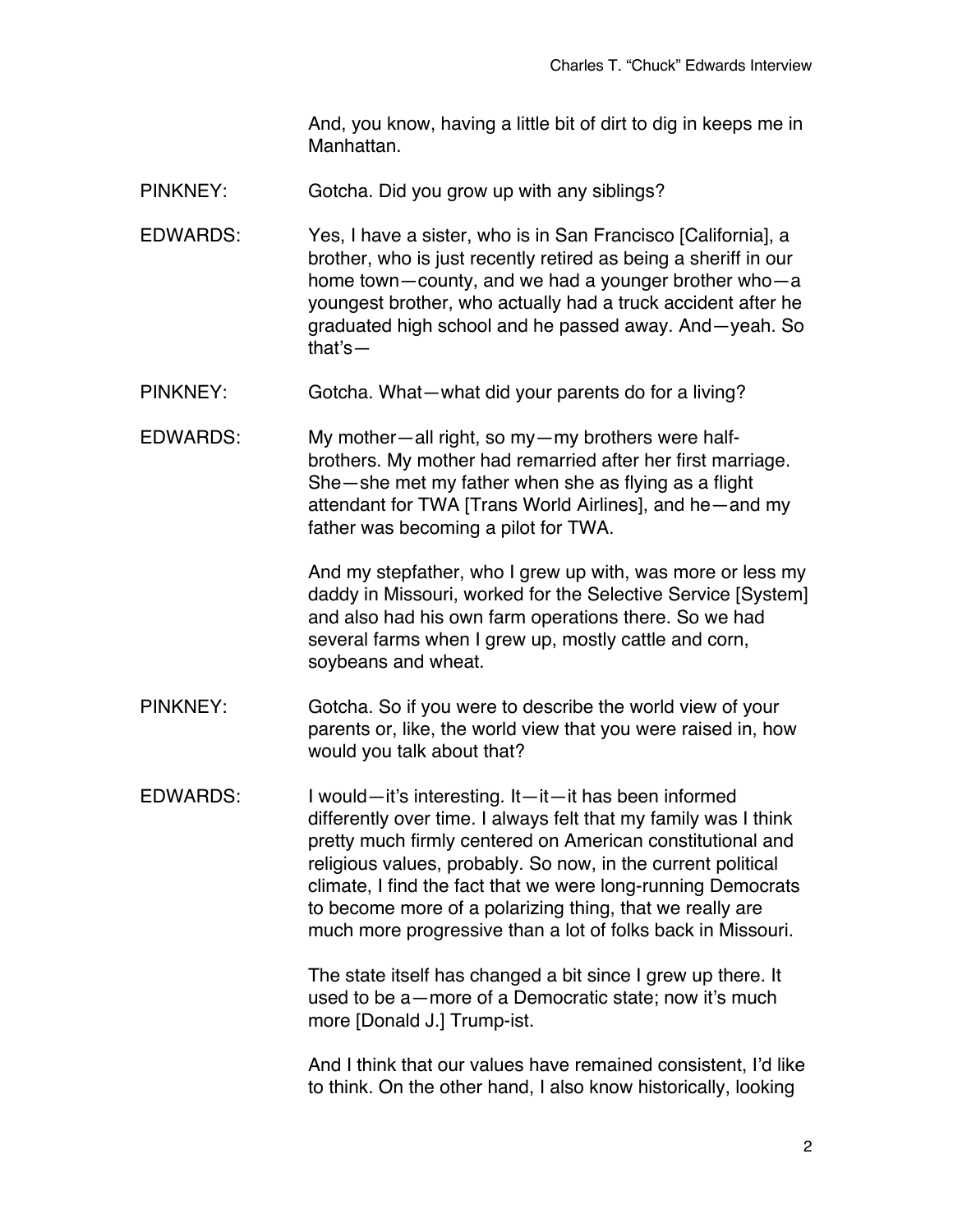at the foundations of the Democratic and the Republican parties, I can—I am aware now—much more aware than I had been about, you know, being the county seat and having the central square of the town of 700 or so at the time having a Confederate general statue was—was political charged. Let's put it that way.

And I didn't get that much when I was growing up, but it's also very obvious that forebears of mine or the family were were involved in the pomp and circumstance of the ceremony, and, you know, it informs me as, like, the role of slavery and, of course, the backlash of, you know, race. Race is something that, you know, we always felt, you know, we were all good with each other. But in hindsight, I think that I can see a lot more issues in dealing with race than what I—what was whitewashed when I was growing up. Does that make any sense?

PINKNEY: Yeah, absolutely. Thank you for sharing that.

I think what I'm curious about, before we kind of jump into maybe the more heavy-hitting topics, is what you were interested in school and how it kind of led you to go to the U.S. Merchant Marine Academy in Kings Point, New York. Yeah.

EDWARDS: I would say in high school I—I was fortunate to be selected to a summer with the National Science Foundation. I had already had an interest in, you know, marine biology and such because my father lives in West Palm Beach, Florida, and—with the born-again Southern Baptist stepmother. And my sister and I had spent summers going to Florida, and I had spent a lot of time snorkeling and such and realized I quite enjoyed—I entertained the idea of marine biology as a pursuit for—for profession.

> And doing that—being selected in the three-week program doing marine biology, salt marsh ecology and oceanography in Wallops Island, Virginia, made me more receptive to the fact that the—and thinking at that time, after my junior year of college—or in high school, realizing, *Oh, I—you know, there is this thing called the United States Merchant Marine Academy. If you could get a nomination and get accepted there—*you know, you get to travel the world, see a lot of the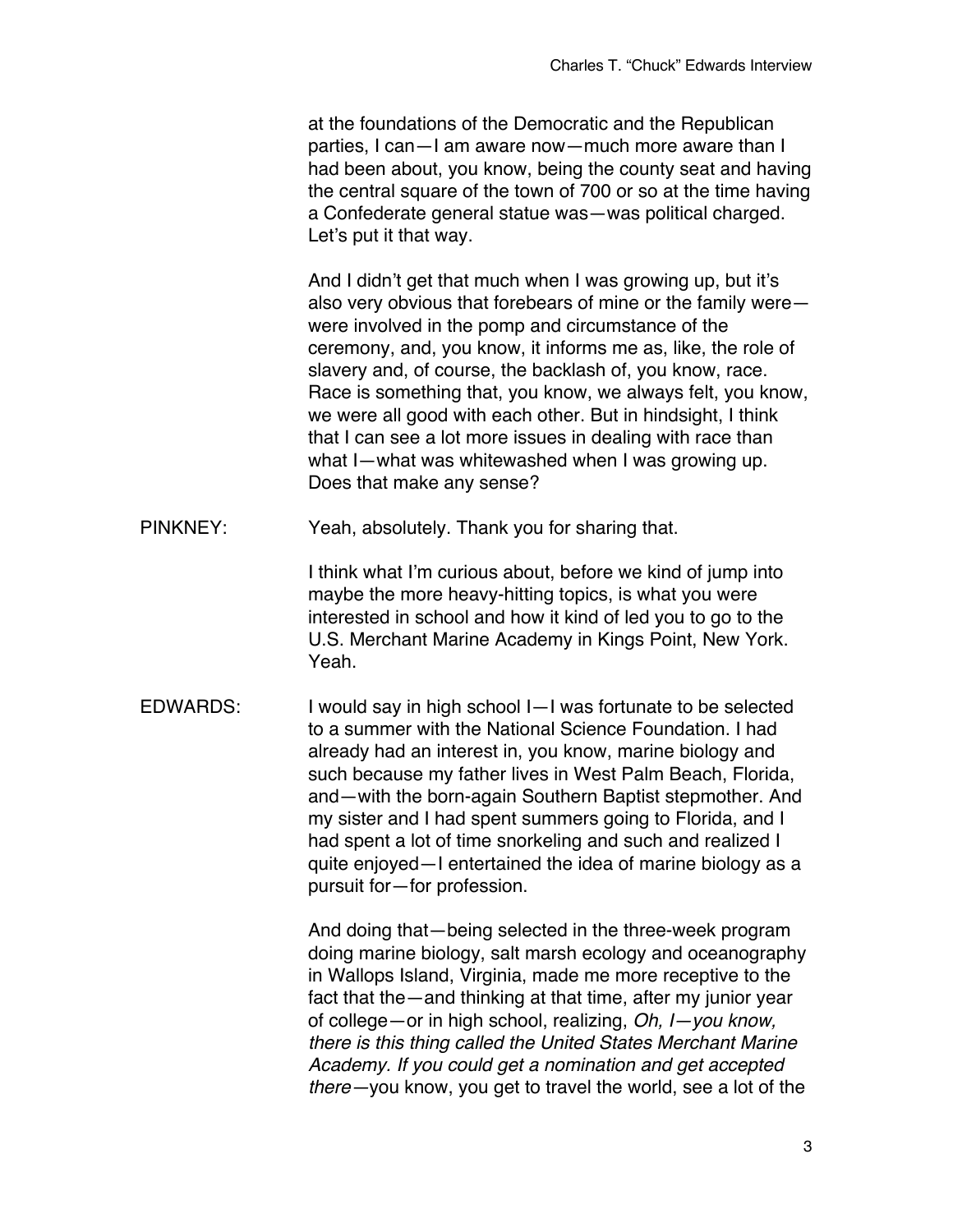world, make more money than most every college graduate in the country, and get, you know, six weeks on, six weeks off, that type of—or six months on and six months off different types of schedules for travel and vacation. And also you don't have to pay for it, meaning that taxpayers are paying for it, but you have an obligation following it.

So I saw that as a boon, and I figured being the eldest of four children, I wouldn't have anyone to pressure me about paying back things from the family. So I figured that would be a good thing to do.

Let's see, I probably—I read *Moby Dick*[*: or, The Whale*] by that point, and I had—and I thought that, you know, it would be a good way to go get an education, and then I could branch off and do some cool research and whatever.

Flash forward. I got nominated. I went to the Academy. Realized that it was—even though it had the reputation as the most academic of the five federal academies, it appeared to—it seemed a lot more regimented than even what was considered the most regimented at that time, was [the U.S. Military Academy at] West Point, and was a lot more hazing and everything else going on than we'd ever imagined.

But it was a good place—like the rural Midwest, it's probably a good place to come from, so after, you know, leaving there I sailed a bit and whatnot.

Also from Kings Point, just carrying the trajectory there for you, we were on the Dartmouth Time-Sharing System, and we had the—we had Avatar terminals and, you know, BASIC [Beginners' All-purpose Symbolic Instruction Code] computer language, I think, was what was being taught then at that time. Also coming from Tom [Thomas E.] Kurtz and [John G.] Kemeny.

Which, of course, later, they started the program in the computer information systems program, so—and I'd also taken a trip with the Academy. A bunch of us did a—from my computer club—we did a field trip to check out the Kiewit [Network] system.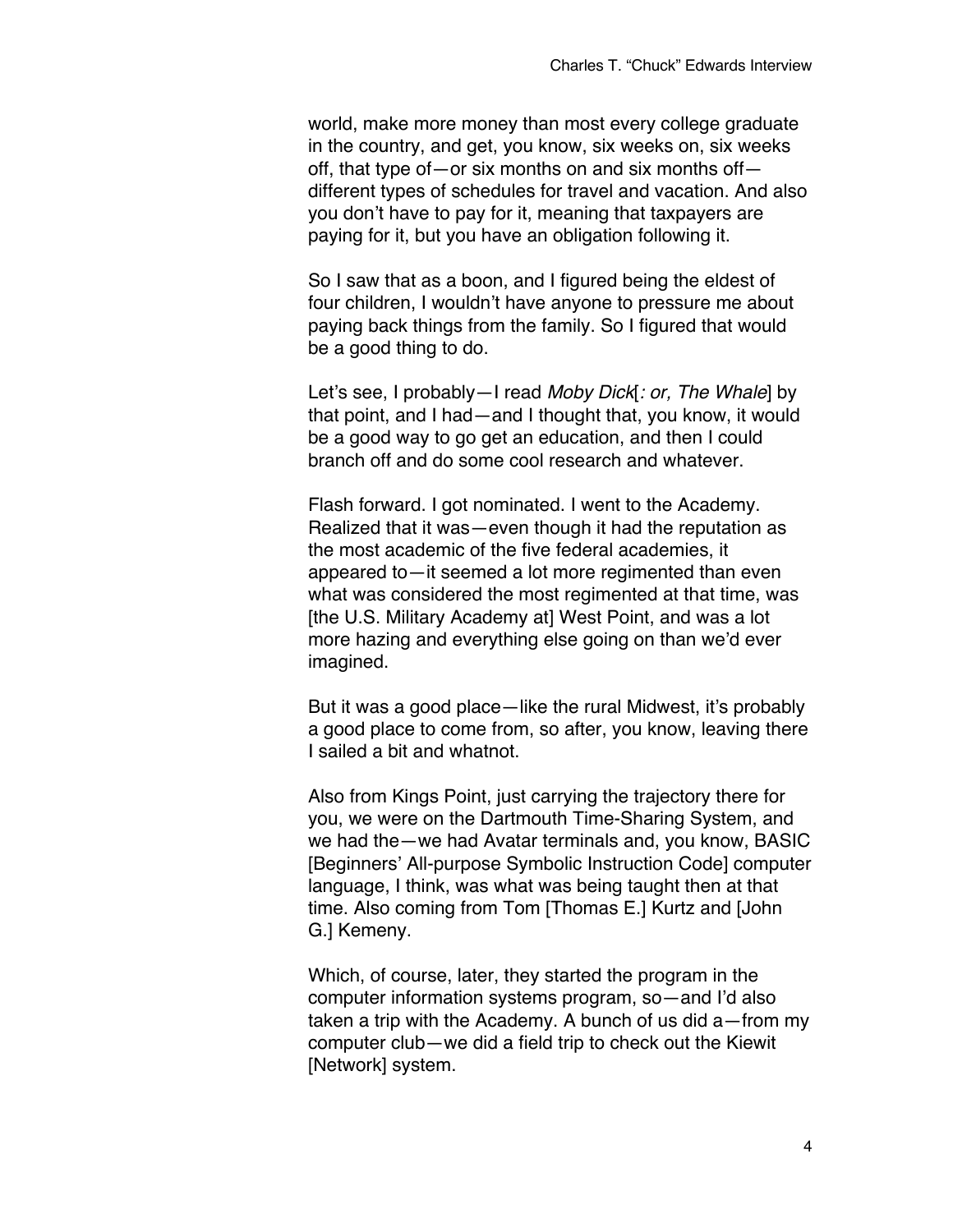So I had seen Dartmouth, and therefore Dartmouth was one of a couple of places on my list of places to go for grad school.

PINKNEY: Gotcha.

So just a couple of clarifying details. What years were you in attendance at the U.S. Merchant Marine Academy?

EDWARDS: I was the Class of '82.

PINKNEY: Gotcha.

EDWARDS: And with Dartmouth I was the Class of '86, which seemed like a long internal in between, but I guess a couple of years isn't that much in life. At the time, I thought, *Oh, I guess I've got great work experience*, because I had sailed the Indian Ocean and the Gulf of Mexico after that, and—but, yeah, it's—it's [unintelligible]. As a very, you know,—with great seniority as being a graduate student, so when problems developed at the school, particularly provoked by *The Dartmouth Review* and getting *The Dartmouth Review* in the Hinman Boxes and then seeing stuff from *The Daily D* [*The Dartmouth*] and finding out what was going on with a lot of little scandals, I figured it was important for me, as a graduate student, to, you know, stand up and be counted for and be—get involved in a group and *who knows? I might meet somebody that way*.

> So I—I dutifully went about as a very, I don't know, experienced grad student. You know, in hindsight, of course, some of those kids were probably a lot more further along in their coming out process than I was, and—and it was a very symbiotic relationship for a—in a lot of ways.

PINKNEY: Gotcha.

So I hope you don't mind if I backtrack a little bit.

EDWARDS: Go ahead.

PINKNEY: I think—you mentioned that you were involved in the computer club in your undergraduate years. You graduated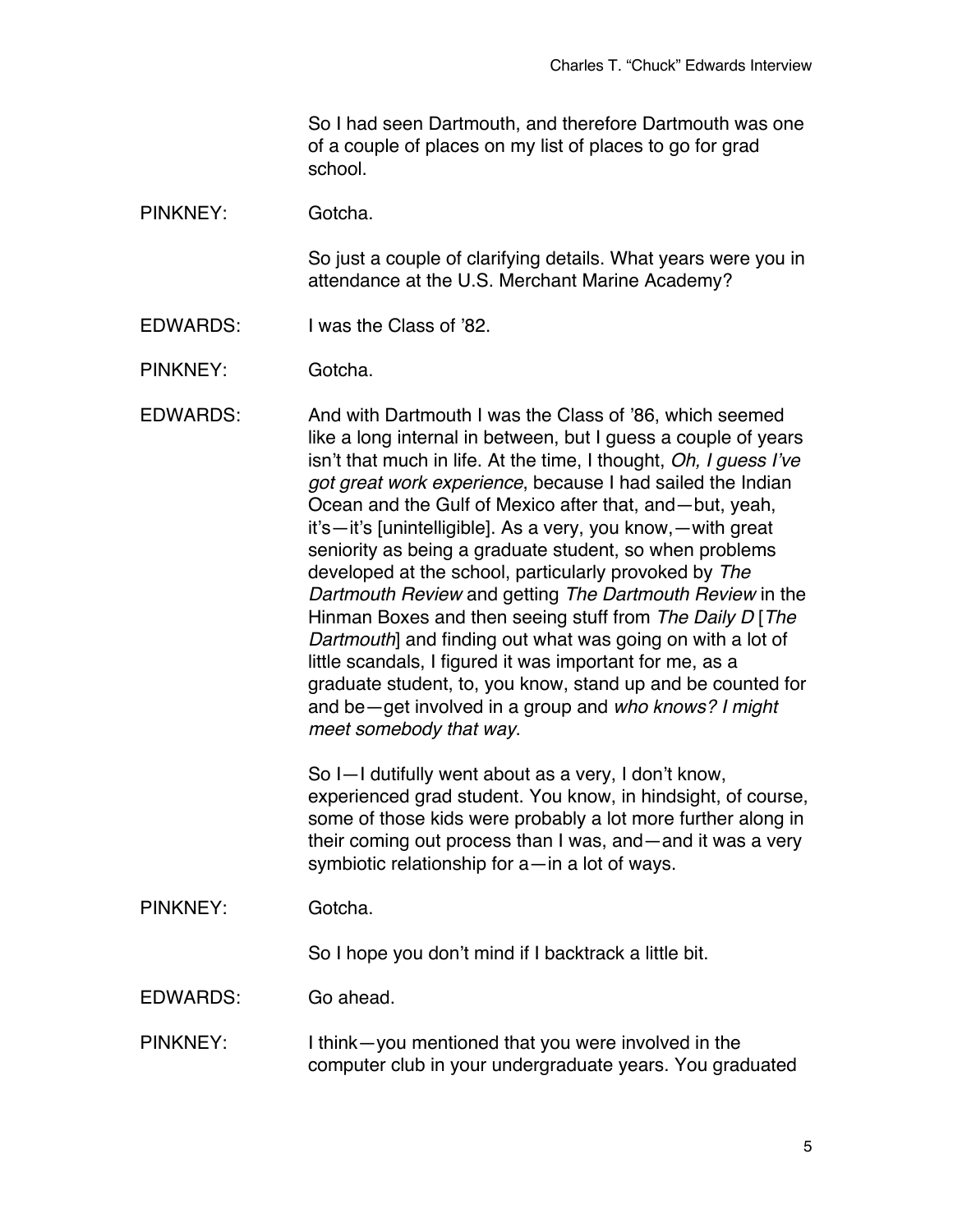with a degree in computer informational systems, I think information systems, right? In 1986.

- EDWARDS: No, it was actually—my—I got a minor in computer engineering from the Academy.
- PINKNEY: Okay.

EDWARDS: You basically have two tracks for a major. You can either go into nautical science and marine transportation, which is what I did, or go into marine engineering. I did—basically, you're either a deck officer or you're an engineer. So my perspective was I'd rather be on board the ship and seeing the iceberg come at us than being in the engine room and watching it come through the hull. So I—but I also—I did augment mine with a minor in computer engineering,—

- PINKNEY: Gotcha.
- EDWARDS: —which was kind of wasn't easy to do because at the time, this required a lot of extra courses and whatnot.
- PINKNEY: Right.

I think—I'm wondering—so you came from a rural background in Missouri, and then you went to the U.S. Merchant Marine Academy. And you mentioned that there was a little bit of hazing during that time, so I'm wondering, after your years there in 1982, when you graduated, what your world view was like, how it had shifted during your time at the Academy. And we could even go into those two years before you matriculated into the graduated studies program at Dartmouth, if you'd like, but just some—anything within that kind of broad sphere of ideas, I guess.

EDWARDS: Okay. That sphere would—I would say the main things that happened from Point A to Point B—and when you graduate from an academy—the Academies, you know, are a very homophobic environment, misogynistic. My class was the the years before I gra- —the year before I matriculated at Kings Point, they had just graduated their first ever female graduates, so there was a similarity, I suppose, with Dartmouth in that regard. Dartmouth—Kings Point being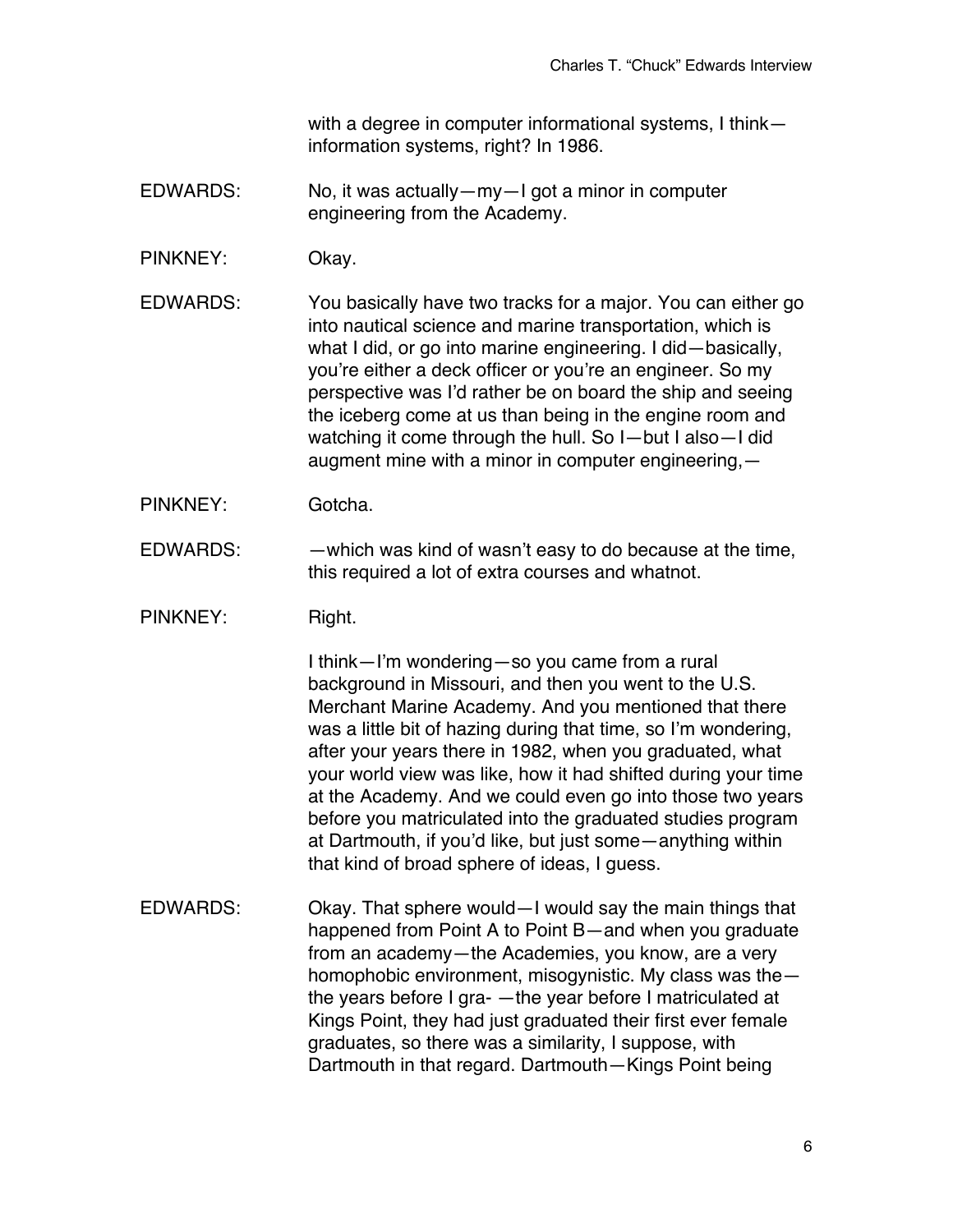among the first to admit women, and I think Dartmouth being one of the last of the Ivies.

But it was—the maritime industry in itself—I suspect back in Herman Melville's day, it was a lot more—heteronormativity was not—I think the phrase is the ships are made of wood and the men were made of steel, and now it's the other way around, because people get vacation time, they're able to go home and raise families and have, you know,—and then they go back to sea again.

And I think that that type of environment makes it a lot more—there's a lot of issues of misogyny and homophobia in the maritime, probably now than there would have been a hundred years ago.

PINKNEY: Did that affect—oh, sorry. Continue.

EDWARDS: And that—my—I didn't really—I think I probably walled up off any issues of my sexual orientation until about the time of graduation, in which case I heard on—we were hearing on National Public Radio, on *All Things Considered*, probably, a radio story from Yale University, where they had a Gay Student[s] Association. And they were talking about things, and they talked about bisexuality. And I thought, *Oh, my God! That must be—you know, maybe that's who I am. You know, maybe that's what I am.* That explains the issues about being in a gang shower when—you know, being fine with everybody else, but then one or two individuals come in and, like, I've got to turn the cold water on fast and get the hell out of there with the towel. So that made me realize you know, that put a word on things that I'd never quite understood.

> Then I grad- —after graduating, I—I think, you know, things aren't suppressed as much, and you're in the real world and you don't have to worry about getting thrown out and losing your education. And so that made it easier for me to kind of figure things out, I suppose.

And I came out probably a year or two—you know, the first time I ever figured things out more completely and articulating to myself that I was, you know, possibly gay was, you know, the couple of years following the—graduating,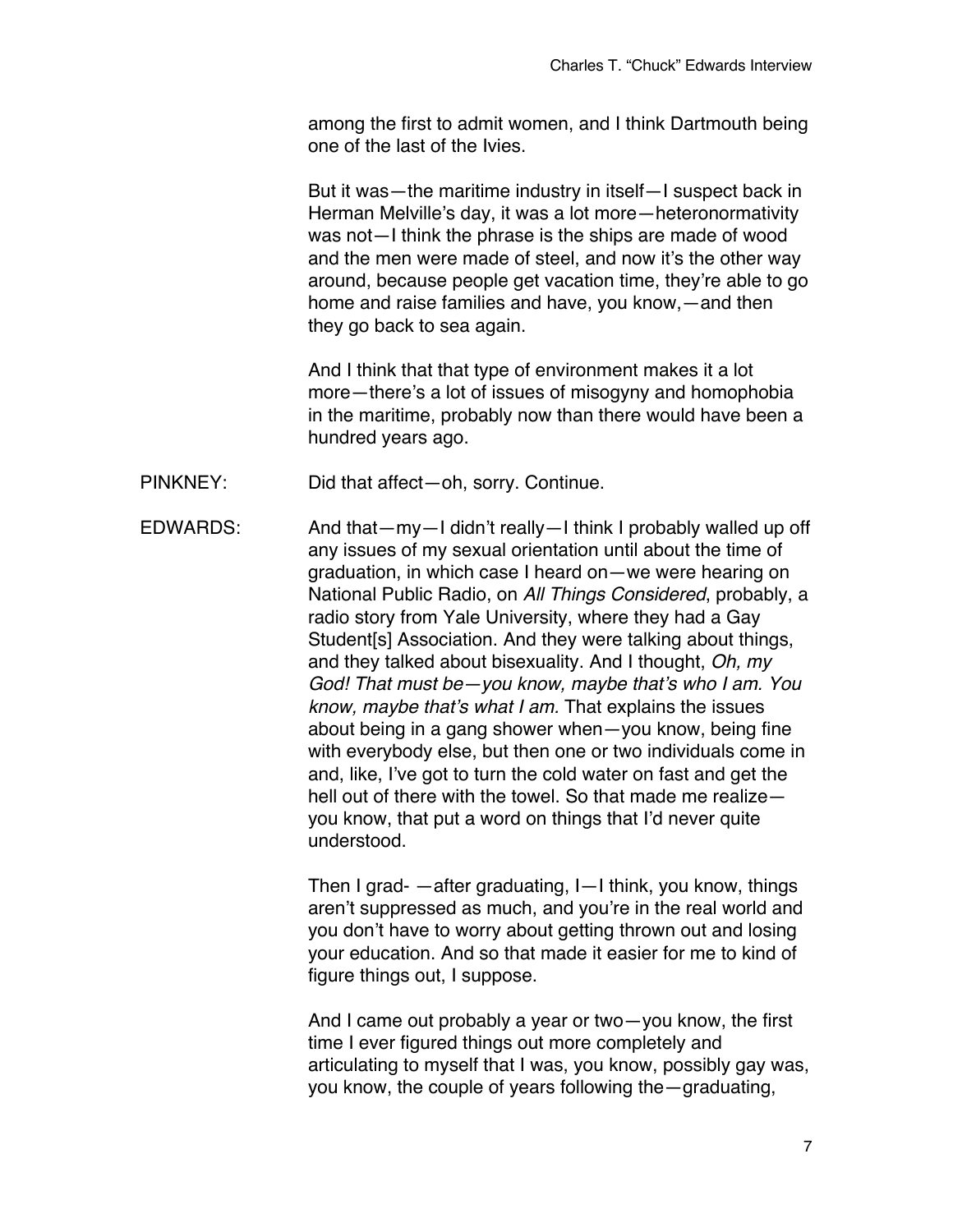and then while at the Academy, I was actually able to officially come out for the first time to a classmate of mine when she came on to me.

And then I told myself that I—you know, I needed to come out to my family, and at least I told my mother, and I gave myself a deadline of turning twenty-five: Like, *Okay, I'm gonna be twenty-five. I'm a quarter of a century. I need to really move on with my life and come out to people.*

PINKNEY: Gotcha. Okay. So let's—

EDWARDS: I went off on a couple of tangents there maybe.

PINKNEY: Oh, no, no, no. It's all wonderful, wonderful information. Thank you so much. I in general take a couple of minutes to process things [chuckles], so that's why I'm kind of like pushing forward, is because it'll take a little bit for it to percolate in my brain, for these follow-up questions.

EDWARDS: Great.

PINKNEY: Yeah, yeah. So I guess I'm wondering: It's 1984, right? The Teresa Polenz [Teresa A. Delany (née Polenz) '87] taping incident, I'm guessing, occurred—it occurred in the spring, and I don't think you would have matriculated yet as a graduate student?

- EDWARDS: Right. I heard about it in *The Dartmouth Review* and in *The Daily D*.
- PINKNEY: Right.
- EDWARDS: And then I got called—either I needed to show up at one of these Gay Student[s] Association meetings, and I went to Collis [Center for Student Involvement] to attend one. And and then the rest kind of becomes history. Then I get more involved and so forth. And in fact, at one point, I don't know, probably the first year, maybe that spring, the following spring of Teresa Polenz, either that point or the—yeah, it was probably then.

I remember at one point they didn't have enough people to be openly gay—you know, to be sticking their names out to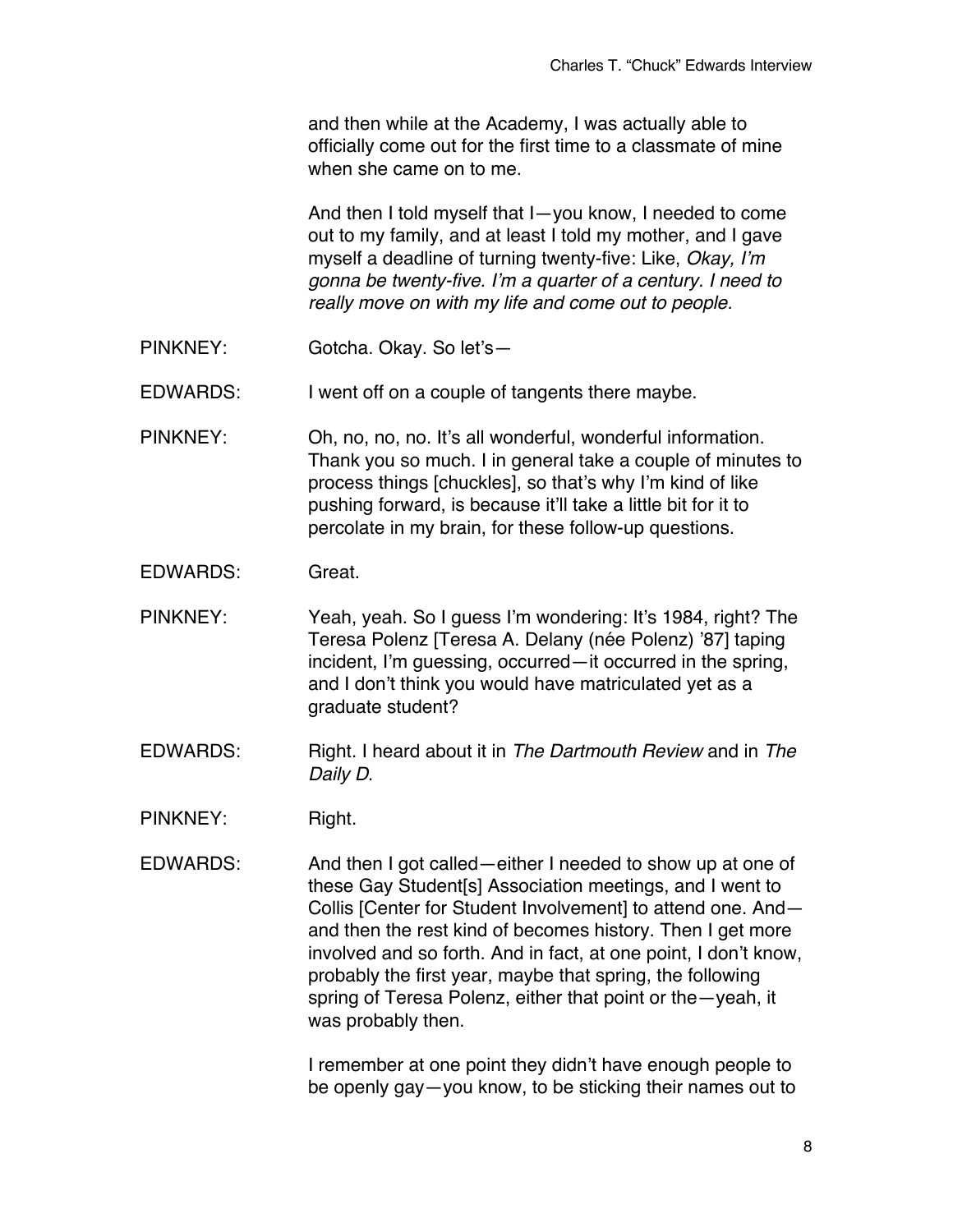be officers, and so the undergrads, because of funding issues—I probably shouldn't tell you this, but whatever—it's totally safe now. They ended up—they needed to have enough—they needed to have an extra officer on the—on the roster for funding from Collis or whatever.

And so I think I was secretary? And—but they made a fictional name for me and put a year on it and hoped that that would pass because it had to be an undergraduate, but they didn't have an undergraduate to do it, to get the funding or whatever, to get the official status, so I did it, but I had a they made up a name for me, and they just threw it in and figured, *Let's see if this'll stick and if they accept it.* And it happened. I can't remember what the name was now. It was a joke.

- PINKNEY: Were there other graduate students involved in GSA at that time, or were you one of the few?
- EDWARDS: I was amongst the few. There were two or three that I an think of offhand. There was a Tuckie [Tuck School of Business student]. There was definitely a med student who was quite involved and then somebody from the [Dartmouth] Medical School, who was on staff, I believe. Probably a couple of other peripheral folks, but they weren't quite as involved.
- PINKNEY: Gotcha.

So just to backtrack just a little bit, what were your first few months like at Dartmouth? Like, what were your first impressions of the school as a graduate student at that time?

EDWARDS: I was a graduate student, there was a lot to absorb and try to get my orientation, literally. But the—when I got involved with the GSA, I had—everyone was bemoaning the fact about what a horrible place it was if you were gay to be in Hanover, New Hampshire, et cetera, et cetera. And from my perspective, it was truly a liberal liberal arts institution. It was, like, *This is nirvana. This is the promised land. Everybody is accepting, blah-blah-blah. It's really cool.*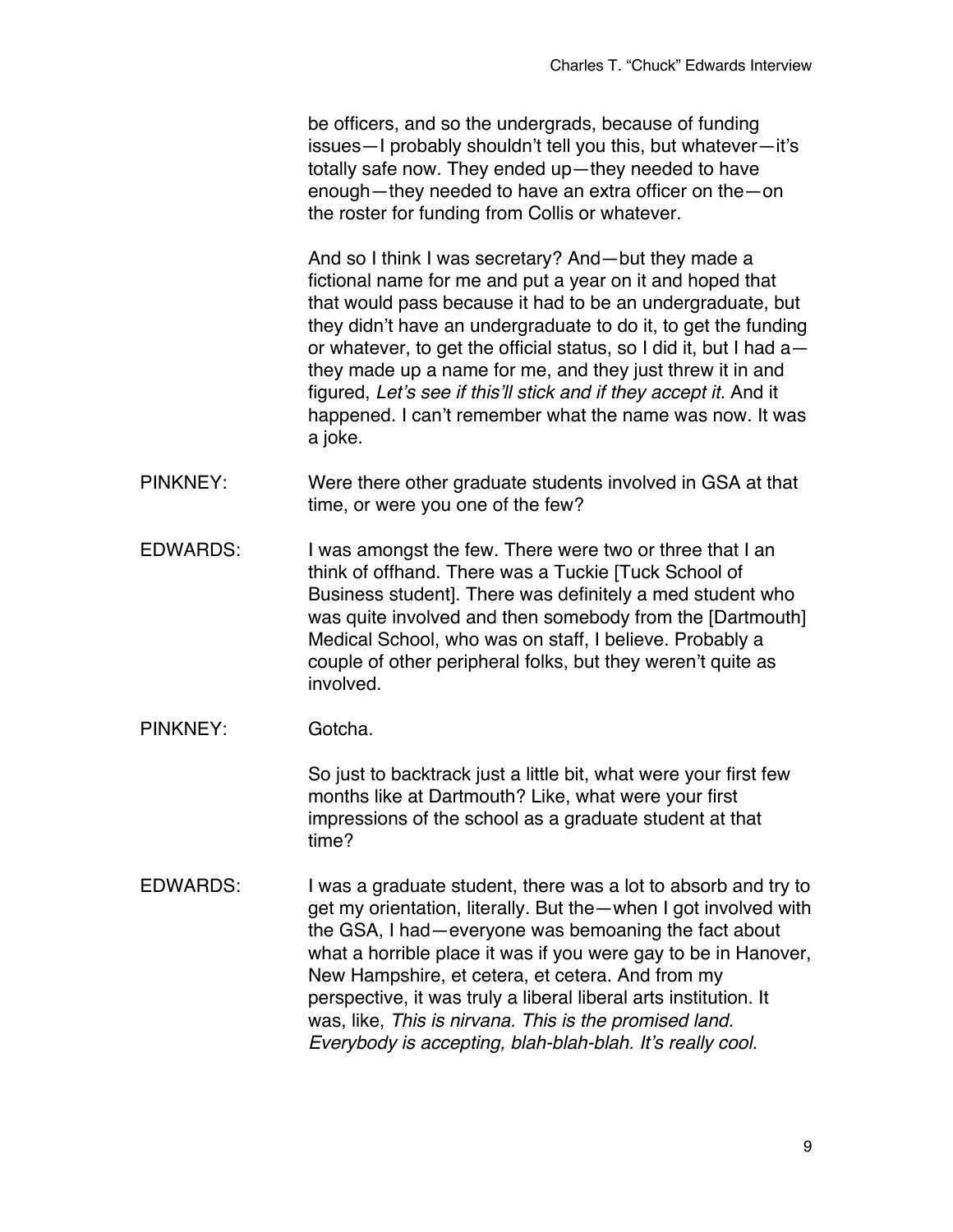From the—you know, from the perspective of a lot of the undergraduates, however, it's like, *This is the worst place to be stuck. Oh, there's—you know, oh, my gosh, it's really horrible.*

So I had a slightly different perspective. And probably because of that, I put my shoulder to things more, to help out. You know, for instance, we did—in fact, we're just talking about a schoolmate here yesterday. A couple of folks that I met up with, and they were reminiscing about me having had, you know, wheels, because I was a grad student, and I had a car, and we did road trips to a gay bar in Brattleboro [Vermont].

And, you know, one of the friends—you know, one of the folks from way back then is actually now working in London [England] with Citibank, and he's—anyway, back in town, back around this week.

So, yeah, there are—it's—it's—my perspective is that it was a—it was a great place. On the other hand, a lot of folks had a lot of issues with it. And, you know, I'd never—you know, I'd been to a gay bar once or twice before, so it was, like, "Oh. Well, we can get a car. Let's do this." Or, "You want to go to a gay bar? Let's—we'll find one now, and we'll go there."

And for me, I found it to be positive. On the other hand, it  $$ it—it definitely made a—there was a stark contrast happening at that time. The impact of the funders of *The Dartmouth Review* actually creating a lot of hate-filled environments against a lot of the folks who were against apartheid in South Africa or who were—who were gay or so it created opportunities for those of us who were in the minority to—to solidify together and—and fight back and stuff.

- PINKNEY: Were you on campus for that anti-apartheid demonstration that was put on by Divest Dartmouth [sic; Dartmouth Community for Divestment]?
- EDWARDS: The shanties on the [Dartmouth] Green?
- PINKNEY: Yeah, yeah.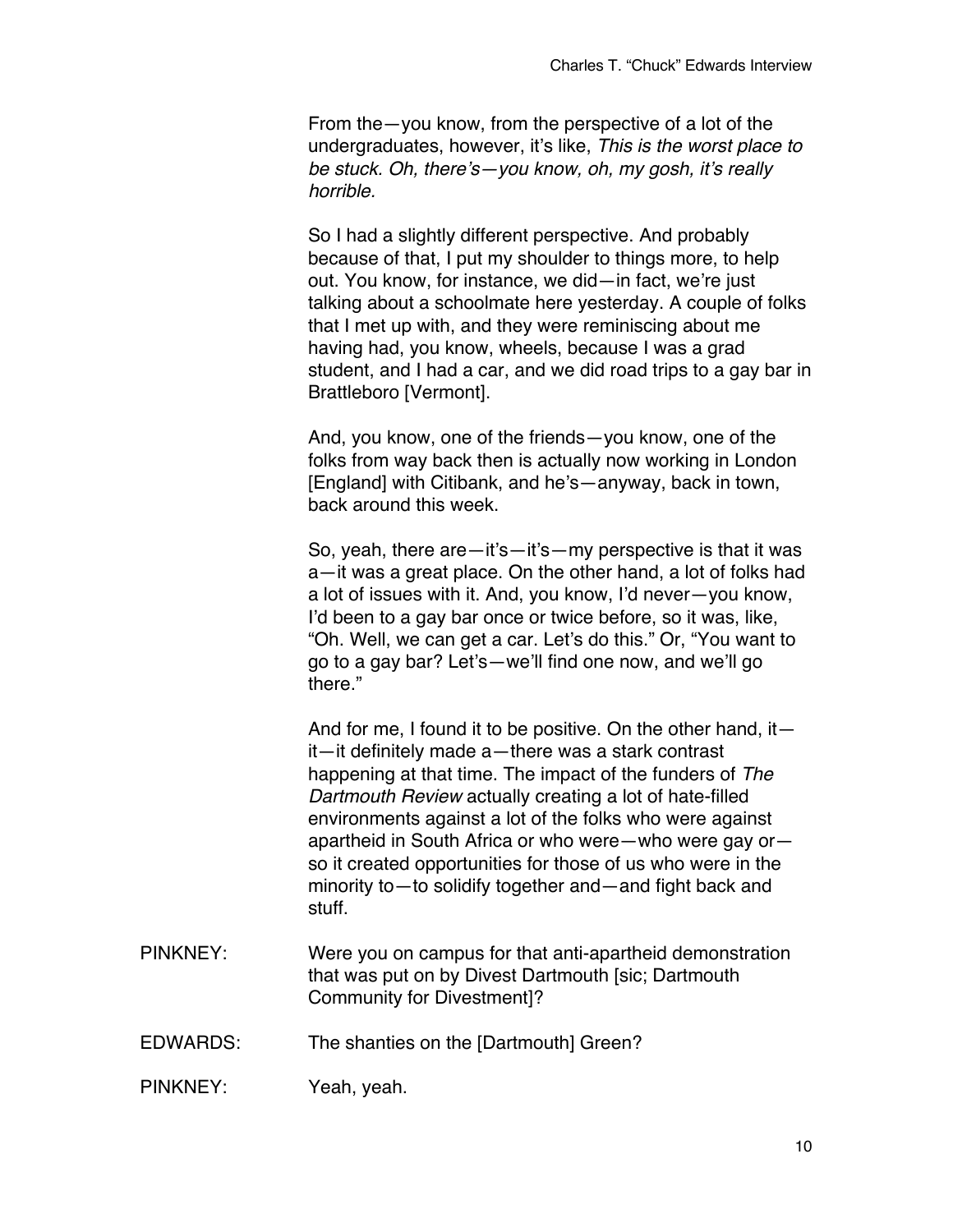EDWARDS: Yep. Yes. And we had a lot of crossover there, of course. Occupying Parkhurst [Hall] occurred. Also, the president's office. The destruction of the shanties by, you know,—what's her name? I'm trying to push these names out of my head. Well, the whole cast of characters in Dartmouth, unfortunately that we hear more of.

> Don't hear much from Teresa Polenz these days, but Dinesh [J.] D'Souza [Class of 1983] and Laura [A.] Ingraham [Class of 1985] certainly have continued on their careers of hate since it's propelled them from back in those days.

> And there were definitely *Dartmouth Review* staff people who were—who were gay. You've probably gotten this from other people if you've interviewed a few others, but "[JOIN] XYZ," the—the Dartmouth timesharing bulletin board network, was an amazing conduit to connect to people. A bunch of us used it to recruit homosexuals for the GSA. And we'd get people to come and attend meetings.

And it also—you know, more than—more than—on multiple occasions, when you turn over the rock you find out, "Oh, So-and-so—yeah, he actually works with them. He's on the staff of *The Dartmouth Review*. Okay."

- PINKNEY: Now, the Kiewit XYZ is something you mentioned, I think, in your initial write-up, on something you want to talk about, so could you explain briefly how that worked or, like, what it was, actually, for—
- EDWARDS: Yeah, "JOIN XYZ" was a command line to get onto a chat room, if you will, which basically is a text-based, open forum where you could talk to people, and then, in talking to people, you could actually create your separate chat rooms and meet up with them.

In my particular case, there was a library of da- —of files for different organizations there, but the GSA had a library called "Gay Lib \*\*\*." So I oftentimes used that moniker to—to recruit. And it's a twofold thing. Was, like, you know, they could—they would know that I was gay, and then also, you know, it would point people—people to that library, that they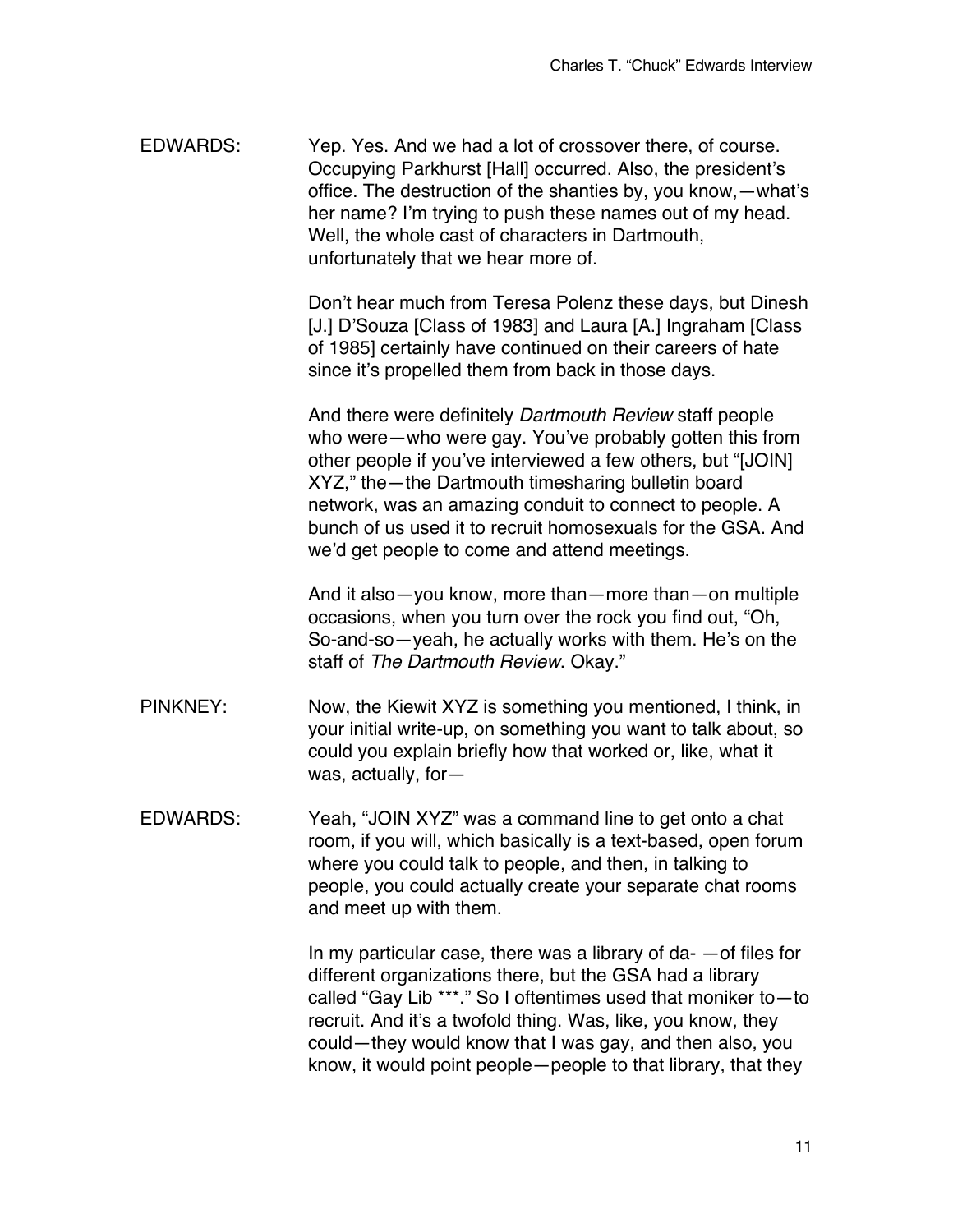could actually look up information about the organization or about being gay and so forth.

And that led to lots of interesting conversations. And I think—I know there were a couple of other folks who would do that occasionally and use that as a—it's not quite like a hashtag, but using it as a handle, if you will, a pseudonym to—to go on and get some publicity about stuff.

So a lot of people—you know, the current vernacular would be that a lot of people hooked up that way, kind of the contemporary-at-that-time version of GPS-based apps, although there—I should probably not say GPS-based because it was all about being on the time-sharing system. So if you were on DTSS [Dartmouth Time-Sharing System], you could—you could end up having been in the U.S. Merchant Marine Academy or you could have been University of Maryland, I believe, or [the University of] Delaware. It covered quite a bit of territory. But the bulk of folks that we talked with were Dartmouth students.

- PINKNEY: Wow. If you don't mind me asking, what do you think is the most interesting conversation that you had that came out of that platform?
- EDWARDS: Out of that platform?
- PINKNEY: Yeah.

EDWARDS: Oh—oh, people who were bisexual, people who were working for *The Dartmouth Review* but wanted to meet in a clandestine location and talk, people that—you know, kind of—kind of a wide variety of stuff.

- PINKNEY: Did you ever meet with someone in *The Dartmouth Review* in person, who was bisexual?
- EDWARDS: I don't know if he was bisexual, but he was certainly—
- PINKNEY: Or questioned their sexuality?
- EDWARDS: He was interested in more than just talking to me about joining the gay student group. He wasn't as interested in talking about joining the gay student group as he was, you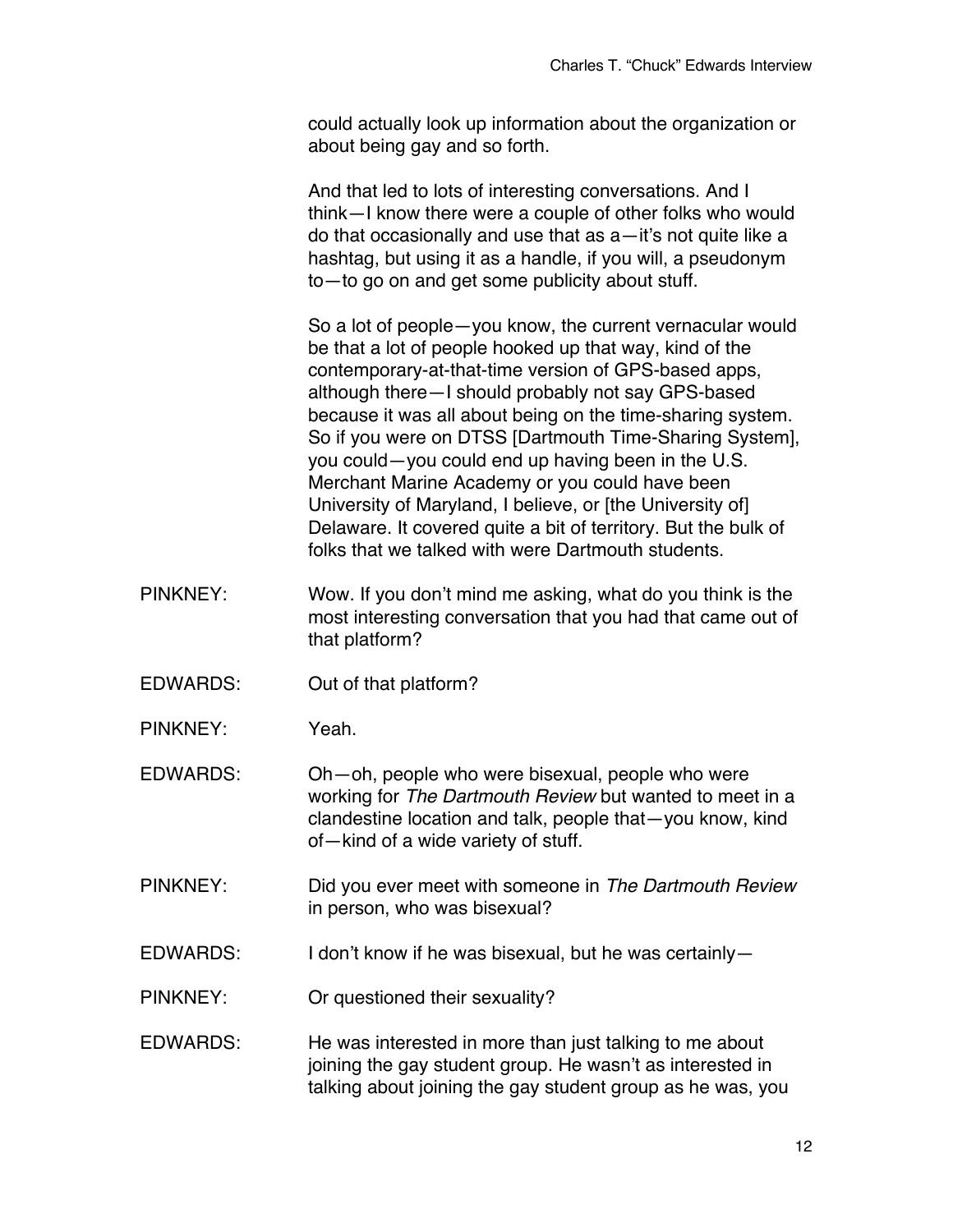know, interested in me personally, which sometimes you don't get—you're just not gonna get what you want.

But the—but, yeah, there were that and, you know, people actually— you know, people met, people hooked up, people got involved with the gay student group. A lot of different things happened. You probably talked to Lee [A.] Merkle[- Raymond, Class of 1986] already, or maybe [James C.] "Jim" McCann [III, Class of 1986], or hopefully someone who's talked to one or two of them.

Another thing we did was, like,—we did a gay road show, where we basically offered to—I think it was after we had a cessation of classes, and there was a meeting at what is now Rauner. I forgot the term that's used for it, but a moratorium on classes? No. There was a day dedicated to deal with issues of, you know, homophobia and, you know, apartheid—anti-apartheid, et cetera, on the campus.

And from that, the GSA decided it was good to go out and offer services to explain homosexuality and things like that to people. And we ended up—Lee Merkle[-Raymond] was recruited, if you will, from one we did at Tri Delta [Delta Delta Delta, now Chi Delta]. She was a sorority gal there, and she ended up coming back with Jim McCann and I, back from a—she walked with us across the Green afterwards, and we couldn't figure out where she—you know, why she was going to walk us back to the gay student meeting.

Halfway across the Green, she goes, "Well, I figured out that I'm gay, so I need to be there, in the meetings, and join you." And we were both—Jim and I were stunned. Like, "What? What? You're gay? Did we just recruit you?" [Both chuckle.] Like, "Yeah, I just figured—you know, I've been thinking about these things anyway, but I figured I might as well, you know,—I need to get involved and help out too."

So those were fun. But, yeah, a number of folks got involved with the group. Or, you know, sometimes I'd be playing a little more hard to get and, like, "Yeah, I'll meet you, but I'll meet you at the G- —you know, at the Gay Students Association meeting " and recruit them that way. Most folks would rather meet up individually, in person, otherwise, because they wouldn't want to be seen anywhere near Collis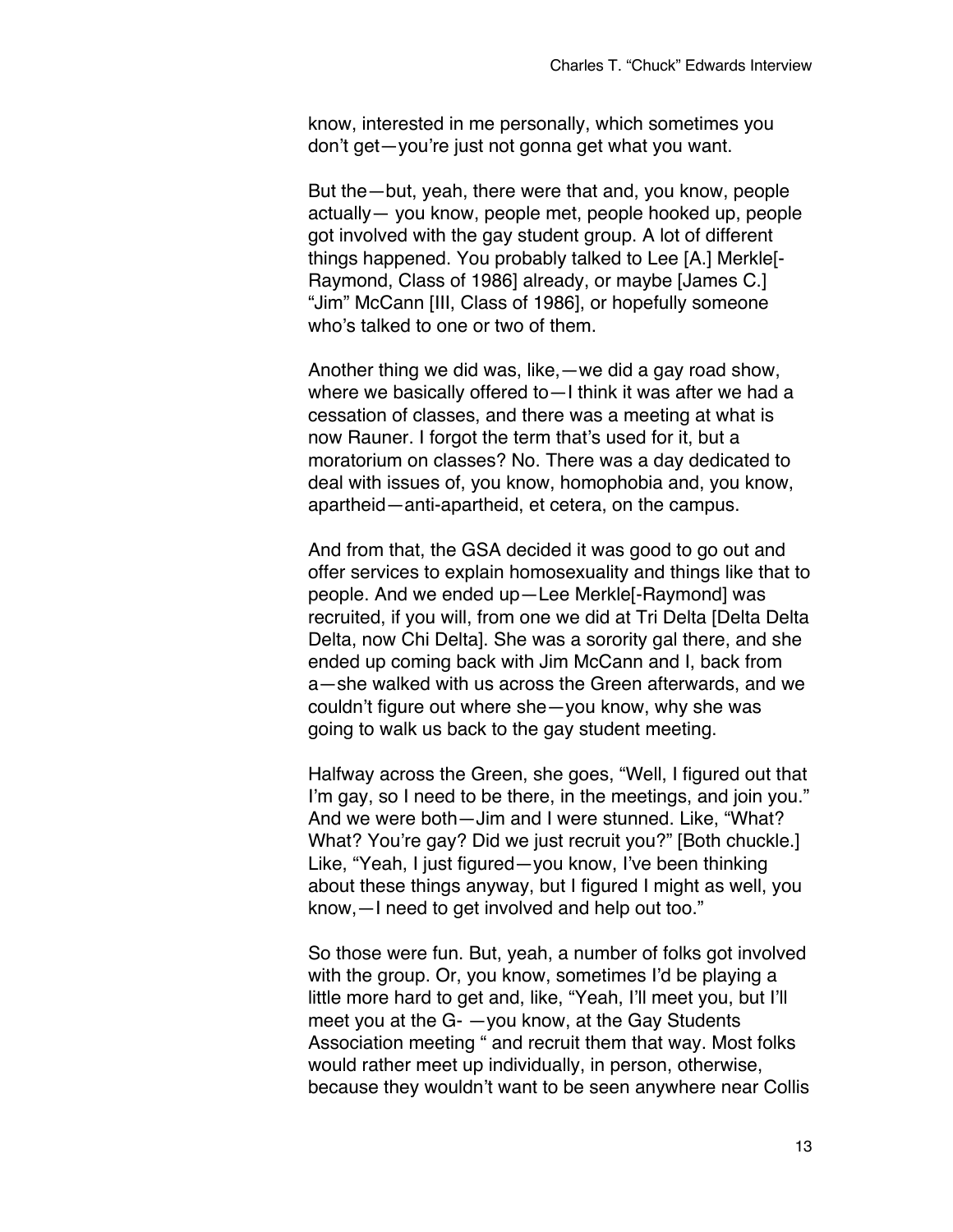at that hour on a Sunday night, I think it was? Whatever. Because it's obvious, if you were paying attention, what time the gay students group meeting would be and who would be going in that building at that hour otherwise unless you're in the Dartmouth Outing Club, which ironically has a connection there, in a way.

## PINKNEY: Mmm.

I guess—so more broadly, how would you define the work that you did with GSA? Or, like, what you believe its mission to have been on campus? Or even—even more abstractly, like, what you feel like it accomplished. During your time there, what you saw change.

EDWARDS: My time there was to make—a multiple thing. It was—as the only entity on campus, it had to be everything, so it had to be creating—fostering a welcoming environment where people can be comfortable to talk about things about coming out, as well as talk about ways to raise a stink and have issues made known in a wider forum on campus—you know, protests, demonstrations.

> A few of us actually, in my last year there, we were—it was a two-year program—I had—a few of us—a couple of us had been to a student—a couple of student organization conferences, and we realized, "Oh, we can—let's try to get condoms for distribution. Let's write to, you know, whoever it is that manufacturers Trojans. We'll get them to—we'll ask if we can get them sent to us and have them distributed for free on the campus," which, you know,—because we'd seen something happening on a smaller scale at a student conference, and thought, "Let's just do this campus wide here," not just for a gay student conference but for everybody on the campus.

And lo and behold, by the time of graduation, we happened—we got notification that there were large boxes that had just been delivered. We were marveling. [William M.] "Will" Rogers [II, Dartmouth Medical School Class of 1989], the med student, and Jim McCann and I were, like, "Oh, my God! We'll never use this—we could never individually use all these condoms in our lifetime." And he's, like, "We asked for it."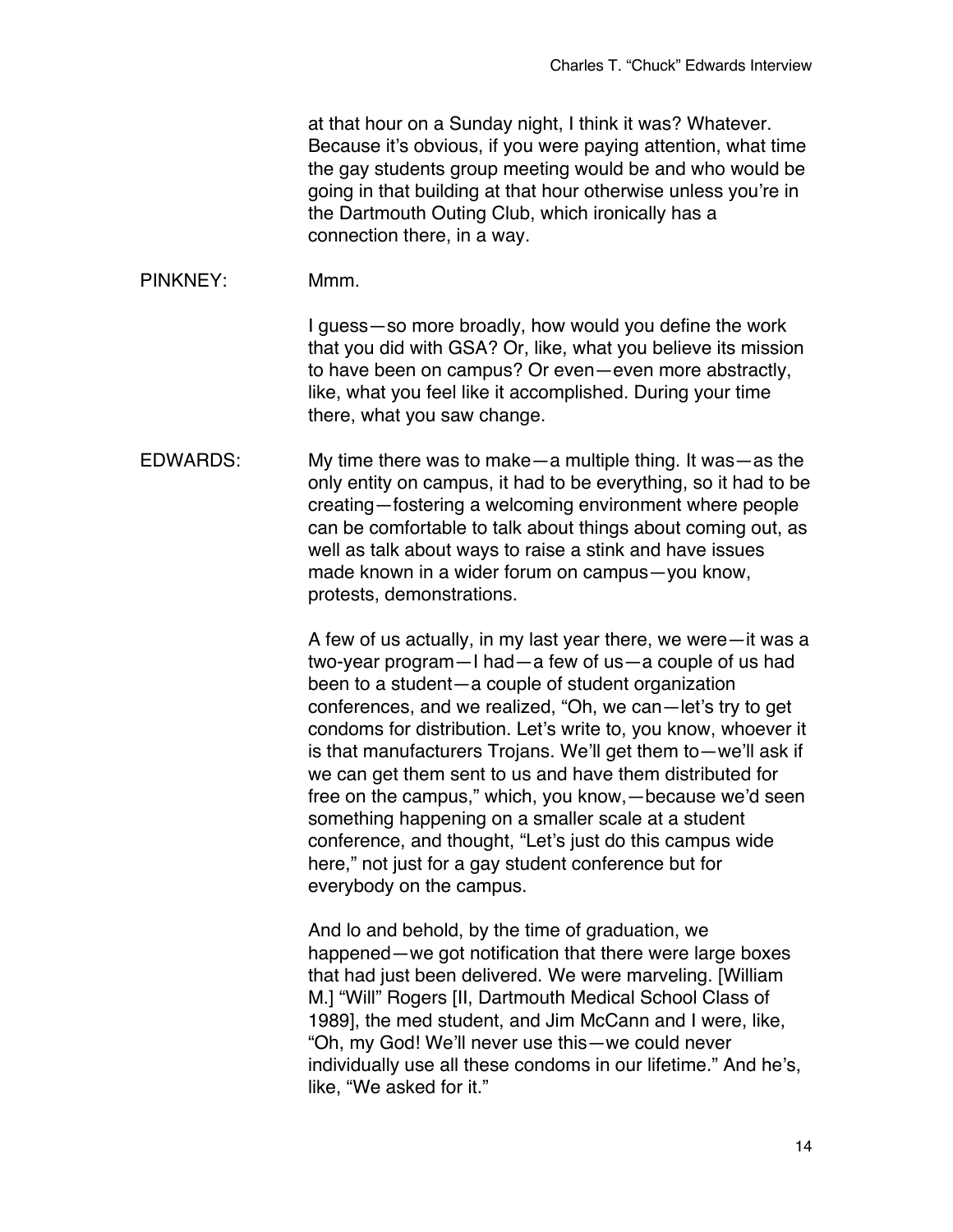But we didn't even know that we'd get anything at all, let alone this volume. And "How do we distribute this? And this is going to be amazing. This is going to make an impact on the campus. It might save a few lives." So this one.

I—so, yeah, that would be an example of something practical. But we also did direct action stuff, and we had a lot of folding over of—you know, overlapping Venn diagrams of interests. Like, there were a number of folks of us who were also—helped out in the anti-apartheid movement, specifically the occupying of shanties on the Green.

There were events that we did in the theater and having, you know, tie-ins with the Hop[kins Center for the Arts] to do, you know, gay student parties, where we invited other campuses to come to—other gay student groups to come in town, kind of like mixers [unintelligible] that we were putting on on our own to create a greater sense of unity and also knowing that we'd more likely get more people coming out from campus if they knew there would be people coming in from other campuses, because people are always thinking they've met everybody locally or that they don't want to meet anybody locally. And then if you've got people coming in from the outside, they feel more comfortable about that. So—

Yeah. So everything from a welcoming center to practically like a bake sale type of thing, like that type of attitude of, like, "Okay, we gotta do something to support this. How do we get—how do we get funding from the school, or how do we get—? We know that we need—there are things we need to get done. How do we—you know, how do we do it? How do we afford it?" And sometimes it's a matter of writing a convincing letter, like doing grant writing. Sometimes it's pleading with the administrative powers that be about what you need to do.

We provided office hours. I'm thinking of a number of us who did that, where we had—we figured: Okay, if people aren't comfortable with coming over during the GSA meeting hours, we can make office hours available just to let people know that it's open and they may come—it's easier to come by Collis on a—you know, on a Monday afternoon, and you can just be going by there for the DOC or something. But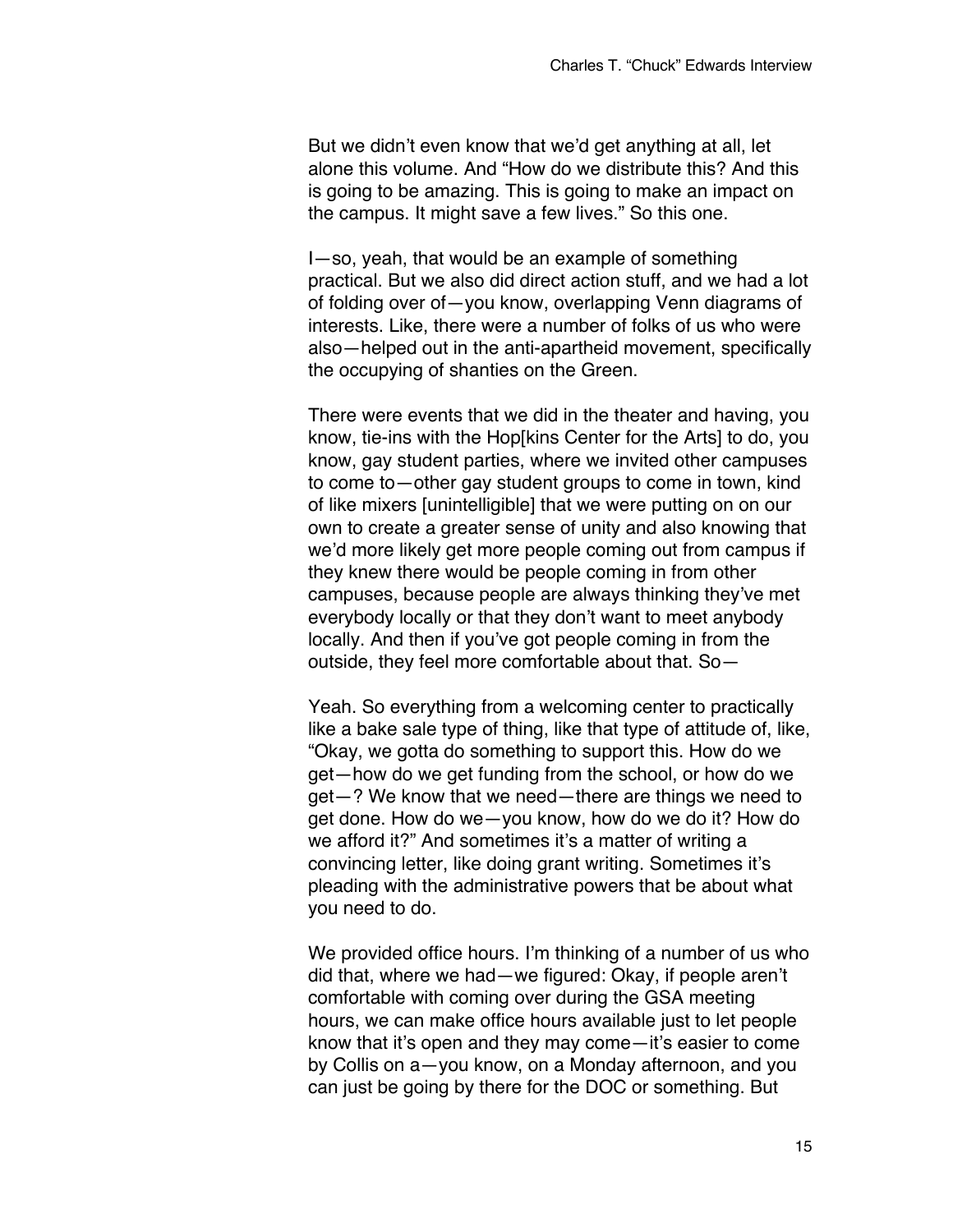then you can stop by and actually talk to somebody and you know, what it's like being gay or, you know.

And sometimes they'd come by, and they'd be, "Oh, like, oh, I've got a roommate who might be gay, and you know" blah-blah-blah-blah-blah. And then as the conversation progresses, you realize, *Okay, it's not the roommate.*

Yeah. So it was a wide variety of things we did. You know, we had a newsletter. We had—the time that I was there, also we got the Ralph [B.] Elias [Class of 1932] money coming in, which created a different thing, because actually having a chunk of money coming in from someone wanting to establish a fund while he was alive brought in a lot of people that had been more peripheral. So I—I got the—I learned the lesson that when there's money involved, sometimes, you know, when you had the bigger budget, a lot more people all of sudden take notice and want to be involved and have a say in that.

- PINKNEY: Could you talk a little bit more about what the Ralph Elias fund [sic; The Edward Carpenter Memorial Foundation] was?
- EDWARDS: Ralph Elias reached out and wanted to give money specifically to—for the betterment of life for gay students at the school. And the school would not let anyone target money. You weren't allowed to—what's the word? I can't think of the word. You weren't allowed to have earmarked money for a specific cause unless it was, like, you know, the football team or—or the, you know, the lacrosse team or something like that.

And we had a lot of pushback about that. We were told basically, yes, we could put it into—we could—the money could be given, but it would all go into the student activity fund and be distributed amongst everybody, including, like, the chess club or whatever. And we had a problem—and Ralph Elias had problems with that. No, he wanted something separate, which forced us to help figure out how to set up an outside corporation to hold the money. And once that money did come in, all of a sudden, Dartmouth became very interested in bending over backwards if they could, especially once they sensed that more money was coming in.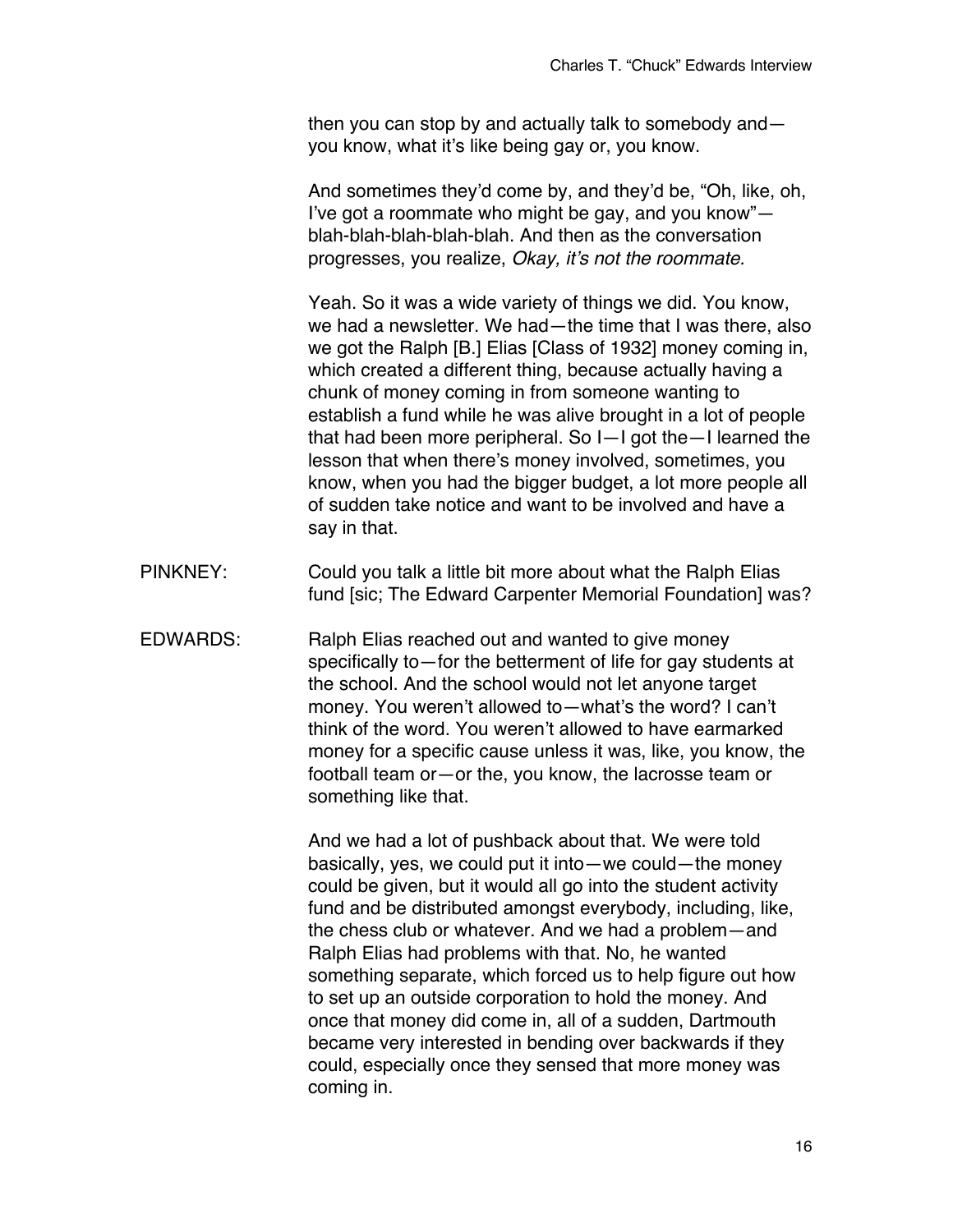He had left in his bequest a number of things, including every, like, first editions of Oscar Wilde's books and things like that. It became—they realized there was a lot more money than he initially gave when he was alive, that when his—in his Will, he put a lot more money into it. So—and that's when Dartmouth itself got to be much more interested in helping figure out a way how that we can make this work.

And I know subsequently there were—there was money coming in from other alums, including those who were alive still, that probably exceeded that, but mostly because of their, you know, tech startup funds and so forth, greater largesse was possible. But—

- PINKNEY: Do you know—oh, excuse me.
- EDWARDS: I think it was, like, \$50,000, and it became \$100,000 with Ralph Elias, and it was also set up to be the Edward Carpenter [Memorial] Foundation. He wanted it to be named after someone who most of us had never even heard of, who was an English, openly gay liberation writer, et cetera.
- PINKNEY: That was going to be my next question. Someone I interviewed mentioned the Carpenter Fund, and I was wondering if that was related in some way to Ralph Elias.
- EDWARDS: Yes. Ralph Elias, for whatever reason, didn't want it named after himself, and I think—at first I thought that he simply was wanting to be closeted. He was a doctor. From San Francisco. But he—I think it was probably out of great respect for Edward Carpenter, feeling that he wanted this guy recognized for, you know, stuff he'd done and helped with his life, perhaps. That's my theory.

There was a guy from San Francisco, and he was going to die, and, like, why would you not want—you know, be okay with having it under your own name? So anyway, that's that's how it kind of came to pass that it was the Edward Carpenter Foundation.

PINKNEY: Gotcha. Were you involved in any discussions with the administration about this money, or was it other individuals in the GSA who took that on?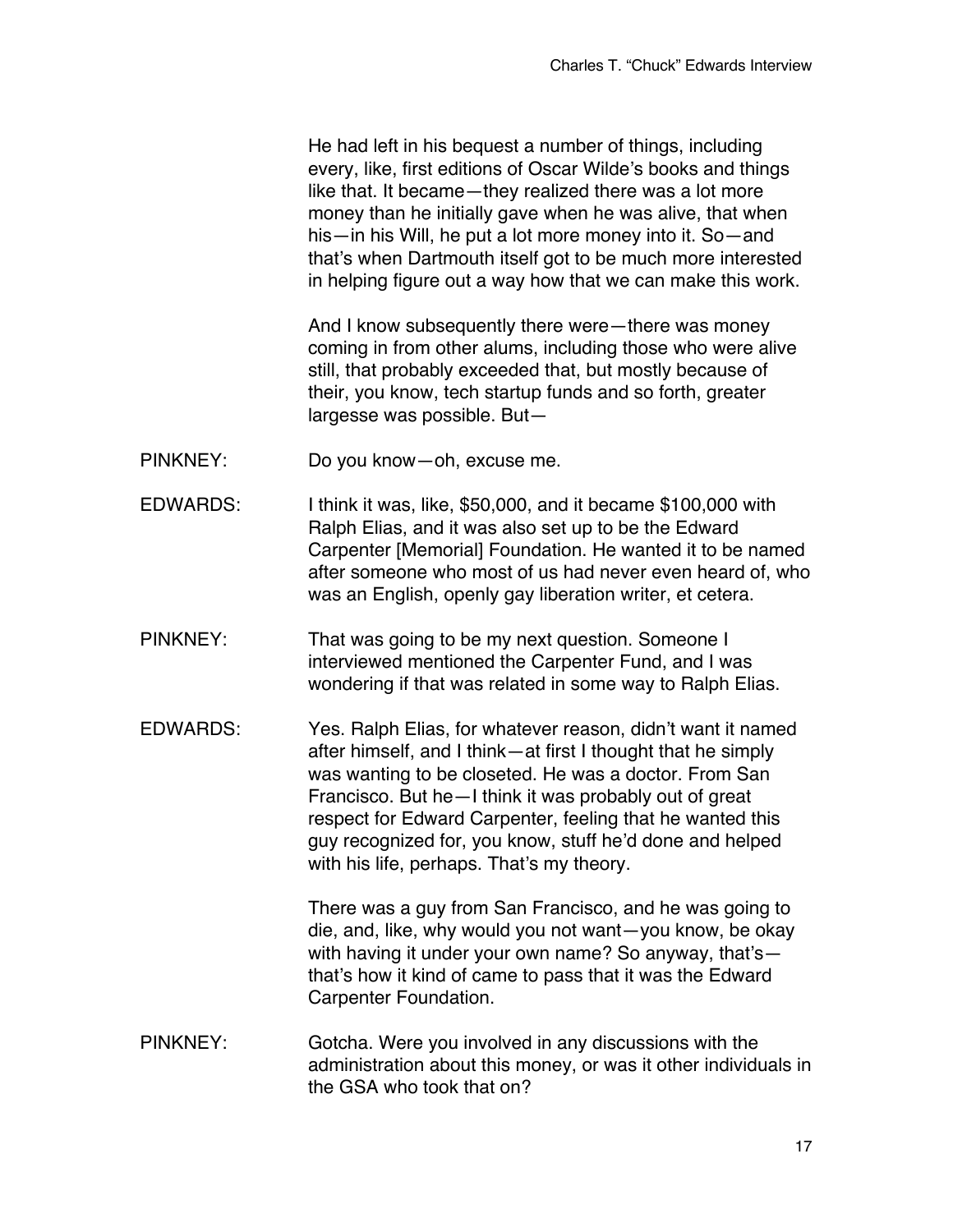EDWARDS: I believe that that was—from the GSA, that was largely—and I may be wrong about this—[Scipio C.] "David" Garling [Class of 1986], also known now as Scipio Garling, and Michael [R.] Williams [Class of 1986; now Michael Évora or Michael Dias]. That was interesting. Yeah, they both have changed names. Michael Williams changed his name to something else, I think twice.

> Both interesting characters. I don't know if you've talked to them or not, but Michael—David Garling, aka Scipio, got involved in—I know in [Washington] D.C., he got involved with U.S. English, which was to get English to be the only official language in America, and kind of—a lot of us would view as kind of a right-wing, reactionary thing. But he was very particular about being very articulate and grammar proper, et cetera, and also felt that any other language that was being spoken in the United States would not really be helpful unless you were a classics major like he was, for Latin and Greek.

Gosh, this is all going on the record. Sorry about that.

- PINKNEY: Oh, no worries. [Laughs.]
- EDWARDS: Oh, what the hell? Michael Williams I would describe as a very live, effete man of color, with an Azorean background, I think maybe from New Bedford, Mass., but I don't know. But he—he—he dealt with a lot of persecution because he was, you know, seen easily as being effete and effeminate. But he was also very smart and articulate and did a lot of pushback.

So the two of them were friends, but they also had because I think everyone knew about them being gay. I think that kept them as friends, but I'm sure they must have had things going back and forth, but they were I think more involved than I think most anybody at that time with that stuff.

Another person peripherally would be Steven, aka "Fester" [A.] Carter. And another one—oh, [unintelligible] the other name, for Michael Williams. Oh. And speaking of Michael Williams, he is—he is actually now the human rights commissioner for the state of Rhode Island. So he's done—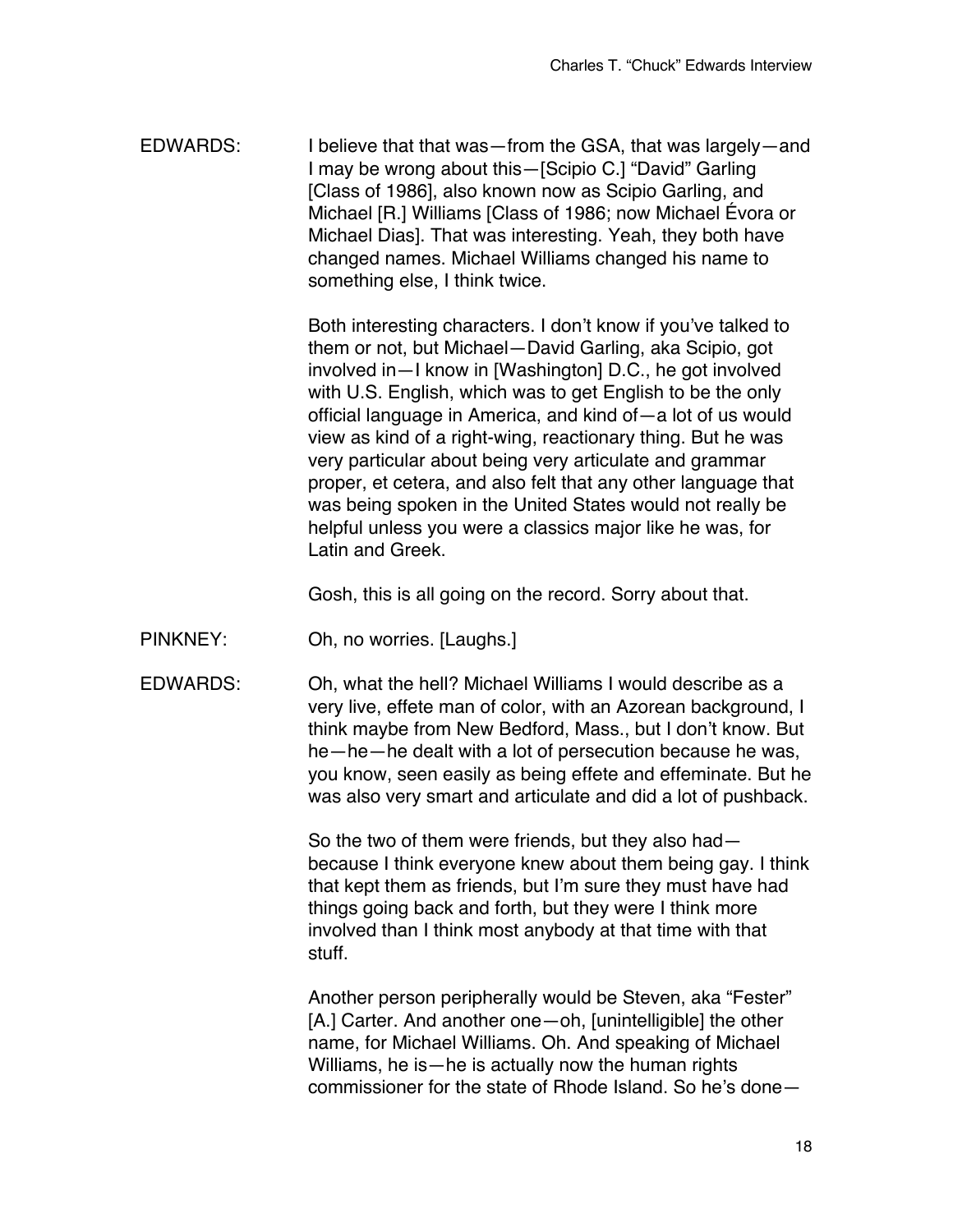## PINKNEY: Wow.

EDWARDS: [cross-talk] well for himself. He's doing more work. The trouble is, when you change your name,—I've got to figure another way around this, navigating social media to because I saw only recently that he changed his name. Nah, this is me, scrolling through things trying to—Michael Dias, D-i-a-s. And he lives in Providence [Rhode Island]. And I'm wrong; it's not New Bedford; he's from Pawtucket, Rhode Island. He used a different name, Évora, Michael Évora. He had changed his last name from Williams to Évora, which was actually I think from his mother's side. Because I remember that name sounds like Cezario Évora, who was a Cabo Verdean. I think he's from the Azores, but it may be Cabo Verde. Or his family, that is. And—anyway, so on social media he's—now is Michael Dias, I noticed recently, D-i-a-s.

- PINKNEY: You're very good with the names. I'm pretty impressed, actually. You're pretty—you're very, very good with the names of everybody.
- EDWARDS: Oh, I—it started off, like, I'm not going to name names, but now I'm thinking, *Oh, yeah, why didn't I out a few of these others earlier?* Because honestly most of them are—you should be speaking to—everybody that I name should be on record with you.

Steven Fester—Steven, aka Fester Carter will be a whole vault of information because he—he was the first Dartmouth student that I recognized the second time I'd seen him, and that's because I'd seen him on the Green, and he had a either a green or a lavender Mohawk. And kind of sticks out on the Hanover campus. And, yeah, so he was definitely out there. He was a guy from Indiana, I believe. Or Iowa. Iowa, I think. Regardless, he—he's someone who could probably, perhaps pass, but he was just, *To hell with it; I'm gonna be totally out there.*

And so a lot of people knew him. And he was a Green Key Society member, so that's why he had the green Mohawk the first time and then later it turned different colors, I think.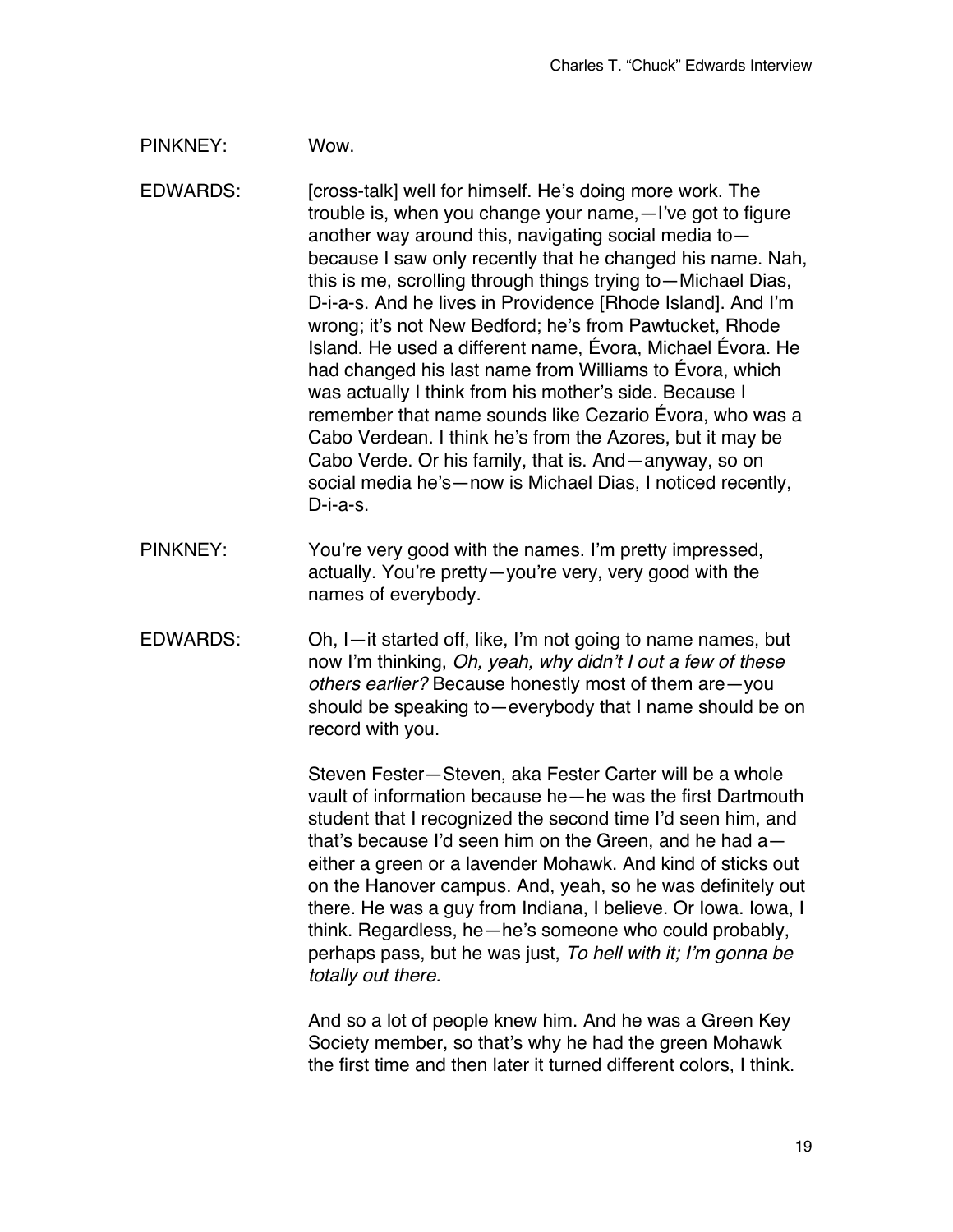But the—yeah, I'm slowly there are people and ideas and things, people to mention to you, but, like, I—this is the hope to have a cadre of folks together at a reunion, because I'm thinking, like, *Oh, what about that kid who was a freshman and he wore a kilt, and he was from Jamaica or something?*  And it freaked everybody out that he was wearing a dress. And he just had the cavalier, *I don't fucking care, you know, and I'm bisexual, and if people can't deal with it, too bad.*  And he was from—he was black and—and slightly built and—and short. And it created quite a stir.

Anyway, other people, things you should know. Unfortunately, we just lost Kanani [L.] Kauka [Class of 1988]. She was a Native American from Hawaii. So there was another crossover with the AND [Native Americans at Dartmouth] group in the—in the GSA. And she had been living in San Francisco for quite a while, but she passed away in the past six months or so.

When learning that this SpeakingOut [sic] thing was finally being launched, I was thrilled, because years ago I pushed for something like that to be done on video, which is probably why I was thinking—which is why I was baking for you, Anne.

- PINKNEY: [Laughs.]
- EDWARDS: I did bake a tart to go with the coffee that I would have made for you, but I'm—
- PINKNEY: Oh, that's so nice of you. That's so, so nice of you.
- EDWARDS: I didn't turn on the air conditioner, so you're probably better off at Rauner with the A.C. on.
- PINKNEY: Yeah. Oh, believe you me, New York would be much more interesting than Hanover right now, but—
- EDWARDS: Rauner-speaking of Rauner, I do have-there were two or three boxes of stuff that I—that are deposited at Rauner that came from me, that was supposed to be kept in Special Collections there as early DGALA and GSA history. And there's probably more stuff I should get rid of, including some 3-1/2-inch floppy disks that need to be moved over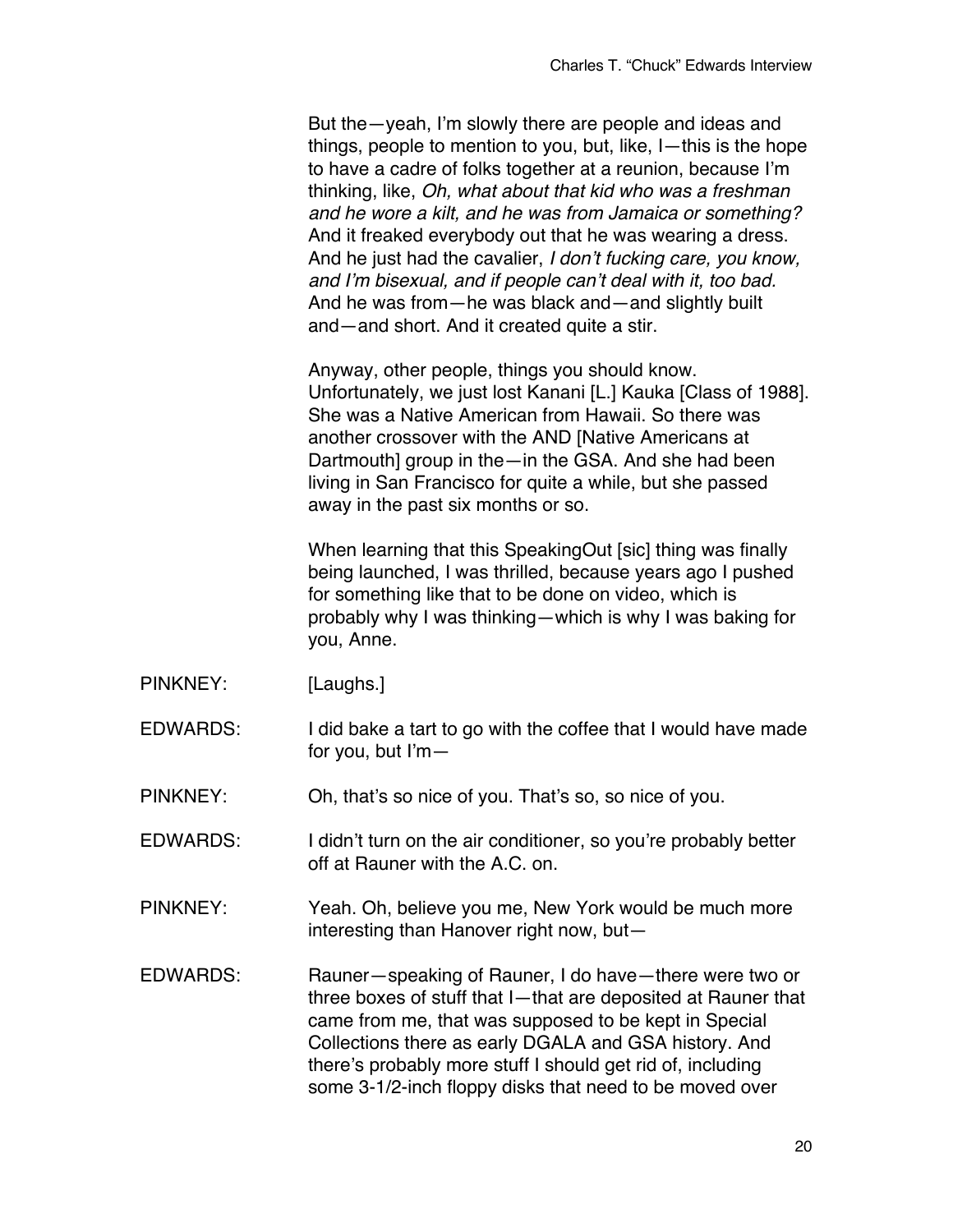because I fear we're losing that stuff, and I suspect Dartmouth doesn't have copies of these Dartmouth newsletters—of the GSA newsletters that might possibly only exist in a digital format. But anyway, I'm not going to think about that now because I've got too many other things to do. But, gosh, I could sure use—that would be good to get off onto Rauner as well, if—if they were interested.

- PINKNEY: Oh, I'm sure they'd love to have that. I'm sure they would. They're always looking for things like that from involved alums.
- EDWARDS: And as the tech guy. I'm fully aware of the digital dark ages, the fact that, you the 3-1/2-inch floppy disk stuff that went on a Mac Plus can't be read by most machines today, so that's why media has to keep changing and things reformatted to different ways, because basically this stuff is not going to be viewable in another decade unless somebody has an archived computer of that nature and a operating system of that nature in the MacWrite or whatever we used at that time to craft that, you know, document.

And that paper, acid-free paper still is much more amazing because it can last for centuries, even though people thought for the longest time that oh, no, it's on a CD; don't worry, it'll last forever. And, like, nope, paper I think can last longer.

- PINKNEY: Yeah. Well, wouldn't you know, you know? [Laughs.]
- EDWARDS: I probably don't need—I'm preaching to the converted if you're doing anything for library and archiving there. I don't know. What's your connection with Dartmouth?
- PINKNEY: I'm a current student.
- EDWARDS: An undergrad?
- PINKNEY: Yeah, I'm an undergraduate student. I'm in the Class of 2020, and I'm a history student primarily. I also study Hispanic studies. But that's my deal here. And I can probably tell you more after the interview, but this is mostly about you and your experience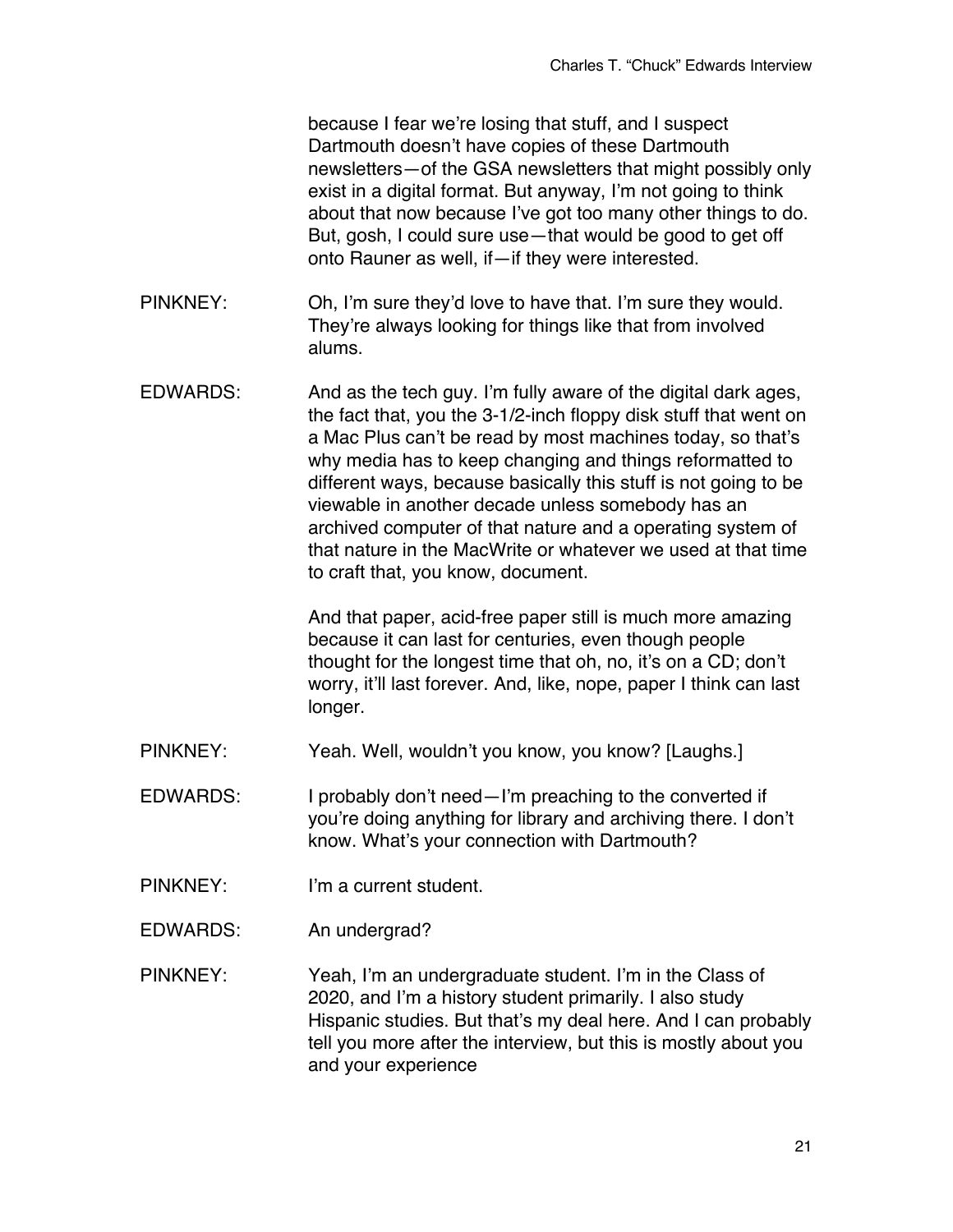## EDWARDS: Okay.

PINKNEY: I was going to ask you about the level of discourse on campus when you were there in relation to the AIDS [acquired immunodeficiency syndrome] epidemic and the HIV [human immunodeficiency virus] crisis, and if there was any—if—I'm sure the GSA was talking about it, but if broader campus was aware of the crisis, if there was any sort of rhetoric surrounding that or anything within that vein, I guess.

EDWARDS: There definitely was concern about it. There was testing happening then, I believe. I'm trying to remember. I—I—I don't know—I don't think there was rapid testing, but I think sexual health in general—there—there was—there was a connection with Dick's House [Dick Hall's House]. You know, people knew to go there to get tested for things.

> I do remember—I think the time that I was there, they came out with a vaccine for hepatitis—I hesitate here—B, I believe it was. Yeah, hepatitis B became a vaccine based on some gay man on the Upper West Side of Manhattan, who actually was able to develop antibodies to it, and they used that, I know, scientifically to help create the vaccine. And so I remember somebody at Dick's House saying, "You know, there's this vaccine. We should get you this. And it comes with booster shots. And it just became available."

And it's, you know, something that was predominant in the gay male culture. You have to be careful about it.

So, yeah, that—HIV in general—you know, AIDS and HIV were in the vernacular, and probably at that point in the headlines. I know that I got involved in things. I did an internship in New York, and I guess it would be—you know, the summer of '85. And at that time, GLAAD was—was just coming about, Gay & Lesbian Alliance Against Defamation. And I got involved while doing an internship in New York with—with GLAAD on issues with HIV as well as Rupert Murdoch, who at that—you know, ended up buying the *New York Post*. Or owning the *New York Post*.

And how much was HIV an issue? It was—you know, there was a lot of really hateful, probably uninformed stuff coming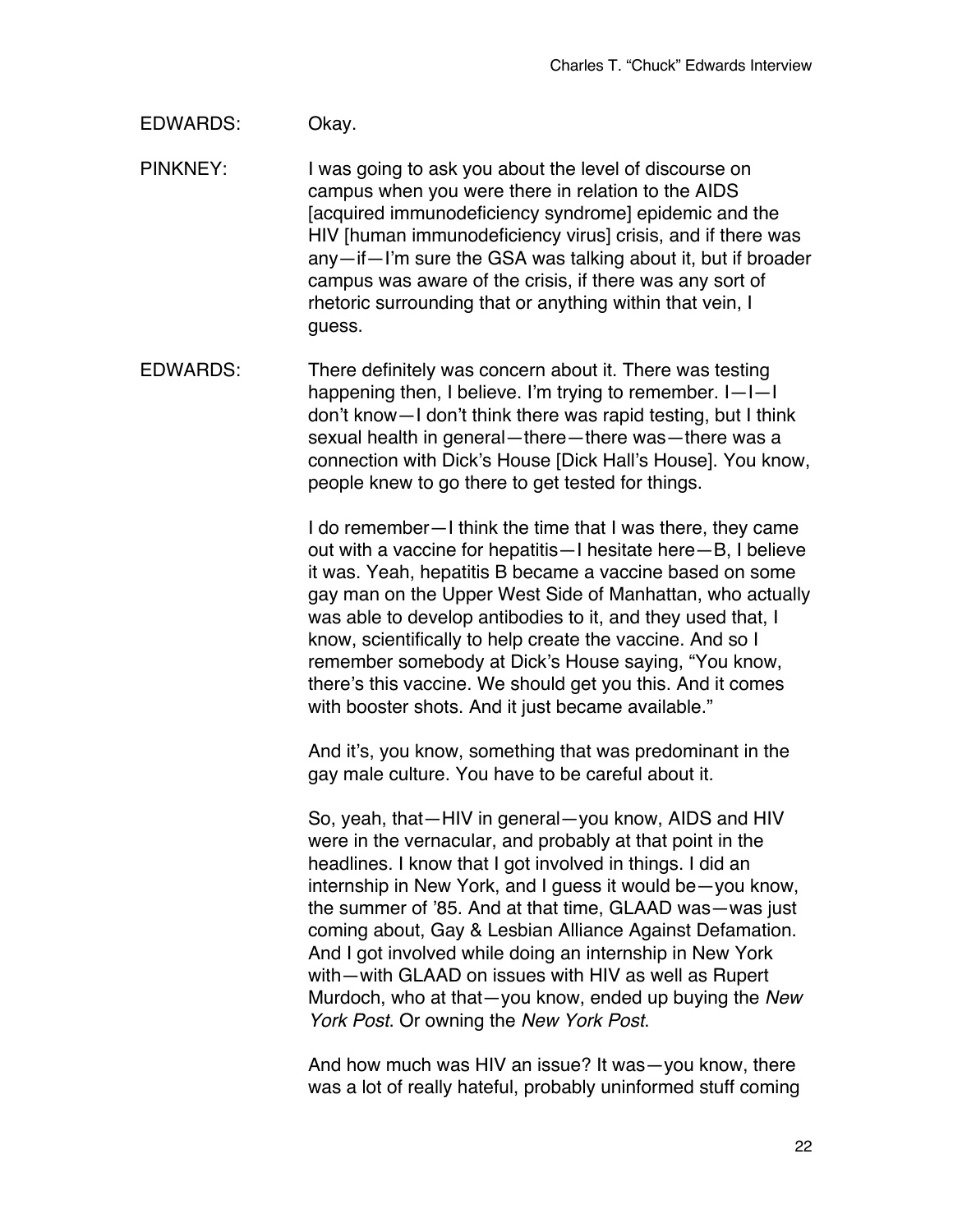from *The Dartmouth Review.* And I think—even as students we felt we didn't quite know everything. I know, myself, actually going to New York, uttering—you know, two folks in the gay student meeting how—that I was going to go to New York for a summer, and gosh, you know, "What happens if I ever—if I actually would meet somebody and fall in love with them and they would have HIV? You know, and, like, I don't know if I can deal with that."

And, you know, I remember reflecting back on that many times thereafter, my life in New York, and thinking, *Yeah, okay, well, the world's changed a bit, and we've all learned a little bit.*

So I probably learned as much about—no, I—I take it back. I was going to say I learned as much as a budding activist in New York in '85 as I did on the campus from—we had some good people there. We had—was it a master's in public health? We had an MPH—a woman who was head of master's in public health who was involved with, I don't know, I guess it was Dick Fauss [spelling unconfirmed].

She was a good co-conspirator with us on some things about, you know, how we can get the word out, and she definitely—this is in—from '85 to '86. She was—she was encouraging of our effort to inform the campus as a whole about safer sex and things like that.

We put things—in fact, I also now remember we—we actually had done something where all the Hinman boxes got mailings about safer sex and whatnot, and I think we specifically talked about the GSA and how that we had condoms available for distribution.

I think, however, most of the stuff that I learned about HIV and AIDS activism probably came from the Northeast Lesbian and Gay Student Union Conference in Brown University during that spring of '85. And a lot of the people that I met then—in fact, I was just talking about some of them a few days ago. The—a lot of them became—a lot of these folks from different Ivy—mostly Ivy League schools ended up being quite involved in ACT UP [AIDS Coalition to Unleash Power] and other HIV-specific action organizations.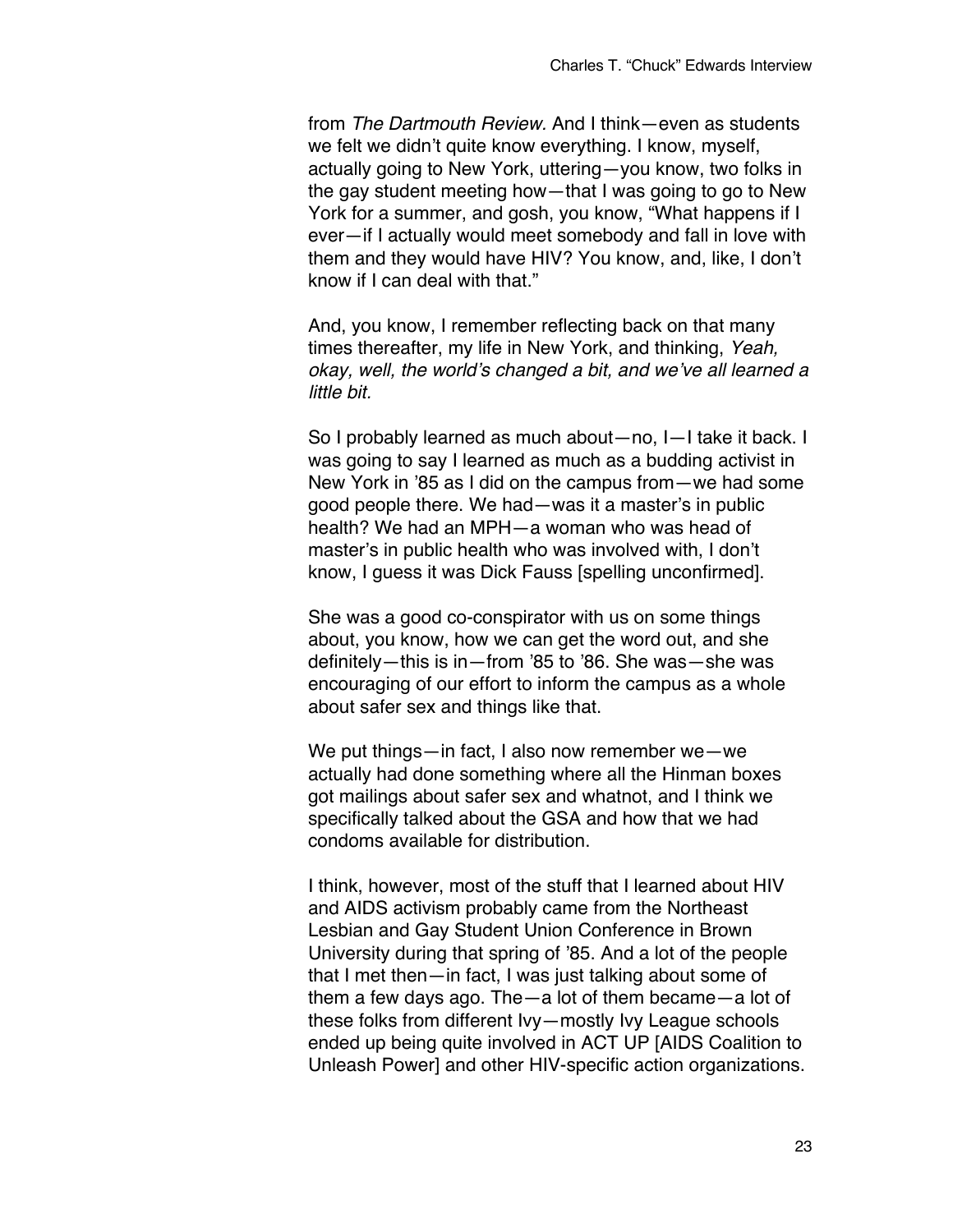And—so, yeah, I think it was kind of, you know, everything from how to put on a condom, using a banana or a cucumber, to eroticizing safer sex. Those were workshops we did in a, you know, kind of self-taught but with sometimes with—must have been with—I think maybe GMHC [Gay Men's Health Crisis] may have had somebody there at the time. It would have been a very nascent organization that was around in '85.

But, yeah, we did most of the educating of ourselves together there, collectively. We didn't have—I suppose we had the internet, but we must have—you know, stuff was not available on the internet. We had it, you know, through things like the *Gay Community News* newspaper from Boston, and scientific periodicals, because we'd have—you know, Will Rogers, again, a medical student, would, you know, keep us abreast of things from—from a Mary Hitchcock [Memorial Hospital, now Dartmouth-Hitchcock Medical Center] perspective.

I'm trying to think of any specific—I don't think we did any inyour-face activism work while I was there in Hanover, for for—specifically AIDS oriented, because it was enough to be openly gay, but then the—we didn't do a lot of talking about it, incorporating it, but we—it wasn't like we were protesting for drug treatment protocols or anything like that. I don't think anybody was at that point.

I can't—a large chunk of this is lifting by your own bootstraps, collectively. And that's what we kind of slowly realized in life in general: There's not ever really a singular leader that comes out and saves the world. It's a group of people form a community and a fabric and helping support each other and—in different ways.

## PINKNEY: Gotcha.

Just to shift gears a little bit here: So when I was preparing for this interview, there's not a ton of information about the genesis of DGALA [Dartmouth Gay, Lesbian, Bisexual and Transgender Alumni/ae Association, or Dartmouth LGBTQIA+Alum Association], but there is—there is talk about how you were pretty critically, it seems involved in getting DGALA recognized formally by the college. And I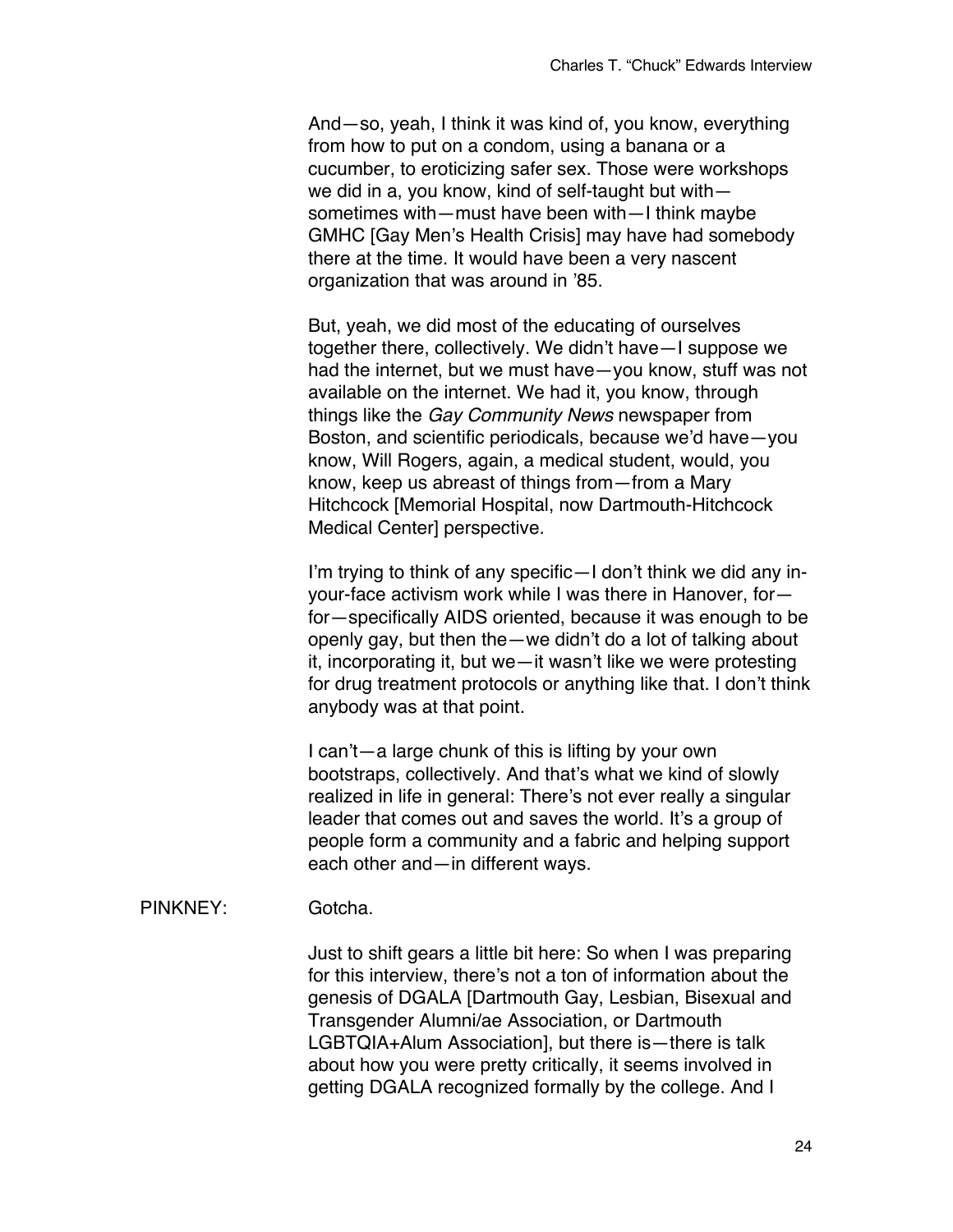was wondering if you would be able to talk to me a little bit about that: what it was like when you started getting involved with the organization and what that process was like, to get President—I think it was [James O.] Freedman?

EDWARDS: Yeah. So our issue was—okay, the quick—the quick dossier on this is [Edwin H.] "Ed" Hermance [Class of 1962] wrote a letter to the *Dartmouth Alumni Magazine*. I'm thinking it may have been in '84—'83 or '84. I can't remember which. And basically saying—announcing that he was starting a group called Dartmouth Lambda for gay Dartmouth alums. And that's the genesis of all that.

> He got a lot of names that got passed along to a guy named [Ronald L.] "Ron" Hufham [Class of 1959], who—by '84, '85, Ron Hufham had the list and—and had been—had about a hundred names on it, I think. And—but they hadn't been doing mailings, and so when I got the list, only, you know, fifty of them actually did not get Return to Sender'd.

> And they—I helped them—he basically hit me up. He asked me to be the representative to the Ivy League/Seven Sisters Gay and Lesbian Alumni Network, and after I'd been doing that for a while, Ron said, "Chuck, they've got this—I heard they've got these things called computers. Someone told me that you do something in computers, and it might help us get this stuff done better than doing it on the mimeograph machine, because I have to keep mimeographing new mailing labels for all these people, and it—I hear it'd be easier otherwise."

> And I'm like like, hell yeah. So I set up a database and whatnot, and next thing you knew, I ended up being in charge of the database and being in charge of the newsletter and everything else. So a lot of people have said that I started this thing, and I absolutely did not. I was the third person with the reins. And I made it clear that, you know, you got to do a regular mailing; otherwise, you'll never get the mailing order update from the postal service. So if you don't do it four times a year, you're going to lose track of people.

> And then we did our own mailings. Stuffing envelopes I think was very helpful in New York because at envelope stuffing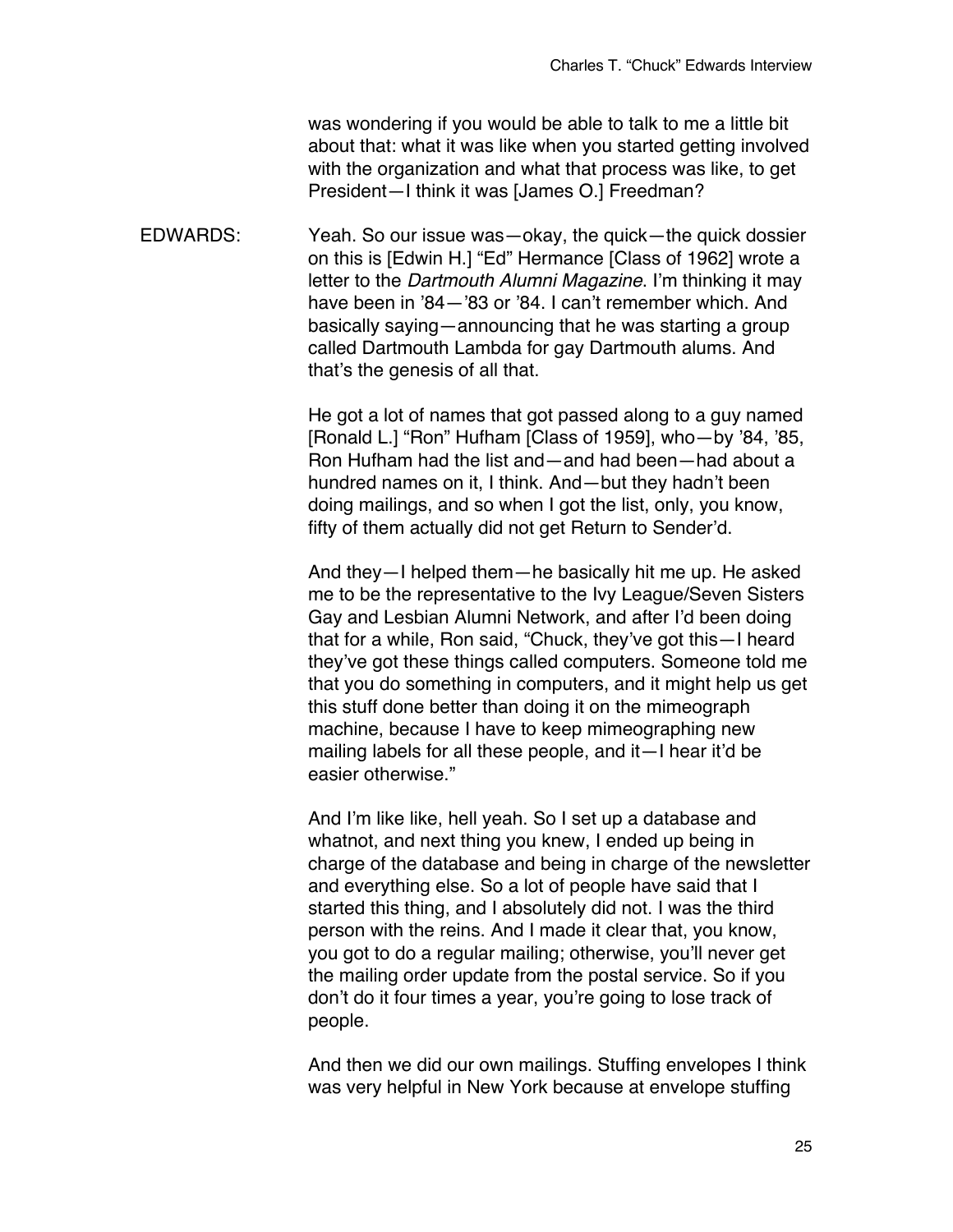parties, people would sit around and gab and have pizza and—I don't know if we had beer with pizza but we probably did. And then share information. And if I had two people mentioning somebody's name, I made sure they got on the list and the got a mailing from DGALA, if we could find them, track them down that way.

So I needed the triangulation of one or two people saying that they thought someone was gay, and that's all I needed. Only twice—and I'm telling you more than I—than you asked for, but it's kind of some interesting anecdotes. Only twice in my history had I ever had any pushback from the mailings we did. And we grew the list from, as I said, fifty to being about five hundred or seven hundred names, through the number of years of doing things like that with everybody getting together to—to, you know, stuff envelopes.

And only twice did I have pushback. In one case, a guy said that he was no longer gay, that he'd gone through conversion therapy and "please take me off the list." And the other one was someone saying that they only—you know, parents saying, "We only wish that, you know, you—this organization could have reached out to our son earlier, because he passed away a year ago from—from AIDS, and it would have changed his life so much to know a group like yours exists." So those are the only two pushback, if you would. You know, "Take us off the list, please," type of thing that I got.

The organization—flash forward: I ended up at some point getting more structure because I realized I just needed to make sure transition could happen, because I ended up being asked to help head up the national network of gay and lesbian alumni groups, which at that time was headquartered in Washington, D.C. So, you know, volunteer wise, I didn't really want to be doing two different sets of reins.

So I got folks into the—on a board of directors supporting me and so that we could get, you know, some transitions happening. And at that point, my push to get us recognized officially kept getting—falling flat. [Michael] "Mike" Choukas [pronounced CHOO-cuss; Jr., Class of 1951], who was the head of the alumni office at Blunt [Alumni Center], had called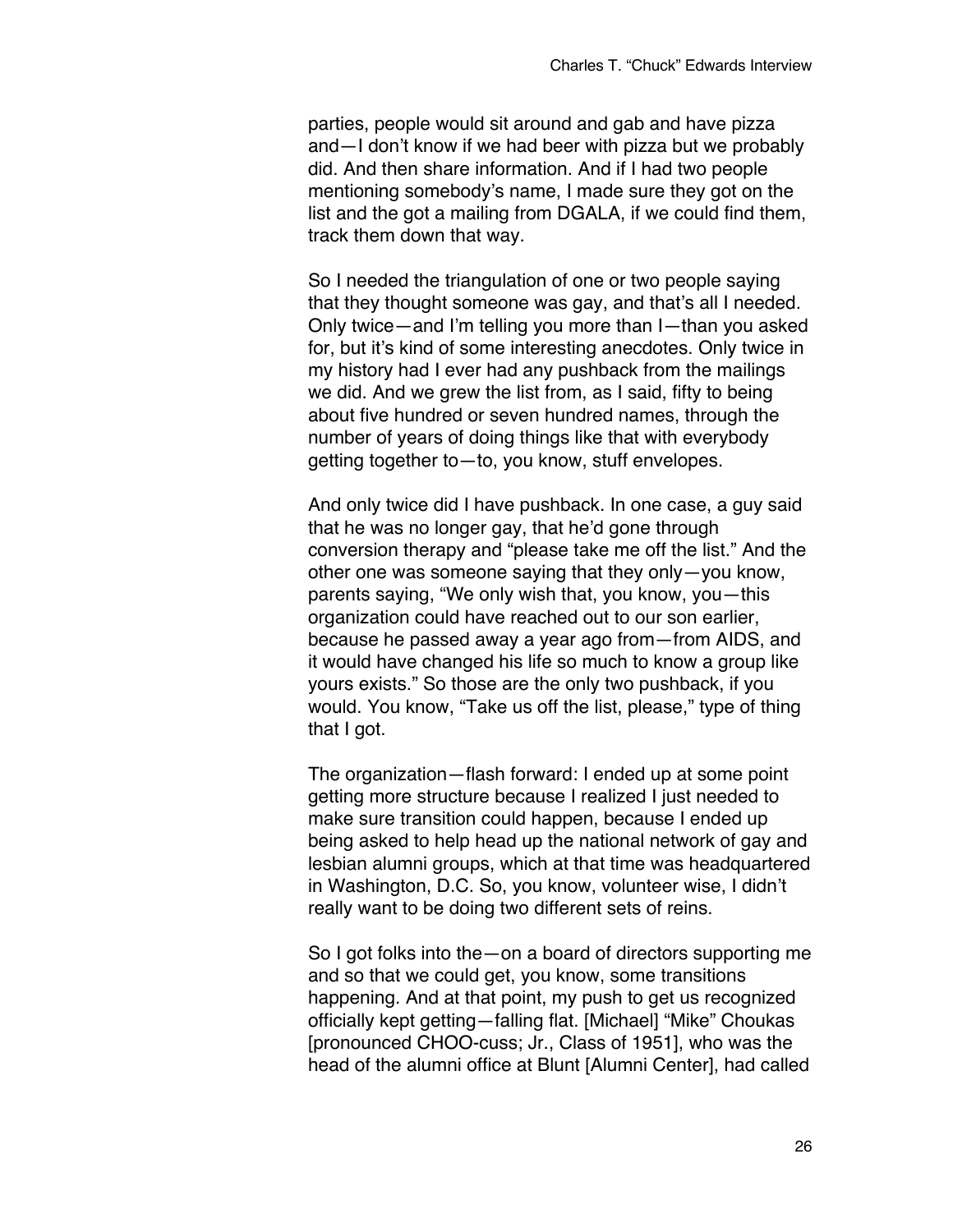and wanted to set up a meeting with me, and I said—at the Dartmouth Club—at the Yale Club.

We met on the rooftop for cocktails. I—I told him I'd be happy to do that, and I asked if I could bring a couple of my officers from the board of directors, and he had no problem with that, so we all went up there. [James R.] "Jim" Gibb [Class of 1967], David [S.] Hamilton [Class of 1985], and probably two other—two or three other people—it seems like I had a lot of folks, but those two individuals in particular were with me.

And Mike Choukas proceeded to explain that he didn't have anything wrong with the gay student—with the gay alumni group, and he wasn't homophobic himself; it's just that, as he said, "If we were to recognize Dartmouth GALA, you know, then what's going to be"—you know, what's going to keep him—there's already a Black Alumni of Dartmouth [Association], and Lawyers of Dartmouth [sic; Dartmouth] Lawyers Association] or whatever. But if we invited—if we recognized Dartmouth GALA, what's going to keep us from—from having—from being forced to have to recognized more groups, like Women of Dartmouth or Hispanics of Dartmouth?

And I dutifully kept quiet and took copious notes, and then submitted them to *The New York Times*, reporting from our meeting.

- PINKNEY: No way!
- EDWARDS: And written up in *The New York Times*, and created a little bit of a stir. And then—because I, you know,—because I'd done a bit of work as an activist with, you know, media and whatnot, and I knew that, you know, "Okay, if you're going to say that, I'm taking notes and everything here."

And then probably—it may have been three weeks later, I don't know. At some point later, I got a call from Professor [Arthur S.] "Art" Leonard of the New York Law School, and he said, "Congratulations, Chuck." And I'm, like, "Why?" He said, "You're written up in *The New York Times* again." I'm, like, "What are you talkin' about?" He goes, "Get your *New*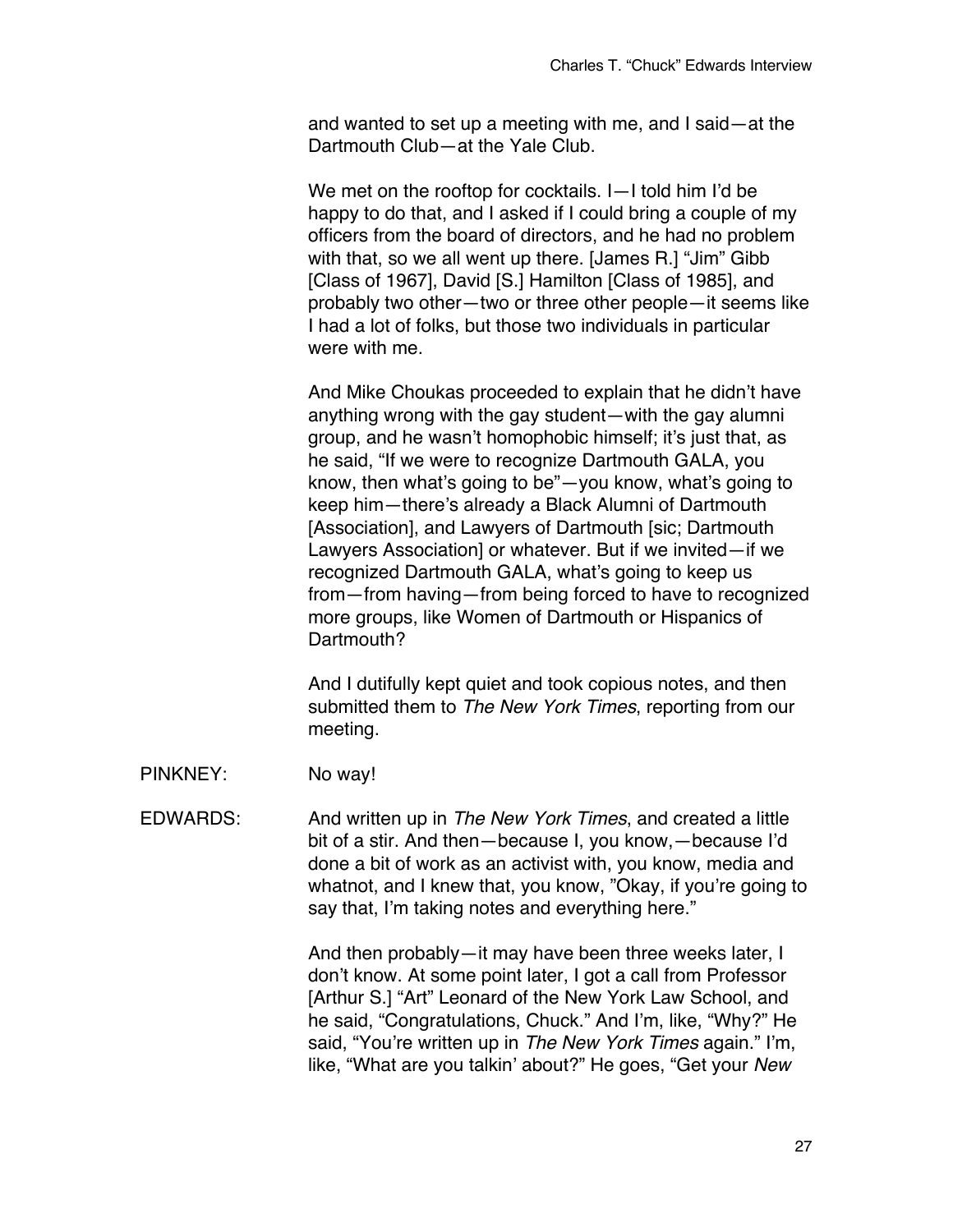*York Times*. Look in the education column. They fired Mike Choukas, and you're quoted again."

I'm, like, "Holy shit!!" He goes, "Why are you"—and he said—that was—the [unintelligible] thing was, like, "You'll get an obit- —congratulations, you're getting an obituary in *The New York Times*." And I'm, like, "What do you mean by that?" He goes, "The *New York Times* has quoted you twice. If they quote you twice or you're a celebrity otherwise, you get an obituary when you die." I'm, like, "How cool is that?"

But, yeah. And then I, you know, felt a bit terrible because I thought, *Oh, my God. You know, I don't—you know, what if he has a wife and kids and whatnot and there's gonna be an impact on his family.* And then it's, like, *No, no, he's already—you know, he's a son of a bitch, and this is not the type of person you need to have running the alumni office anyway.*

But it was—yeah, that was an interesting experience. I didn't deal with—I mean, we had—President Freedman came and spoke to us during one of our, you know, gay Dartmouth I think we called it a "Homocoming." It was probably around Halloween, I think? Years ago. And he did come and speak at that point. But I never had any direct arm twisting or anything at all with him there. And I don't—he seemed to have been friendly in general, not—not a—you know, not against us.

But I—I felt that the pushback came from Mike Choukas, personally. I mean, I got it directly to my face. It was, like, "Hey, nothing with you. It's just that if we recognized you, we'd have to recognize other groups." I'm, like, "What do you mean?" "Oh, like, women or Hispanics."

- PINKNEY: What a terrible excuse.
- EDWARDS: Yeah.

PINKNEY: A terrible, terrible excuse.

EDWARDS: There was a—there was someone I knew—what was it? I can't remember where she was. Someone that I knew, I think who headed up the Gay Student—yeah—no, someone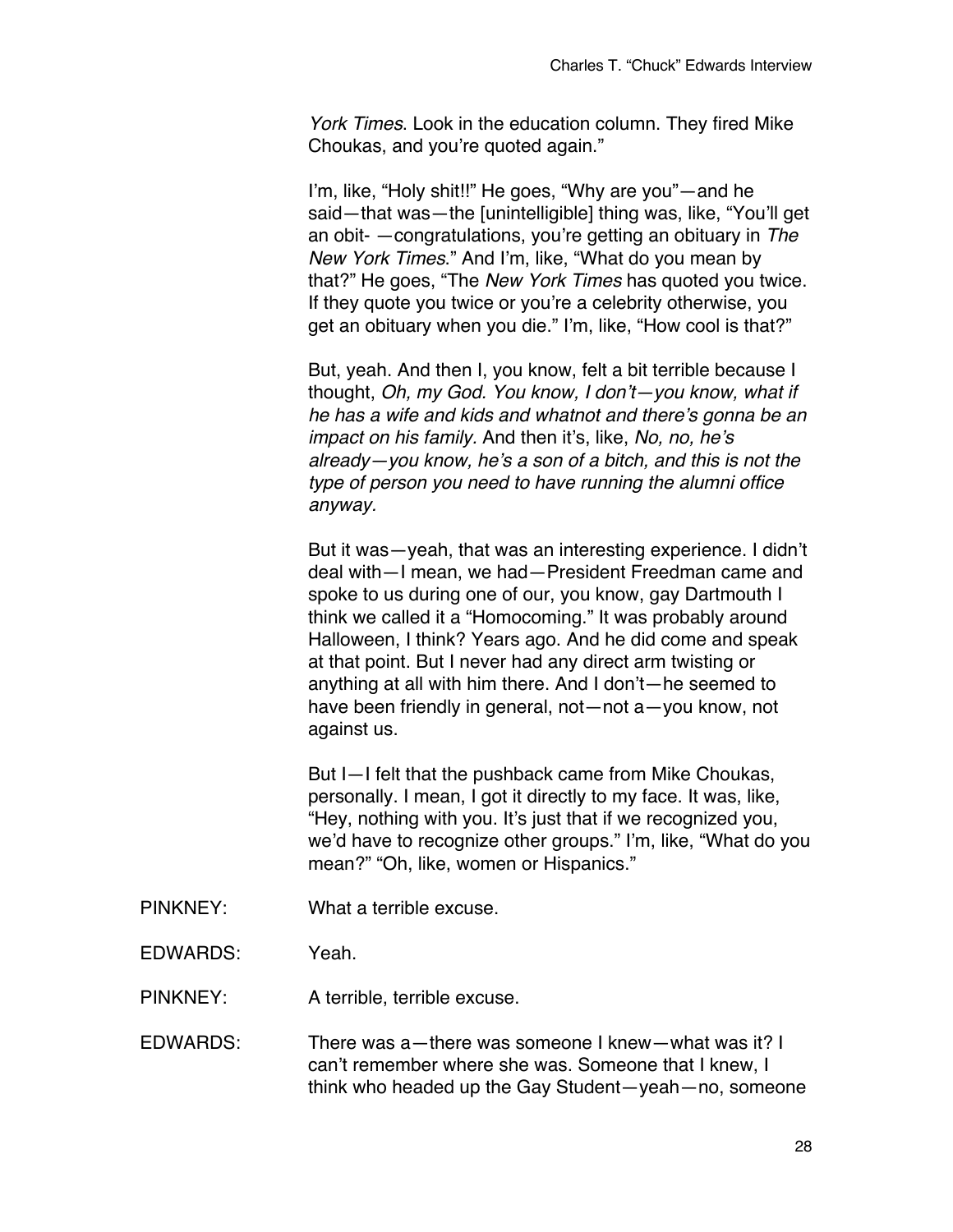heading up alumni affairs at Oberlin College. And I remember she was telling me, like—before this—this is, like, "That's so stupid. Why wouldn't Dartmouth recognize you? Like, you *want* to recognize smaller groups because that means you reach out to people who feel disenfranchised."

And that had been one of the things I'd had with Choukas, was, like, "Listen, you know, you got a certain number—you know, you have—you have a certain num- —percentage of Dartmouth alumni that never, ever reconnect with the school, and I'm sure that if you overlay this, you're gonna find out that a large chuck of these people are—happen to be gay." And I'm still certain of that fact because I know Michael Williams, that I mentioned earlier, has never returned to the campus. To me, it would be a major coup, victory for Dartmouth alumni if he were to come back for a reunion. And he should, because, hello, he's—you know, why not have the commissioner of human rights from the state of Rhode Island come back and talk about issues?

PINKNEY: Do you go to your reunions?

EDWARDS: As a graduate student alum,—all right, so this is—yeah, this—we're going to footnote this item. As a graduate student alum, we are the bastard children. In fact, a number of times, I tried to do things with the alumni magazine, and the editor of the alumni magazine, you know, was happy to—all right, they—they wanted to do a story on us, but they were afraid to do a story on us because we'd appear—you know, they don't want to make it look like Hanover has changed, to the people who are older and perhaps able to tithe a lot of money in their—in their Will.

> They would take letters to the editor, but they were—they always shied away from anything that made it seem like things have changed on campus. Now, they did do stories on people like—all right, I'm having a problem now. It's somebody whose last name begins with a Z, first name begins with L, and he's a writer for the *New York* for the *L.A. [Los Angeles] Times.* Zonana. Victor [F.] Zonana [Class of 1975] was a AIDS activist and writer for the *L.A. Times*, and they did a story on him.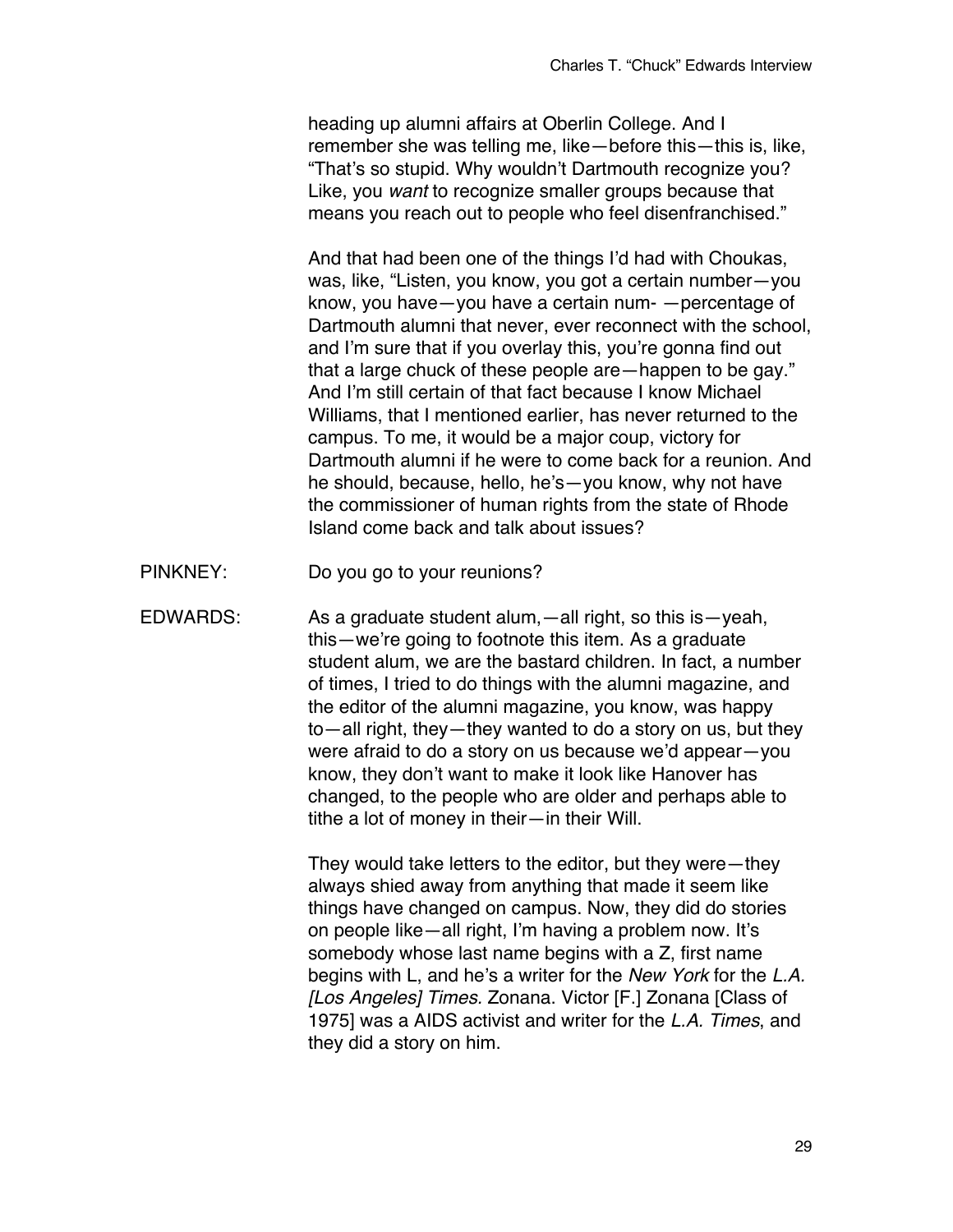But they felt like, "Ah, well, he's an alum. He's not on the campus now, so it's fine to talk about HIV and dealing with alums, but, you know, as long a people feel like everything is exactly the same as when they were in school, we're okay."

But, yeah, my issue was I did not get copies of the alumni magazine, so—and the editor's approach was, like, "Listen, you can always—if you—you can—you can actually subscribe to it and pay for it to be delivered." I'm like, "I don't want to do that when everybody else who's ever matriculated that school as an undergraduate can't avoid getting it sent to them. And, you know, here you guys are saying that I've done so much to help out, but I get nothing. You know, you tell me I can get the alumni magazine if I want to pay for it."

I'm, like, "My undergraduate finds people also. They're the same thing. They will track—you can't escape it. They will find you and make sure you get that alumni magazine." And also I get—for me—for me to be on my soapbox about being a grad student alum, I get tons of Dartmouth mailings from the alumni association about, you know, all sorts of events and ways to contribute or go on a cruise or anything like that. I get all that.

However, the Dartmouth alumni magazine is technically a separate corporation, and budget wise, I guess they're not budgeted for sending mailings out to alumni from grad schools. And actually—because it is a—you know, it's a small college.

PINKNEY: [Chuckles.] There are some who love it.

- EDWARDS: Exactly. And that whole—the small college thing is great, et cetera, but, you know, then realize—realize how it falls upon the ears of people who get all the mailings for fund raising but don't get included as alumni.
- PINKNEY: Mmm.
- EDWARDS: Maybe alumni magazine. Like, you can hit me up to go on an alumni cruise. You can hit me up to go to Lincoln Center [for the Performing Arts in New York Cityl for the 250<sup>th</sup> anniversary fundraising kickoff. You can invite me to the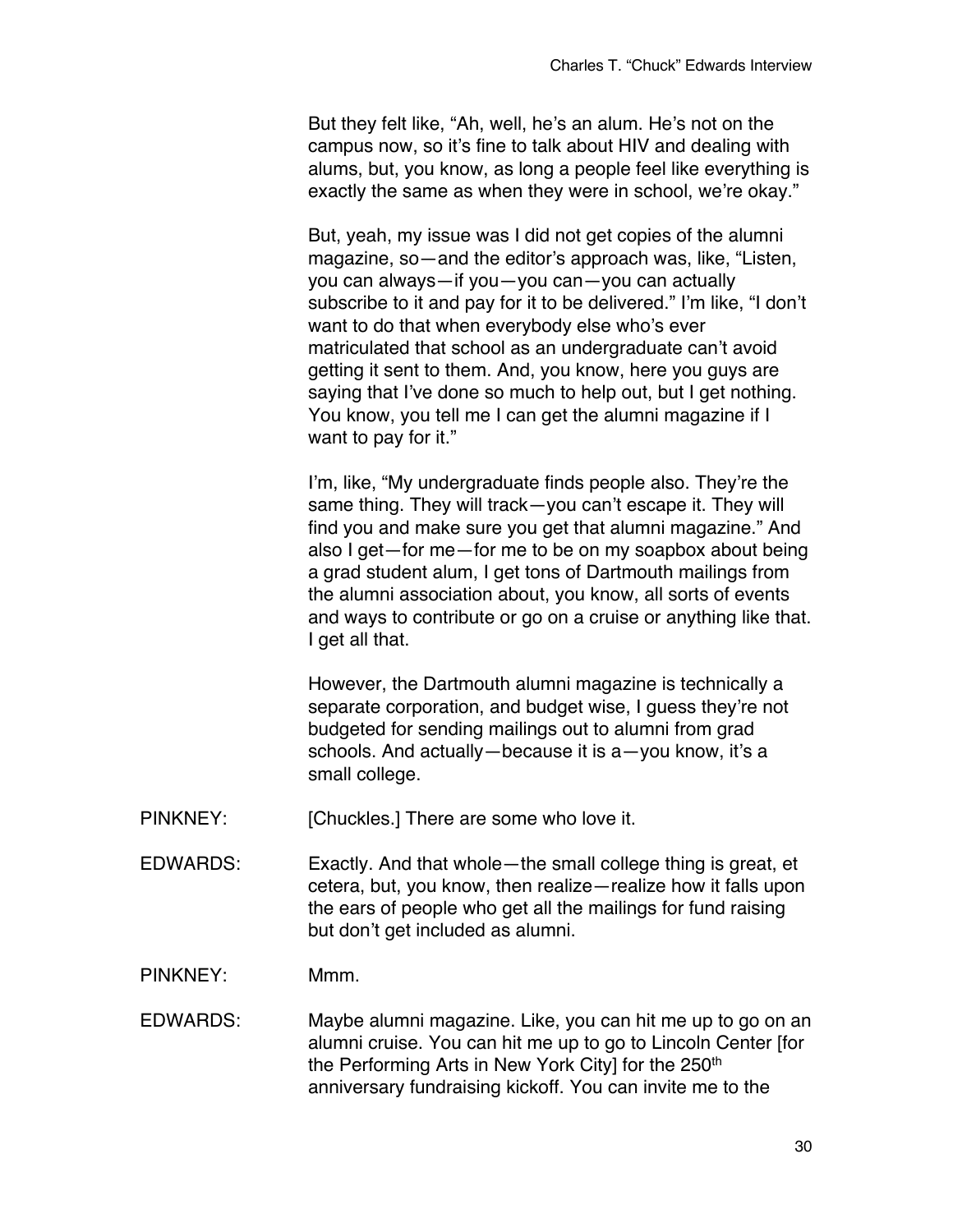Dartmouth Club for this, that and the other. All that, no problem at all. The optics are really not good, though, when the alumni magazine isn't sent to graduate student alums. And there's a tremendous disconnect there.

Anyway, personally—yeah, personally, like, I only spent two years at Dartmouth. However, in the coming out process, it's a lot easier to have gone to Dartmouth, and I have a lot of friends and affiliations that way. I do have a lot of friends from—from the United States Merchant Marine Academy, and, you know, attended weddings of young kids—I've actually been a sponsor there for—this is totally tangential, but I've been a sponsor of plebes there for quite a number of years, and I've attended weddings of some of the kids that have stayed at my place through the—you know, as young midshipmen cadets.

And I just had one of my former plebes and his wife, who's also a classmate, both marine engineers sailing on ships come visit this last week. They flew in from Colorado on their vacation, wanted to spend a couple of nights here and go see *Harry Potter* [*and the Cursed Child*] on Broadway.

And so we did lots of drinks. That's another thing that Dartmouth and Kings Point have in common: There's a lot of drinking involved with these people.

- PINKNEY: [Laughs.]
- EDWARDS: The sailors—
- PINKNEY: I can only imagine.
- EDWARDS: —and the peo- —right? But anyway, that's—did I answer that question? I really took off on that one. But you asked me about—
- PINKNEY: Oh, no worries.
- EDWARDS: Yeah, you asked me of the early history. I wanted to get those anecdotes in, and certainly the Mike Choukas thing I think informs as to how recognition actually came about. I suspect there was a sea change when Mike Choukas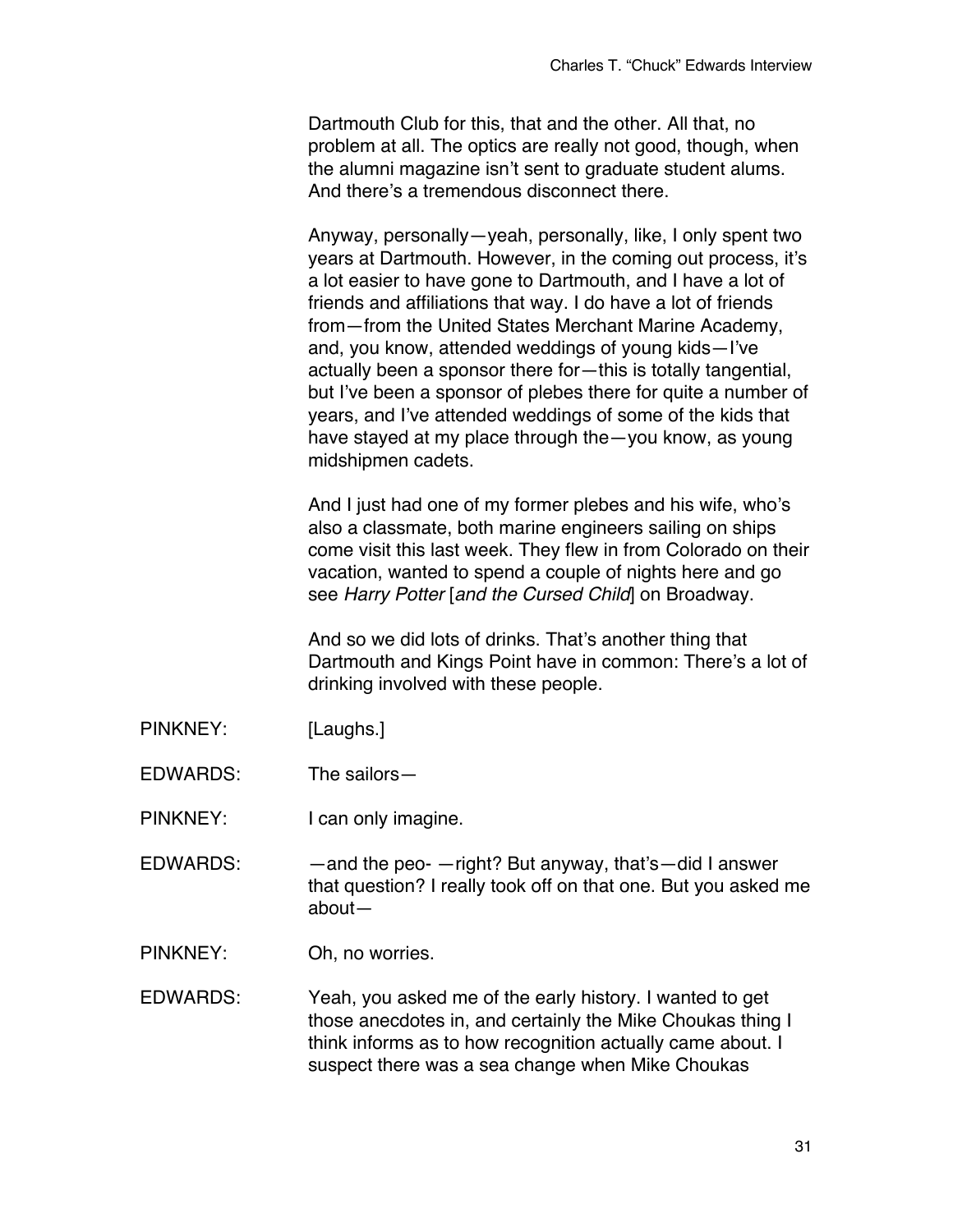stepped too far, and then there was enough reason to change things in a different direction. And I did feel guilty.

On the other hand, I think it's kind of cool that, you know, I could die and—you know, at least people are looking at *The New York Times* obituary column might actually see that I've died.

- PINKNEY: Hey, you never know, you know?
- EDWARDS: Right. Exactly.
- PINKNEY: Oh, I wanted to ask you—forgive my ignorance, but what is a plebe?
- EDWARDS: Ah. All the federal academies have—your first-year students are—your freshmen, the frosh—it's equivalent to frosh, if you will.
- PINKNEY: Oh, okay.
- EDWARDS: Your plebe is—technically, if you're at the United—if you're at the Academy today, you'd be told—because they've started in July, I think, the beginning of July or so—plebes are basically—the response is that they're not a plebe yet, they're just a plebe candidate, and that plebes are lower than whale shit. So you get—you know, you're the lowest rung of the ladder. You're in charge of, you know, taking out the garbage. And if an upperclassman comes by and asks you, "What time is it?" you have to turn around, brace against the wall and shout out, "Sir—sir midshipman." And then they give their name, whatever. "Sir, my—you know, it is—the time is blah-blah-blah. The date is blah-blah-blah." You know, "Well, how many days till graduation?" And they have to tell you that too.

Yeah, so it's a regimented and—a plebe is basically  $a$  yeah. Oh, the—all right, so why the hell do I get the plebes? Okay. They have a system there that they started, like a that—it—the plebe sponsor program basically covers people who don't live in the immediate area. So if you didn't live in the tri-state area, around Kings Point on Long Island, then you get a long weekend, it's not too likely that you're going to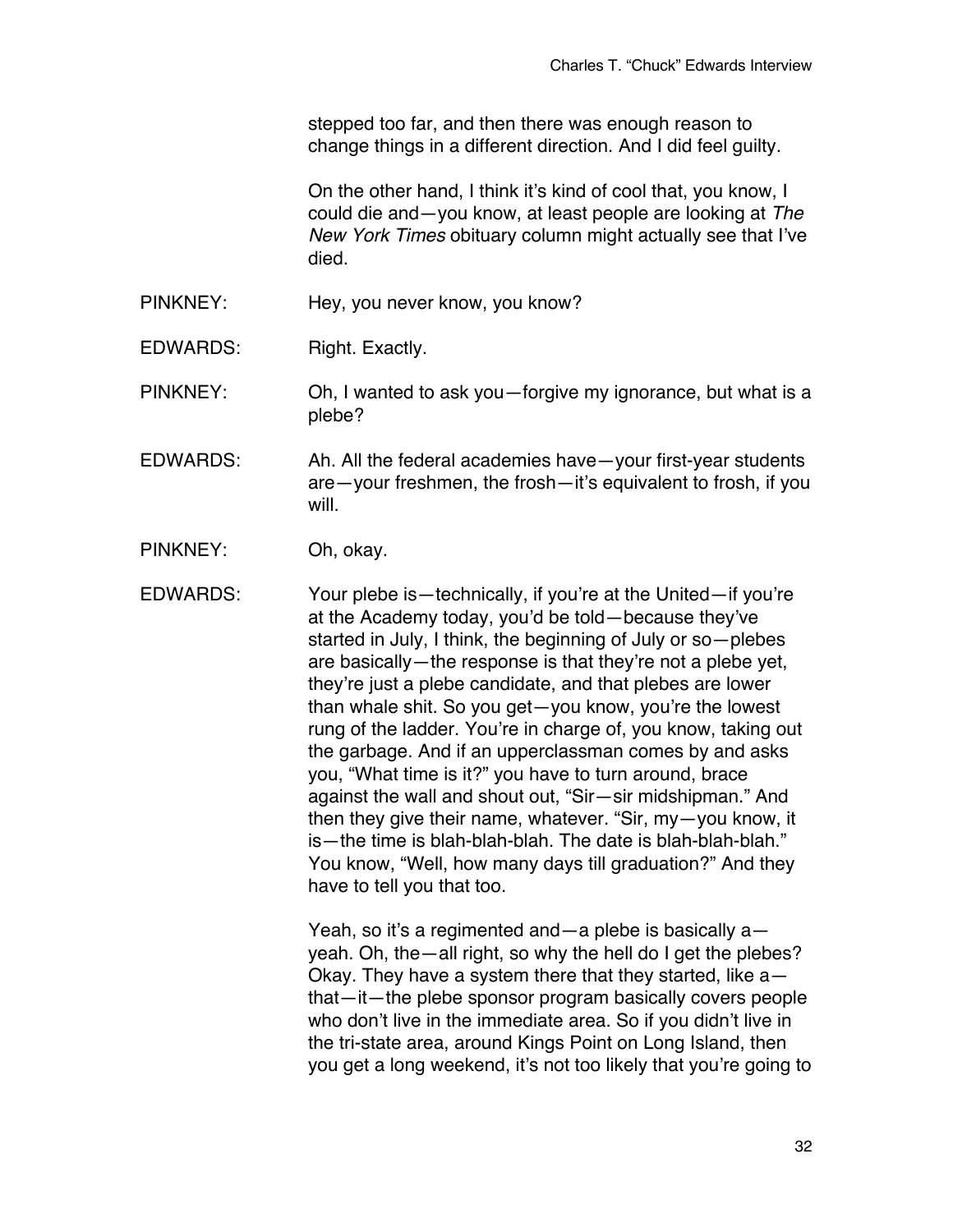be able to afford to go fly back home to, say, Colorado or Michigan to—to hang out with your folks.

And if you're stuck at the Academy, then you have to continue wearing uniforms and marching and squaring the corners and so forth. And this just affords you to have a like, a foster parent, some place you can—you can go to and crash and actually put on civilian clothes when you arrive.

And in my case,—my pushback was, like, when they asked me to, I was, like, "What is required?" "Oh, you just need to have a couch and a TV. You're all-no, that's all they do. They like to vegetate and watch TV." And I'm, like, "Well, I have a day bed, not a couch, and I have no television." And they're, like, "Don't worry. You're in Manhattan. You are yours would be a plum assignment. They would—you know, they're gonna—they're gonna have all of New York around them."

I'm, like, "You think so? You think they'll like that?" "Yes." Of course, it still happens that when I get plebes the first couple of times, the first couple of weekends, they do sleep forever because you're highly regimented and physical—a lot of physical workouts and everything else when you're going through indoctrination. And you come back, and it's just, like, totally—they're dead to the world for twelve hours at least.

So anyway, through the years, I've—a lot of the folks that I've sponsored—you know, usually I would be given, you know, two a year, but sometimes I've had as many as four, which really sucks because they—like, it's like, *Oh, my God, they eat so much! How am I going to afford this?*

- PINKNEY: [Chuckles.]
- EDWARDS: But it's fun. And I have to say that I know that—hell, I was given testimonials last week when they came to vis- —these kids came to visit, and—"these kids"—these kids who are now in their late twenties and, you know, whatever. But, yeah, they're telling me, like, "You—you helped change my life. You opened my eyes to so many things, and, like, I was so lucky that I was assigned to you as—you know, as a plebe." That feels good.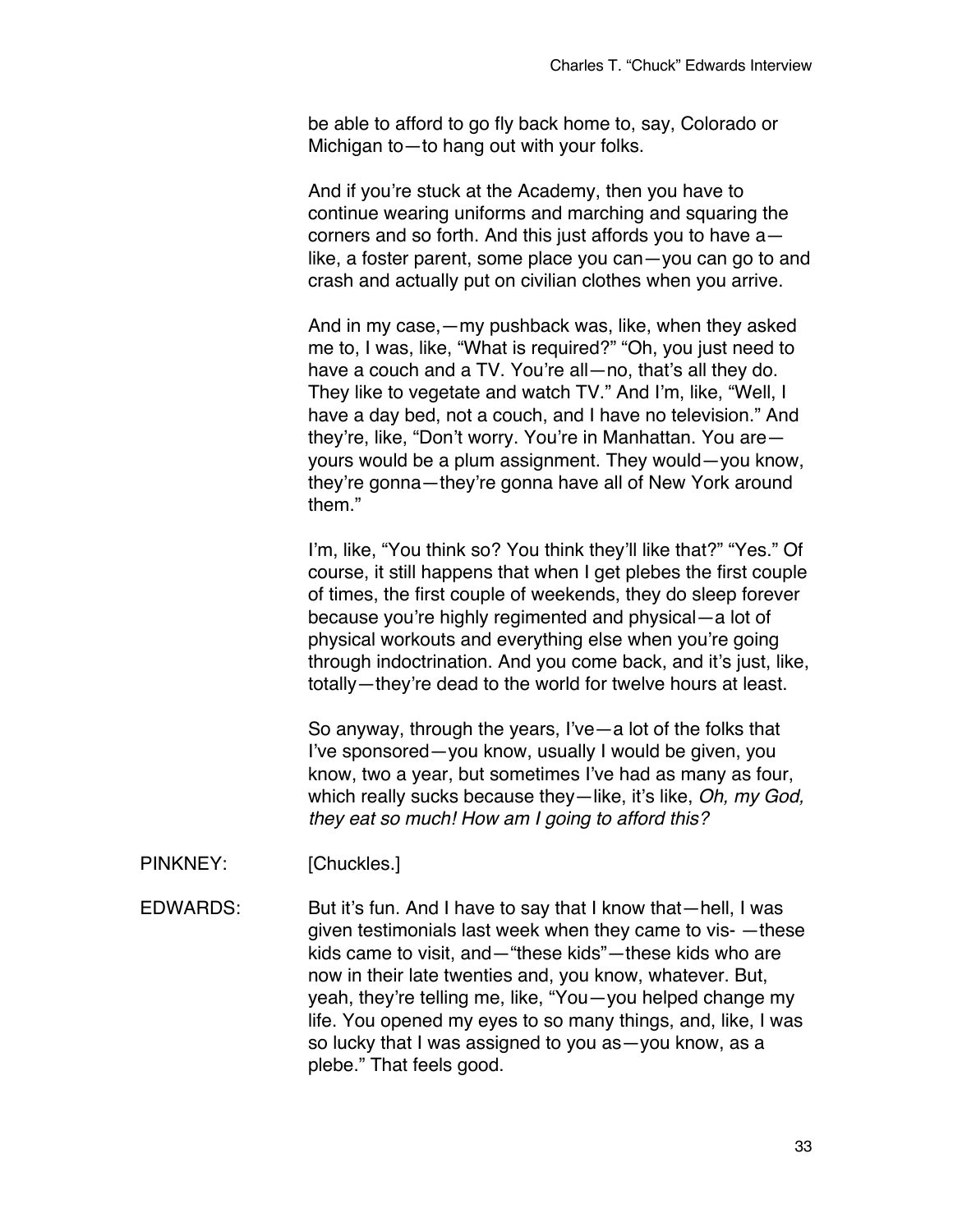It was an issue, in a queer sense. The first time I started, I actually had a—I was in a long-term relationship, and I thought, *Boy! Technically it's a one-bedroom. I mean, it's a big one-bedroom for New York, but, you know, I'm not really out to them,* and "Don't ask, don't tell" was still happening. And I didn't know how that would pan out.

But, you know, I've had—it's—it's not been an issue. At first, I didn't want to tell them, so, like, *They've got enough shit going on in their lives. The last thing I need to do is tell them, "I'm gay."* And then they'd freak out, or, worse, that they might be gay and then have even more things to deal with, like, *They've got enough clues. Nothing's hidden. There's a fucking rainbow flag or two here and there, and there's other shit going on. Like, they can accept it.*

And it's worked out well. In a lot of cases, I get told—you know, I got—I got one kid who graduated as president of his class, and at the graduation, he made comments—this was a couple of years ago—he said, "You know, I have to"—he gave recognition to the admiral and to the general who came in from Washington as a keynote speaker, and said, you know, "But before I say anything else, I have to give my my—my most heartfelt thanks to Chuck Edwards, my sponsor—you know, my sponsor as a plebe. And he opened up my eyes to so much about the world and New York City and"—blah-blah-blah—"than I'd ever have, and if I could be a quarter of the man that he is by the time I'm his age, I will have felt like I'd been very successful."

And, yeah, I'm, like, got my classmates on either side of me, and I'm feeling really kind of embarrassed, but they're both elbowing me. Like, "What the hell?" And I'm, like, "You don't understand. His parents are here. He needs to thank his mother and his father. They're undergoing a divorce. This is not cool." And later, at the end, of course he did acknowledge both of his parents.

So anyway, as a metaphor that's kind of the nurturing quality about me, I think, that I like to help things out. And grow, as I'm looking outside and seeing all the plants and whatnot.

So I am—yeah, and, like, in the case of Dartmouth, it's, like, okay, it's so tone deaf to do an alumni magazine that only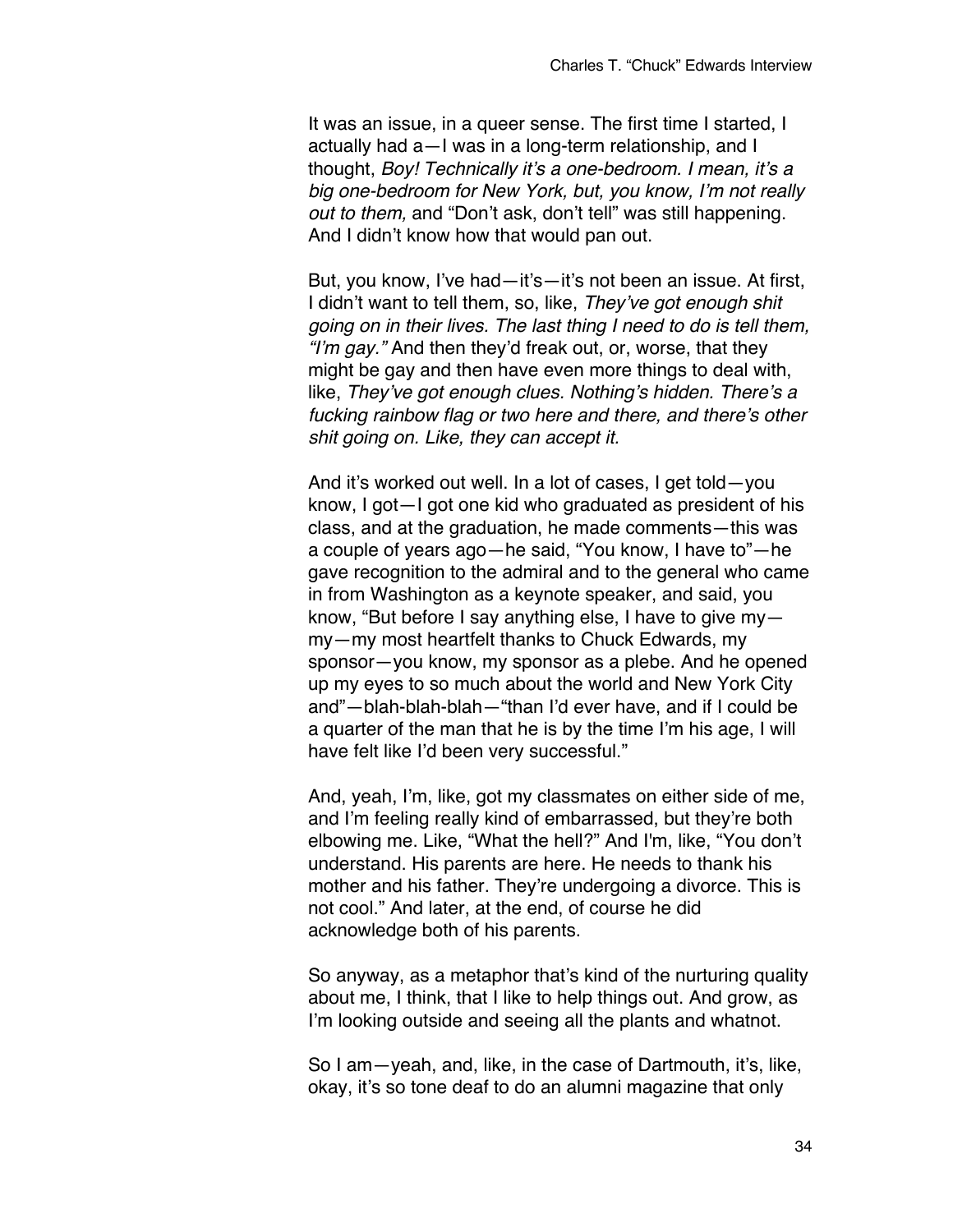|                 | goes to undergraduate alumni, and, you know, you're<br>pushing against a rope there, Dartmouth, even though you<br>have a graduate—whatever some special name for the<br>graduates of arts and sciences alumni group e-mailing that I<br>get now and an occasional postal mailing. It's still like,<br>"Okay, bastard children, we still love you too."                                         |
|-----------------|-------------------------------------------------------------------------------------------------------------------------------------------------------------------------------------------------------------------------------------------------------------------------------------------------------------------------------------------------------------------------------------------------|
|                 | There is your long-winded answer to the one about-                                                                                                                                                                                                                                                                                                                                              |
| <b>PINKNEY:</b> | [Laughs.] Oh, I appreciate the long-winded answers. Usually<br>there's a lot in there to think about, you know?                                                                                                                                                                                                                                                                                 |
|                 | And I feel like that sentiment about the separation of the<br>graduate students and the undergraduate students is still<br>true today. Just---even with housing stuff. They had to divert<br>a lot of resources from graduate students to undergraduate<br>students because they accepted a record number of '22s or<br>something.                                                              |
| <b>EDWARDS:</b> | Wow!                                                                                                                                                                                                                                                                                                                                                                                            |
| <b>PINKNEY:</b> | Yeah. Yeah. So it still goes on. We'll see if anything<br>happens, I guess.                                                                                                                                                                                                                                                                                                                     |
| <b>EDWARDS:</b> | That's amazing.                                                                                                                                                                                                                                                                                                                                                                                 |
| <b>PINKNEY:</b> | Yeah.                                                                                                                                                                                                                                                                                                                                                                                           |
|                 | I'm wondering on - so I think one of the threads that I picked<br>up on in this conversation is that you have-I don't know<br>how you would label it, and that's part of the question, but it<br>seems like by perhaps today's standards, you would have<br>been seen as quite the activist, not only during your time at<br>Dartmouth but also in the years afterwards.                        |
| <b>EDWARDS:</b> | Sorry, could you repeat that again? I guess the other<br>phone's ringing. I'm going to ignore it now.                                                                                                                                                                                                                                                                                           |
| <b>PINKNEY:</b> | Oh, yeah, no worries. I think that one of the threads I've<br>picked up on throughout this conversation with you is that, at<br>least from my perceptions, and maybe you disagree with<br>this, is that you seem to have quite the activist, by your time<br>at Dartmouth and also afterwards. And I'm wondering if you<br>feel like that rings true for you or if there is a different sort of |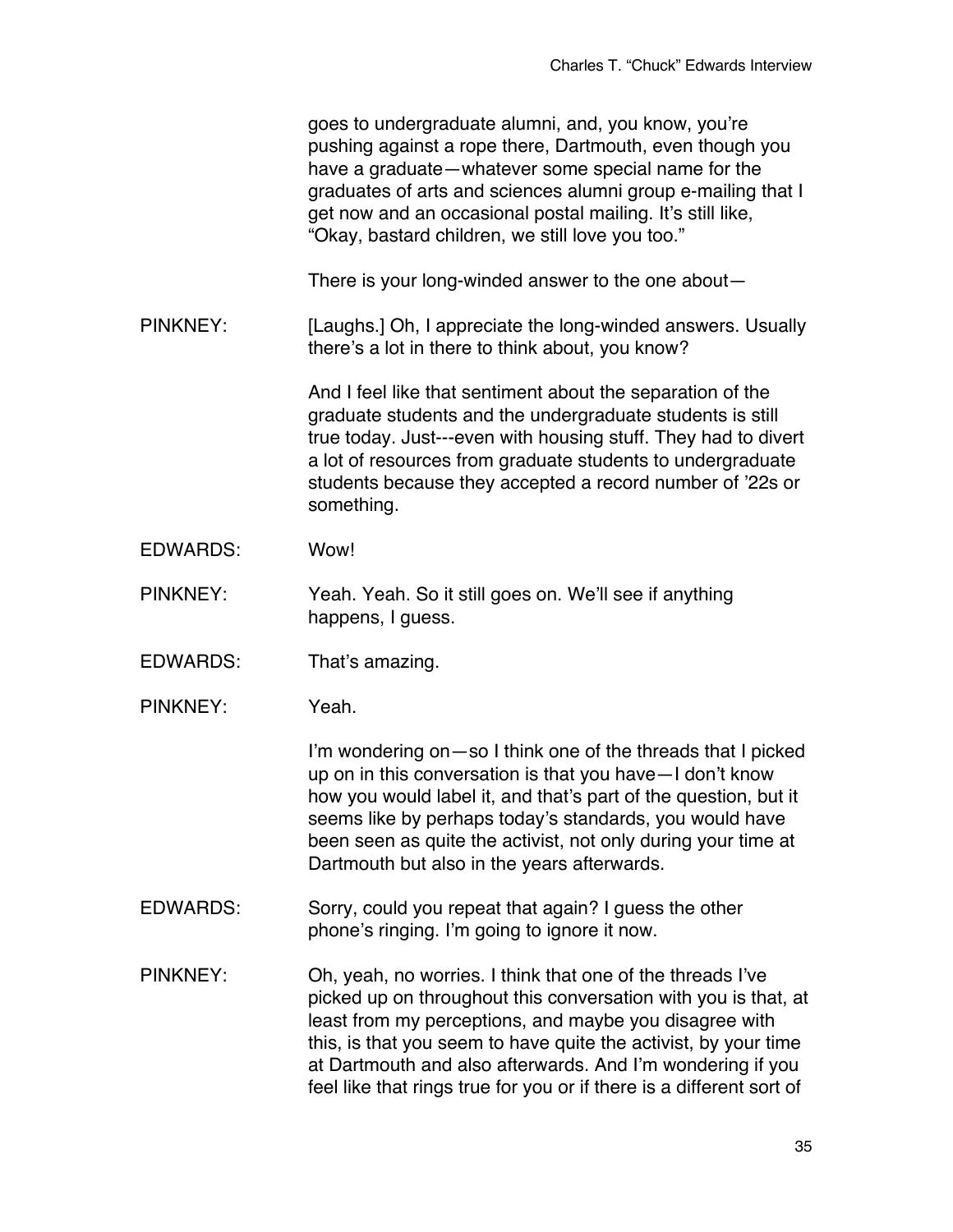way you would situation yourself within kind of queer histories.

EDWARDS: I definitely feel that Dartmouth—the situation of the world or our society at the time and the fact, perhaps, that I went to a federal academy where, you know,—and—I don't know. Maybe—I was going to give credit to Kings Point, but to be honest, Kings Point took me probably because I headed up the Methodist Youth Fellowship and the 4-H, you know, back in, you know, Missouri growing up. So maybe I have that built-in thing that, you know, *If nobody else will do it, I'll—I'll take the reins.*

> So definitely at Dartmouth I felt compelled to help out. There were problems. There were things happening, and I—and it—it needed—it's what's happening now, to be honest. Sometimes I feel like I'm pushing a rope, trying to get friends to get agitated and not normalized about shit going on in the world, and telling them that, you know, it's one thing to post things in social media but it's another to show your butt up on the street, where it really is important to be counted, to make an impact on change.

> So I think Dartmouth really kind of sharpened my focus on those issues. Certainly, it made—that gave me—they fostered a time and place for me to get comfortable with being gay and to realize that this is how I fit into the arc of history. And I think—I definitely know—I recognized that—I mean, today I'm—I've teased folks, you know, with last year being the fiftieth anniversary of [the] Stonewall [riots], like, I'm so post-gay. Like, honestly, I really don't want hundreds of thousands of people showing up in my neighborhood again that all of a sudden are out for the long weekend and then they go back home, they're closeted. So, over that shit.

> But I'm kind of—you know, I know that it's important and still part of the process and blah-blah-blah. I do also feel that it's—I've had—my—my patterns—I'm more involved now with dealing with sustainability and democracy in general, I think. I've been thinking about this a lot because I've—you know, I've been involved with this group called Transportation Alternatives—you know, promoting biking and helping, you know, pedestrian crosswalks and so forth.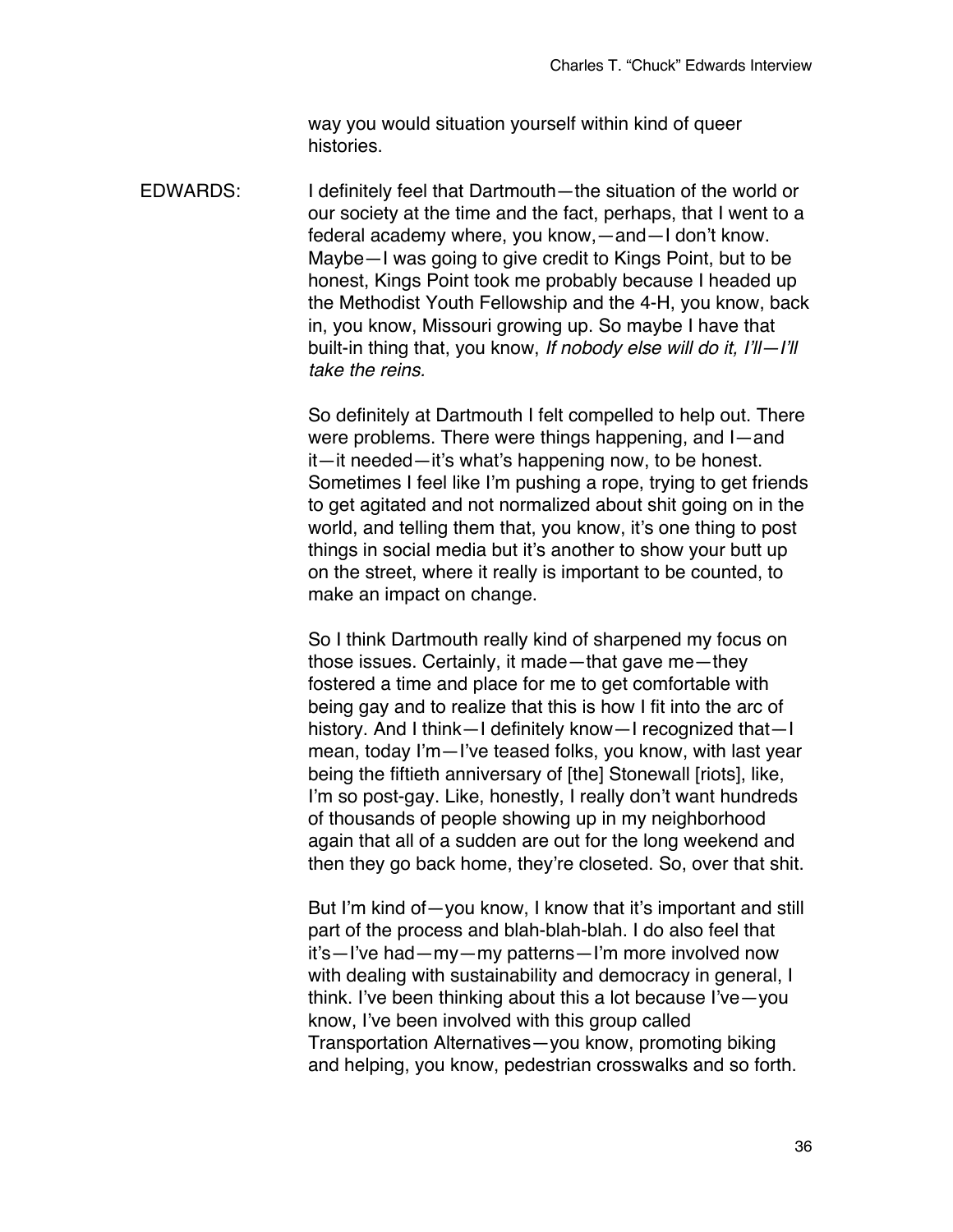And this is—you know, it's important to me to—I—I realize my bicycle activism has kind of filled in that space that I used to be more of a queer activist. And—and my—definitely now, with issues in this country, issues with nationalism everywhere, actually, fascism—those are—these are both things that concern me. So there's a fairness issue that overrides—that I get involved with whenever I see unfairness, something that's unfair. I will—I—I feel compelled to speak out against.

So there've been, you know, like, Black Lives Matter, for instance. You know, I got a lot involved in—in protests and such then that folks were, like, "Why are you doing that? You're not black." I'm, like, "Don't you see the issues here?"

And so I'm—I'm compelled by a need for speaking out and stepping up when things are unjust, in general. And, I don't know, I hope that answers the question, but I—I do feel like—in particular now, I can see my current arc of concerns that I—sustainability and democracy here and abroad are great concerns to me.

- PINKNEY: Yeah, that leads very well, I think, into my—the next question I had for you, which was kind of how your perception of LGBTQA+ [lesbian, gay, bisexual, transgender, queer, asexual plus] activism has shifted over time, as well as maybe why—more specifically, like, why your concerns have shifted to sustainability and democracy preservation writ large. You know what I mean?
- EDWARDS: Yeah. All right, I'm going to use—I think a lot more people— I'm going to invoke two "white males," in quotes, here. [unintelligible] will do it wrong, but let's see if I get them right. Harvey [B.] Milk. You know, if everybody were to come out on Thursday or tell their families that they were gay, then we'd have no more problems. It'd be—it'd be over by Saturday or Sunday. And so a lot more people have come out and it's made a lot easier. And I think social media, despite its terrible setbacks to society in a lot of other ways, social media has really helped a lot where kids came out in high school and whatnot.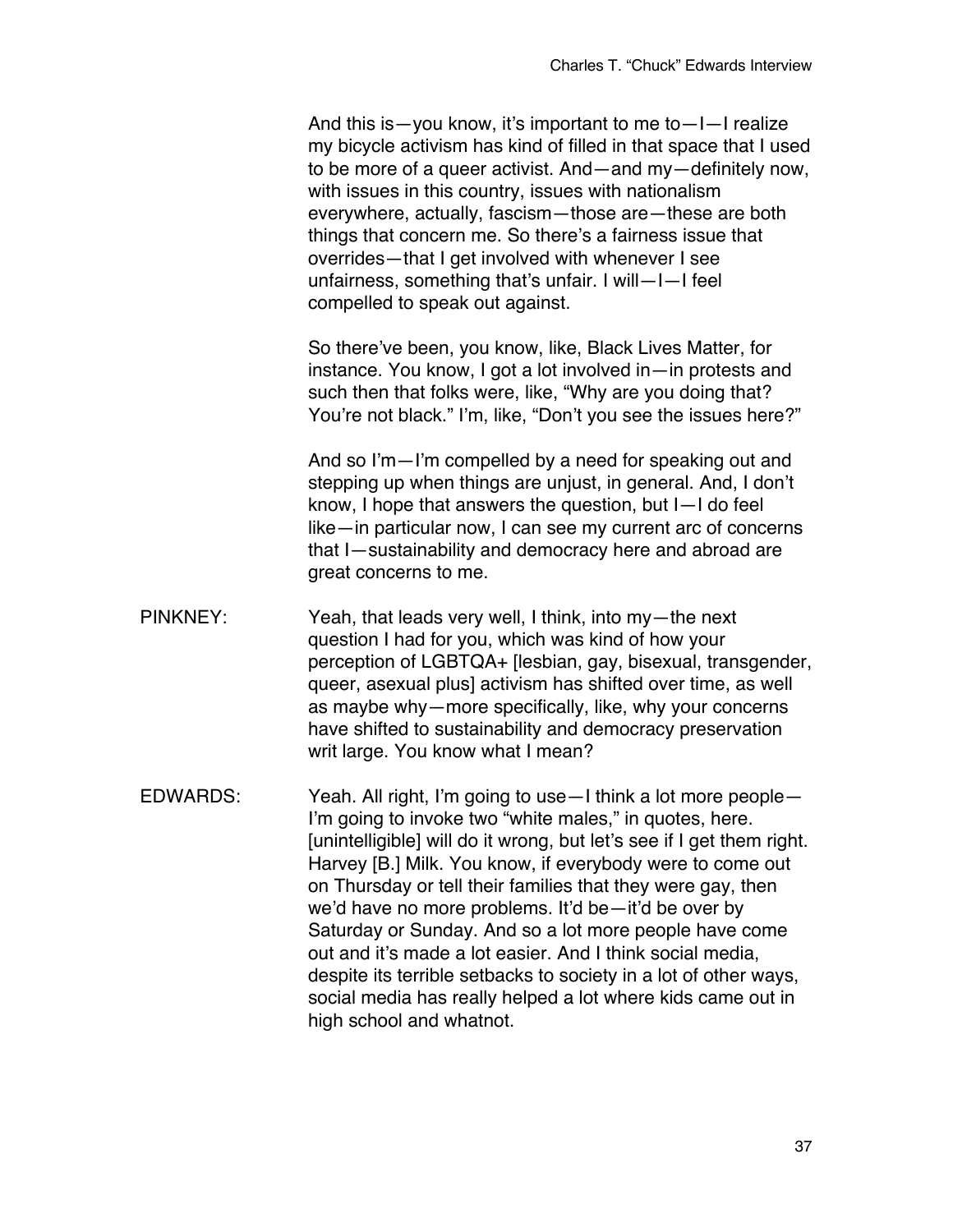So that's my—the Harvey Milk one is, like, yeah, if you go home—if you come out—you know, if everybody came out, this stuff will be finished. It'll be so much better.

The other being Congress- —Congressman [Barnett] "Barney" Frank. And I remember one or two occasions being with him in New York for stuff that I set up, where he had commented how he felt that homophobia and misogyny are two things that society will eventually be able to overcome because we have—however, that race issues will be the most tough challenge to—to deal with. And from his perspective, it's because, you know, most every family has someone who is gay. One in four families have someone who's gay. Most every family has someone who is, you know, of a different gender.

And—however, race wise, people can live in an isolated way in this country, where they don't really rub elbows that much with people—you know, like, you know, Sunday afternoon is, as they say, the most racially divided time in American—as America as people go to their churches for their separate race.

And I think that that's been—that informs me for—I don't know, did I get too far off on a tangent here?

PINKNEY: No, no, no, you're all good.

EDWARDS: Okay. So, yeah, I—I—I kind of feel like I—as far as me and queer issues, we got—we got marriage in this country, and it was a hell of a lot sooner than a lot of us expected. Some people I know were against it, but I think it really opened a lot of doors, and it—and the other thing that's really helped tied in with that, I think, is really, you know, kids coming out in high school so that most—a lot of the electorate now have known kids who were gay all their lives or have,—you know, have had no problem with their dalliances and figuring out, *Oh, no, I tried it once or twice, but I'm just not gay.*

> And so people don't—people also—you know, to be honest, it's, like, most of these people see it as a choice. Hello, it's a bell curve, and if you seeing it as a choice, that means your bisexual. Hello.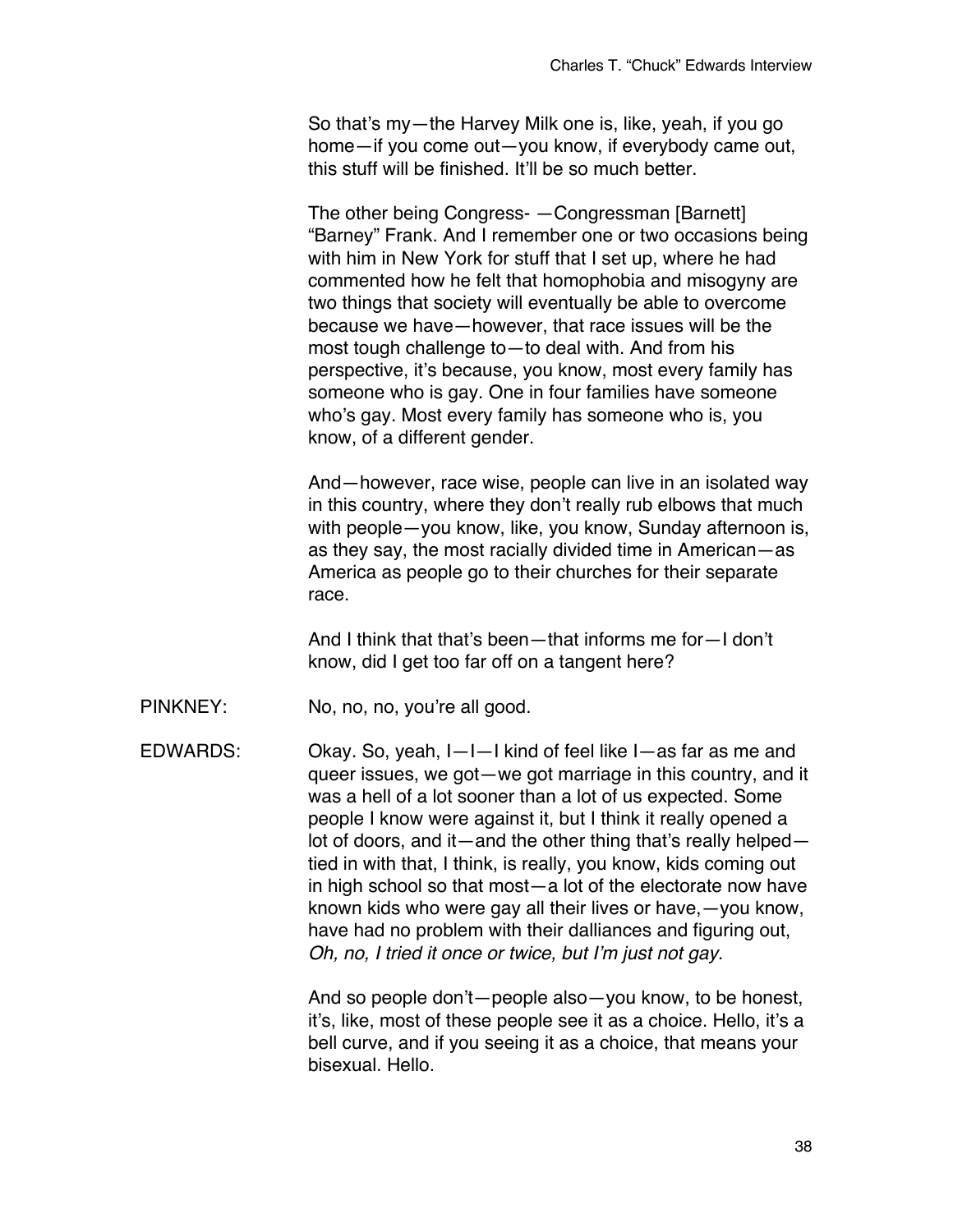PINKNEY: [Laughs.] Yeah.

EDWARDS: So it is so telling for some of our legislators, who make these comments. But, yeah, I—so I feel like—in my case, I feel, Yeah, we've kinda got this one on gay issues. Yeah, we're going to have setbacks. And I honestly—I had, you know, a conversation at dinner last night, hearing about stuff that's going on, and I'm like, Jesus Christ, it's, like, the Weimar Republic of Germany. There is shit going on in our gay community that—you know, if homophobic folks were to find this stuff out, it's, like, as if they—as if they need any further triggers, but this will be—this could be a force used against us, and will be—they're going to do—cages are not going to stop with, you know, separating children [at the southern US border] and putting them in cages. You know, it's—it's—I don't feel like we've made it through the full darkness of the current period yet.

> I don't think that it'll affect people who were gay, certainly the ones in power, some of whom we may be hearing a lot about—Larry Wexler [spelling unconfirmed] or whatever. But I think that—I think the social-economic thing, too—it's, like, people see it as a potential customer base, and so corporations that were getting class action suits against them for firing homosexuals are now spending, you know, forty or eighty thousand dollars to have a float in the New York Pride parade because they want to make sure they have a contingent marching because they need to have rainbow everything on everything.

> And the world has changed because, "No, no, we see you as our—you know, you're our people." So economics makes a difference there, and sometimes it's not read properly because there's a lot of gay people who are having difficulties financially, but the storyline works. We're getting a lot of advertising attention and whatnot.

So, yeah, for me it's, like,—I do find myself increasingly looking around and imagining, like, what are the next issues that I really—that no one else is speak- —or not enough people are speaking out about that really will make a difference in another generation or two?

PINKNEY: Yeah. I mean, the climate is a pretty glaring one, you know?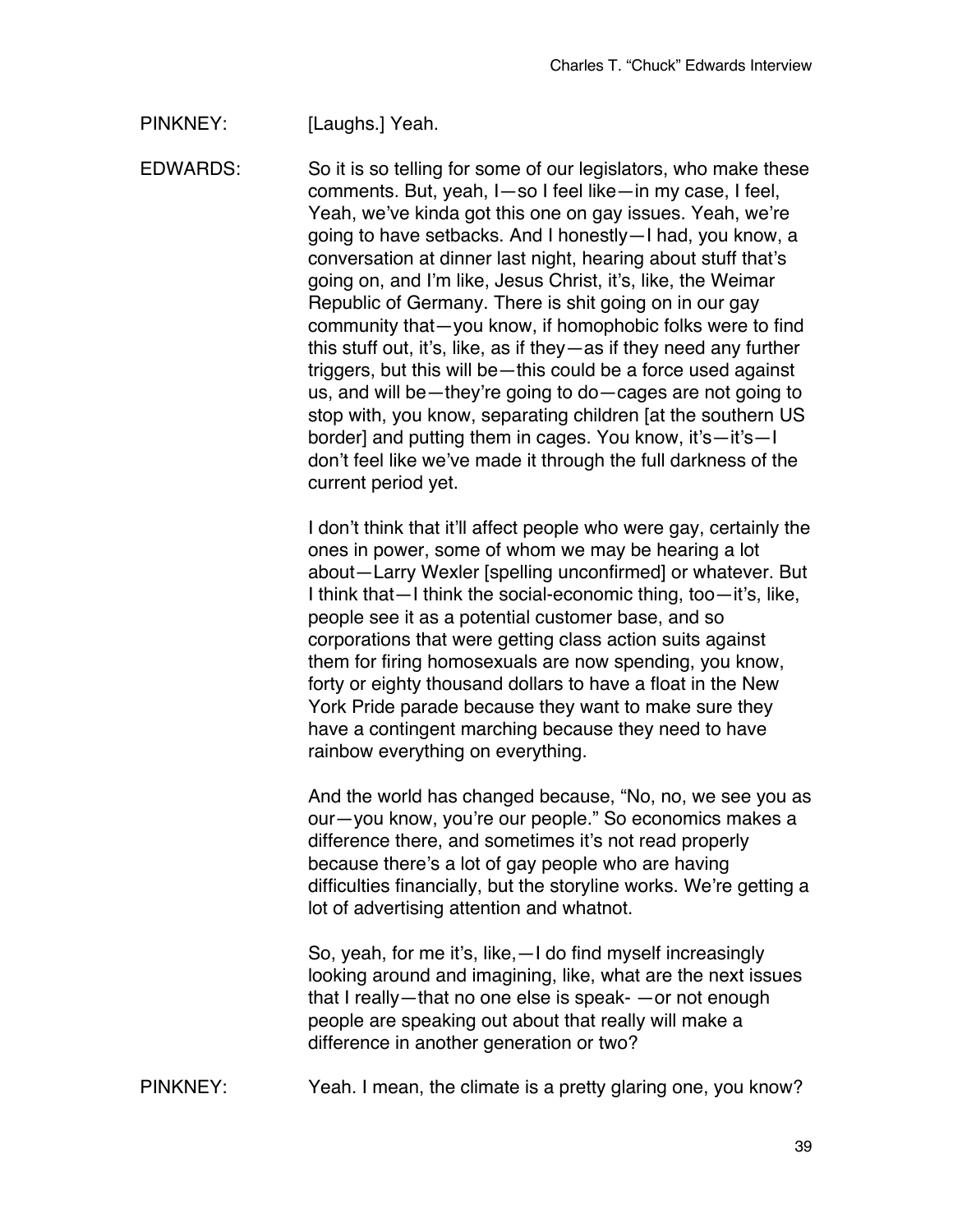EDWARDS: Climate is huge.

PINKNEY: Yeah.

EDWARDS: And that's what we need to take care of immediately, but and it's probably why I—I'm known—I'm a tech guy, but I you know, I'm kinda—I'm known to—I have plenty of friends who are constantly flying around the world with their investment banking business and whatnot, different cities— Hong Kong. This one, London three days later, et cetera. And me? I get to my clients by bicycle. And I'm kind of notorious for having—you know, showing up with a bike helmet for whatever meetings because I want to—I *do* like to travel; I just want to help my—you know, feel less guilty about my carbon footprint when I do go to Beirut [Lebanon] later in the year for another vacation—or a vacation somewhere I've never been.

> But I—I do think—I increasingly feel like if we—we need to have a more democratic society, where we have the—have an educated electorate and we have more people thinking and engaging about important issues, because if we do that, then climate change will be taken care of. We'll all recognize it. Right now, we have too much corporate interest in the status quo, to milk out as much money as we can from, you know, the petroleum industry. And it's financially inconvenient to shut that faucet off now if you have—if you own stuff.

> So I—yeah, I think that there—climate change is a huge thing, but I also feel like we're not going to fully get that unless we have a more democratic process and more engagement and less PAC [political action committee] money-funded—have more—you know, get rid of Citizens United [v. Federal Election Commission, 558 U.S. 310 (2010)], make sure that, you know, there's more—you know, we can see more about where money is coming from and what's happening.

PINKNEY: Absolutely, absolutely.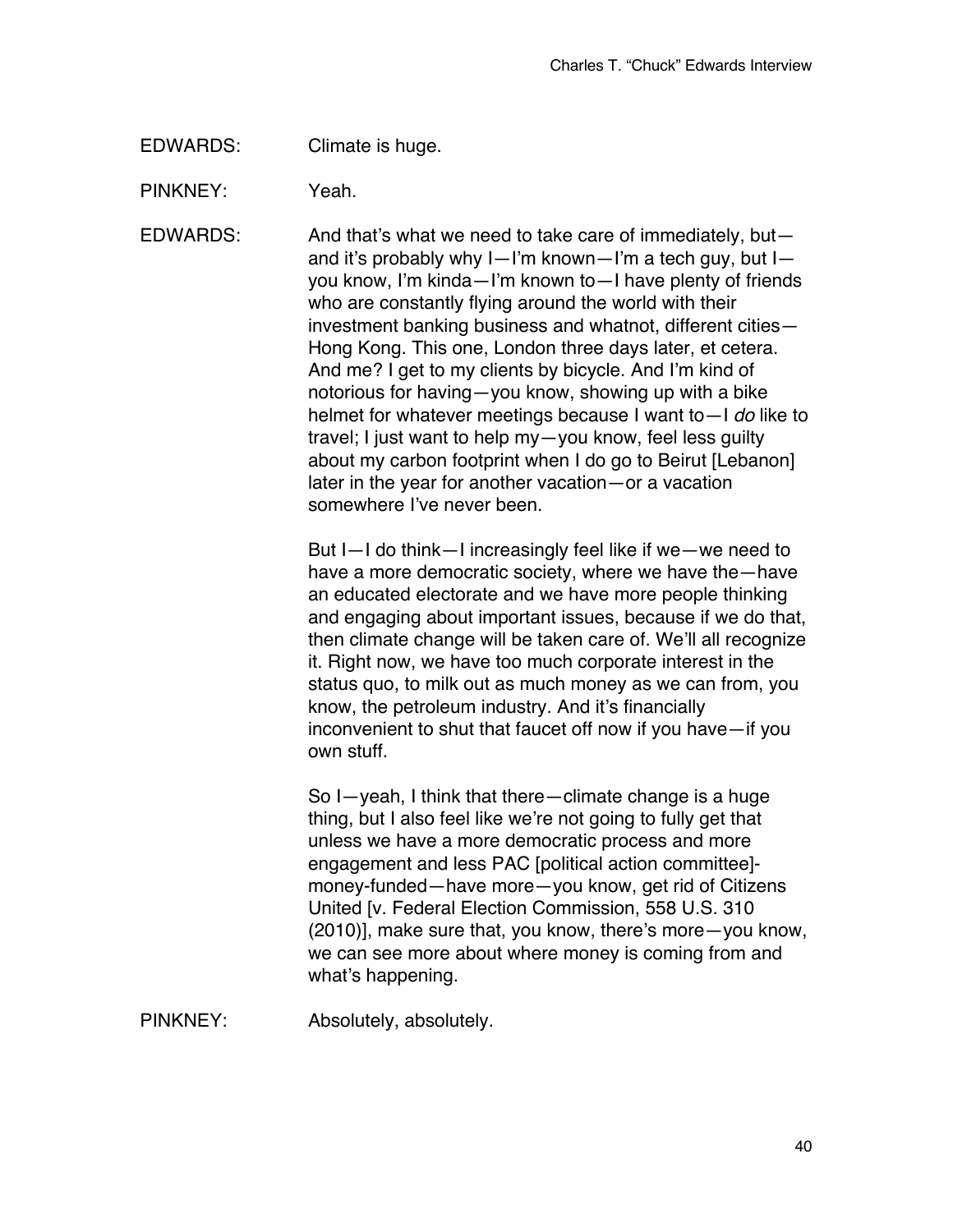I think—hmm. My question right now, before I forget, is if there's anything that we haven't talked about that you wanted to mention in this interview.

EDWARDS: I think—all right, I will say that Dartmouth from my day to today is—is—Hanover is entirely a different place. There were—like, ten years ago. I was remarking to folks, "Hell, I live in Greenwich Village, like a block from Christopher Street. Dartmouth has gotten more, you know, gay media makers, entertainers, activists going up there to speak than I'd be able to see in a year in New York. Probably a little bit of an exaggeration, but I do think that—I'm sure it's tied into funding and whatnot, but it's a much more welcoming and affirming environment than when I was there before.

> So progress has been made, and it's heartwarming. You know, there are issues, like being a graduate student alum hello!—that are—you know, there's a lot of tone-deaf qualities that Dartmouth has not taken care of that they could have on their behalf.

I can't think of anything else.

- PINKNEY: I guess in that case, my final question would be: What do you hope SpeakOut will do?
- EDWARDS: I wish I could turn back time, and the SpeakOut that you're doing now could be—could have been done some long time ago. I was hoping this would happen with videotape interviews of some older alums, who unfortunately are no longer around. There's a couple I know who would be pretty—they probably are pretty close to 100. Let's see, William McGee Wynkoop was the Class of 1938, I believe. I haven't done the math there. But he and [P.] Roy Strickland had been in all sorts of media around the world—you know, RAI [Radiotelevisione Italiana] from Italy, Japan media—you name it, everybody had either done, you know, paper stories or video interviews with them as openly gay folks living in the Village.

William was a class of '38. He was a Quaker, and a conscientious objector during the war, but he did go to serve as a medic in London and has amazing stories about that. And I feel like we lost a chunk of history that should have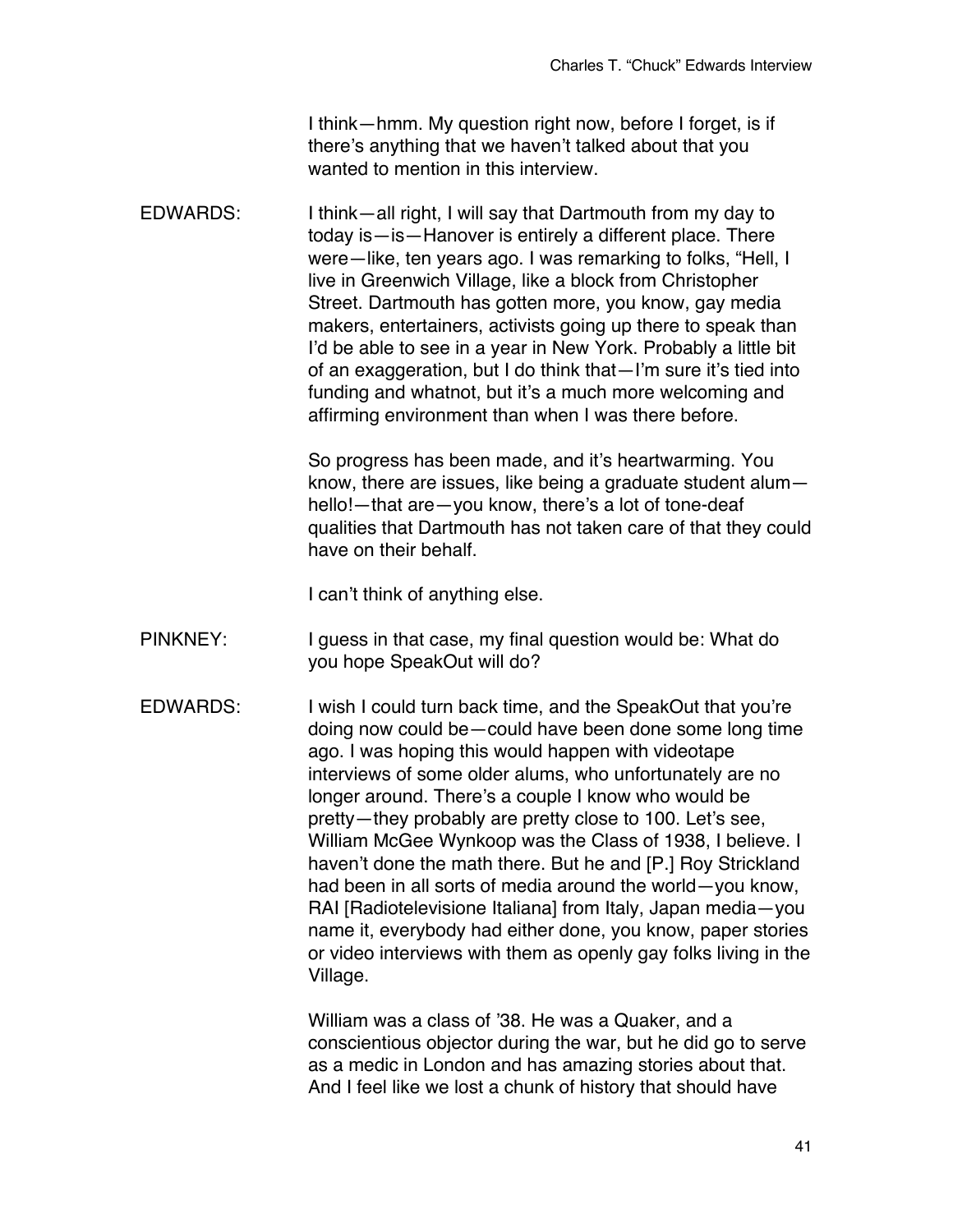been recorded, and I'm really glad it's happening now, because I'm probably now amongst the old farts that, you know, will be peeling off shortly too.

But the—yeah, I would say if at all possible, SpeakOut should probably reach out to some of the older alums or the ones who, you know, may be—you know, may have been living—surviving with AIDS for a very long time. There are a lot of stories out there that are worth getting—

Stuart Michael Lewan, another one. He's in San Francisco. He was on the Dartmouth plan of, like, instead of a five-year plan, it was more like the seventeen-year plan. He was working at the Kiewit Computing Center and did, you know, a very slow—after he was—after he dropped out of school, he back, I think, and was working at Kiewit for the longest time and then taking classes, so he was, like, this really long, long plan that he'd laugh about. But he would have a huge arc of history: different people that he knew from there.

[Nicholas H.] "Nick" Newman [Class of 1978]. He was more—closer to the Vietnam era. He lives in Omaha, Nebraska. But he has a lot of stor- —I want to say Student Homophile League, it wasn't that, but he—something [recording glitch; unintelligible] Socialist, Young Socialist or—I don't know, some sort of a queer/left-of-center stuff that he did at Dartmouth. Anyway,—

If any of these names trigger someone that you think, *Oh, I should follow up with them*, I'd be more than happy to reach out and connect if you don't have their details.

PINKNEY: Thank you so much. I'll be sure—I think my supervisor will take note of all the names, I'm sure, because we're always looking for more participants.

> And thank you so much for setting aside the time to talk to me today about your experiences and your thoughts and your opinions and your beliefs around everything that has to do with not only this [cross-talk] history. Oh, I'm sor- —

EDWARDS: I'm going to quickly add three more names.

PINKNEY: Oh, perfect.